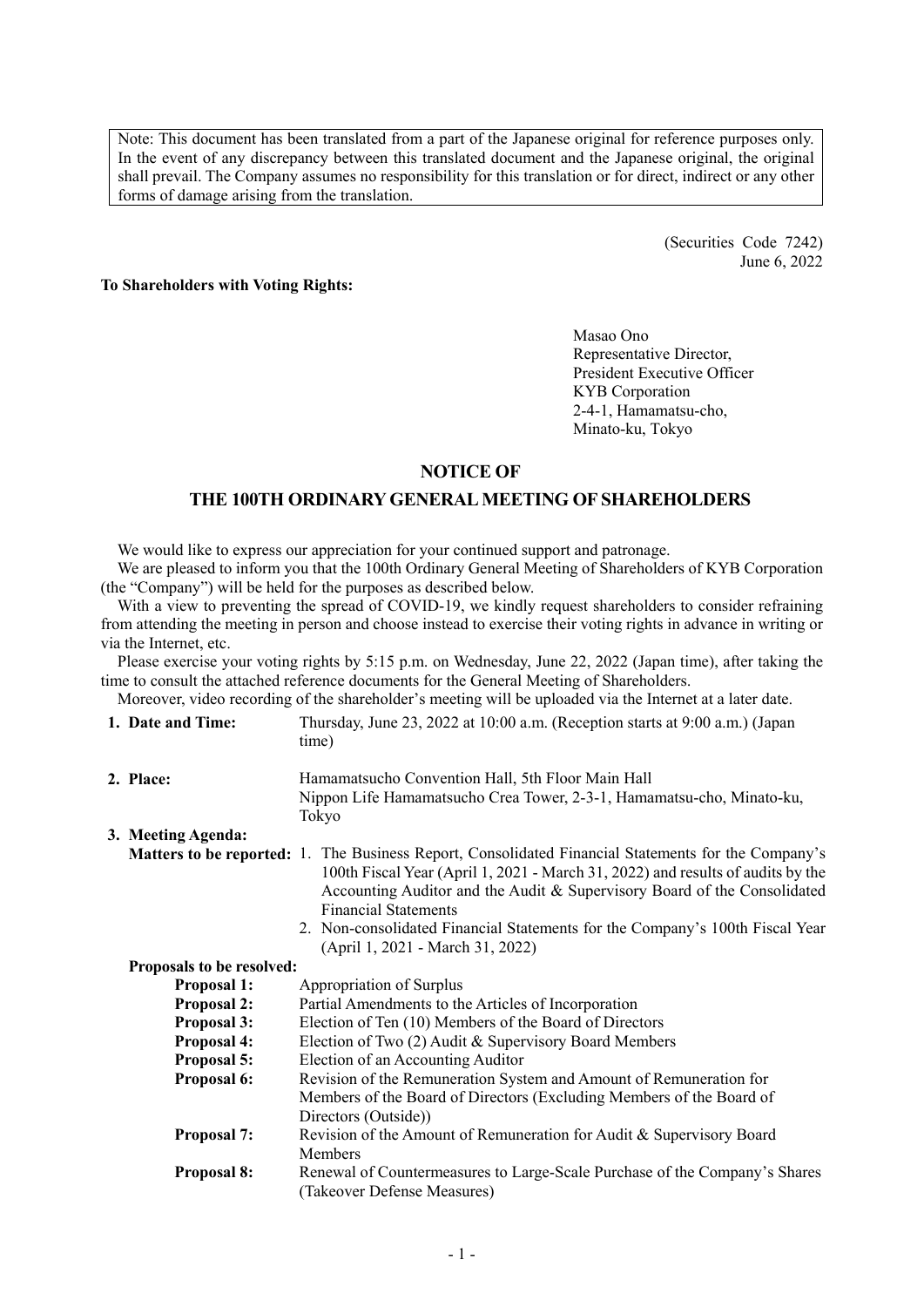# **4. Exercise of voting rights:**

If you vote both in writing on the Voting Rights Exercise Form and via the Internet, only your vote placed via the Internet will be counted.

If you vote multiple times via the Internet, only the last vote will be counted.

--------------------------------------------------------------------------------------------------------------------------------------------

- When attending the meeting, please submit the enclosed Voting Rights Exercise Form at the reception desk. For the purpose of saving resources, please bring this NOTICE OF THE 100TH ORDINARY GENERAL MEETING OF SHAREHOLDERS to the meeting.

We do not prepare gifts for shareholders attending the meeting. We appreciate your understanding.

- The following items, which are available only in Japanese, have been posted on the Company's website (https://www.kyb.co.jp/) in accordance with laws and regulations and the provisions of Article 15 of the Articles of Incorporation of the Company and are accordingly not included in this NOTICE OF THE 100TH ORDINARY GENERAL MEETING OF SHAREHOLDERS.

・Consolidated Statements of Changes in Equity; Notes to the Consolidated Financial Statements ・Statements of Changes in Equity; Notes to the Non-consolidated Financial Statements

The Consolidated Financial Statements and the Non-consolidated Financial Statements included in this NOTICE OF THE 100TH ORDINARY GENERAL MEETING OF SHAREHOLDERS are part of the Consolidated Financial Statements and the Non-consolidated Financial Statements audited by the Accounting Auditor and the Audit & Supervisory Board Members for the preparation of the Accounting Audit Report and Audit & Supervisory Board's Report.

- Any revisions to the Reference Documents for the General Meeting of Shareholders, the Business Report, the Consolidated Financial Statements, or the Non-consolidated Financial Statements will be posted on the Company's website (https://www.kyb.co.jp/).
- Please note that persons who are not shareholders, such as non-shareholder proxies or persons accompanying shareholders, are not allowed to attend the meeting.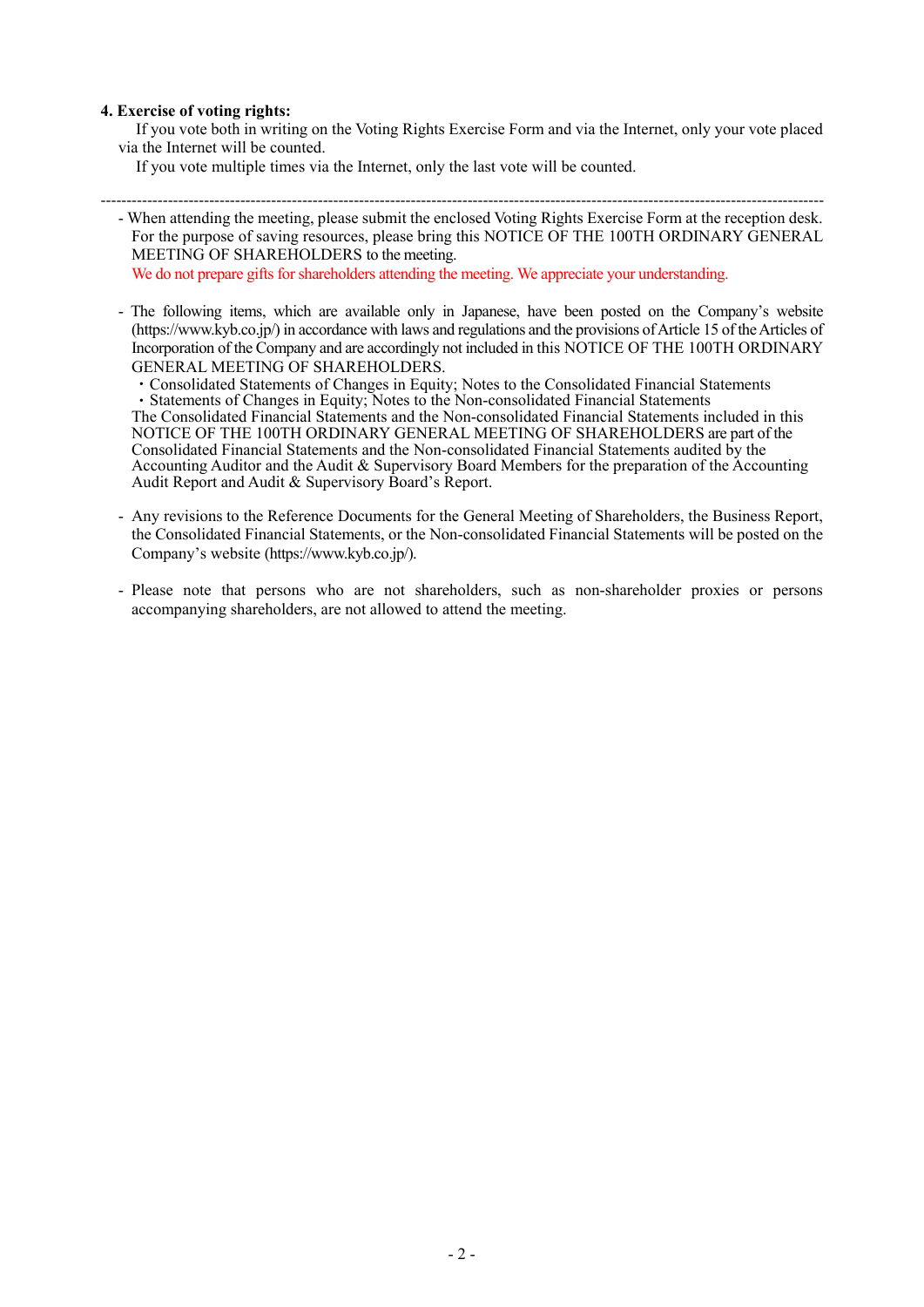# **Reference Documents for the General Meeting of Shareholders**

**Proposal 1:** Appropriation of Surplus

Appropriate shareholder return is an important management policy of the Company. In accordance with the Company's basic policy and in consideration of business performance for the fiscal year ended March 31, 2022, future capital investment, and other factors, the Company proposes the payment of a year-end dividend of 60 yen per share of common stock for the fiscal year under review. For class A preferred shares, the Company proposes the payment of a dividend calculated as designated at issuance.

Matters concerning year-ended dividends:

- 1. Type of dividend property Cash
- 2. Allocation of dividend property and total amount thereof 60 yen per share of common stock of the Company Total amount: 1,532,524,800 yen 3,739,726 yen per class A preferred share of the Company Total amount: 467,465,750 yen
- 3. Effective date of appropriation of surplus June 24, 2022
-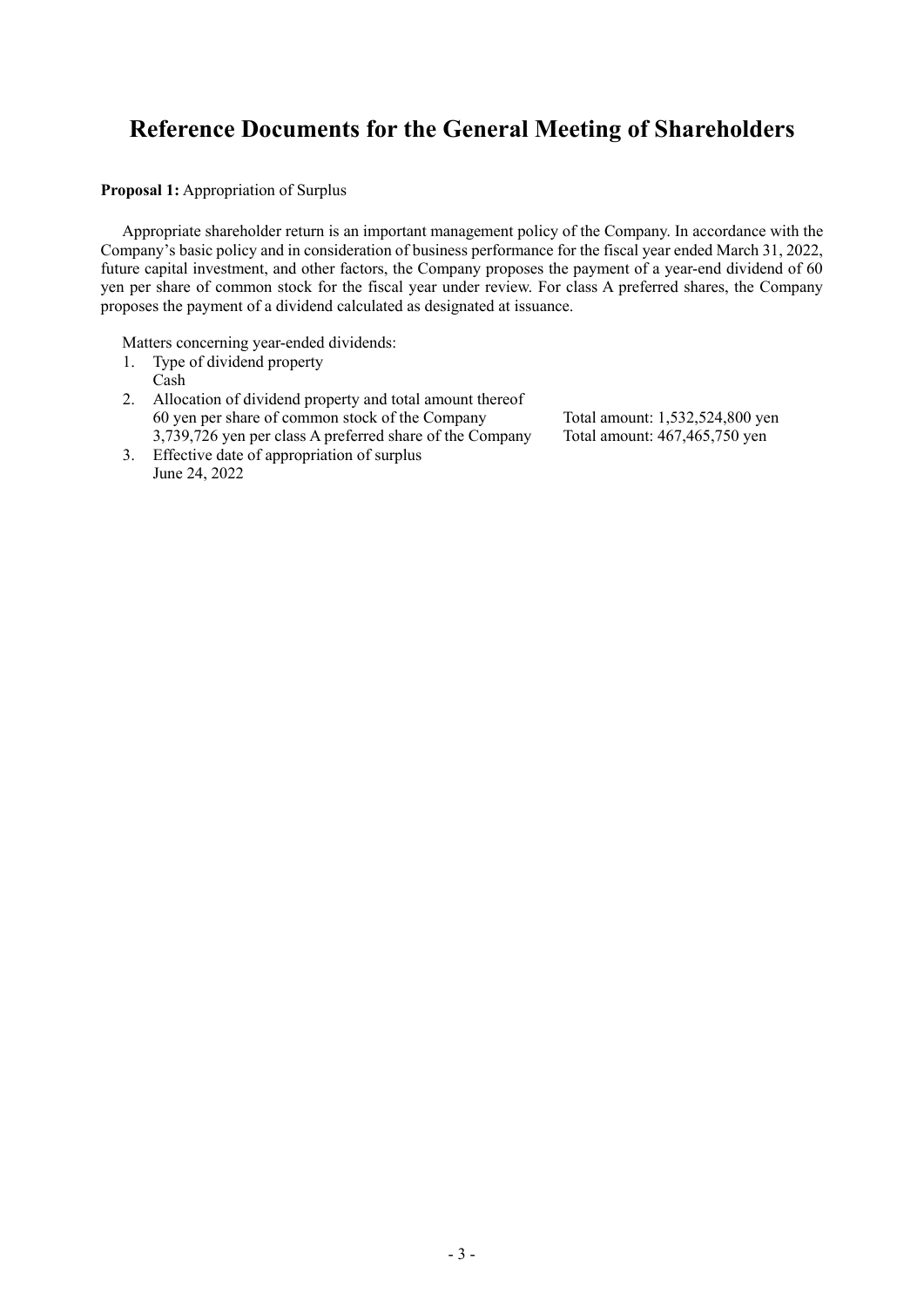## **Proposal 2:** Partial Amendments to the Articles of Incorporation

- 1. Reasons for the proposal
	- (1) The amended provisions stipulated in the proviso of Article 1 of the supplementary provisions of the "Act Partially Amending the Companies Act" (Act No. 70 of 2019) will be enforced on September 1, 2022. Accordingly, in order to prepare for the introduction of a system for electronic provision of materials for general meetings of shareholders, the Articles of Incorporation of the Company will be amended as follows.
		- 1) The proposed Article 15, Paragraph 1 provides that information contained in the reference materials for the general meeting of shareholders, etc. will be provided electronically.
		- 2) The purpose of the proposed Article 15, Paragraph 2 is to establish a provision to limit the matters to be included in the paper copy to be sent to shareholders who have requested it to the scope prescribed under the Ordinance of the Ministry of Justice.
		- 3) The provisions related to the internet disclosure and deemed provision of the reference materials for the general meeting of shareholders, etc. (Article 15 of the current Articles of Incorporation) will become unnecessary due to the introduction of a system for electronic provision of materials for general meetings of shareholders, and will therefore be deleted.
		- 4) In line with the above establishment and deletion of the provisions, supplementary provisions related to the effective date, etc. will be established. These supplementary provisions will be deleted after the lapse of a period designated under the supplementary provisions.
	- (2) The maximum number of Audit & Supervisory Board Members under Article 28 of the current Articles of Incorporation will be changed from four (4) to five (5), with the aim of enhancing the audit and supervisory structure.

# 2. Content of the amendments

The content of the amendments is as follows:

(Underlined sections are amended.) Current Articles of Incorporation and Proposed amendments (Disclosure via the Internet of reference documents for the general meeting of shareholders, etc., and deemed provision thereof) Article 15 By disclosing information relating to the matters that shall be described or stated in any reference documents for the general meeting of shareholders, business reports, financial statements and consolidated financial statements upon convening a general meeting of shareholders through a method utilizing the Internet as provided for in the Ordinance of the Ministry of Justice of Japan, the Company may be deemed to have provided such information to the shareholders. (Deleted) (Newly established) (Measures for electronic provision, etc.) Article 15 The Company shall, when convening a general meeting of shareholders, provide information contained in the reference materials for the general meeting of shareholders, etc. electronically. (2) Among the matters to be provided electronically, the Company may choose not to include all or part of the matters stipulated in the Ordinance of the Ministry of Justice in the paper copy to be sent to shareholders who have requested it by the record date for voting rights. (Number of Audit & Supervisory Board Members) Article 28 The Company shall have no more than four (4) Audit & Supervisory Board Members. (Number of Audit & Supervisory Board Members) Article 28 The Company shall have no more than five (5) Audit & Supervisory Board Members.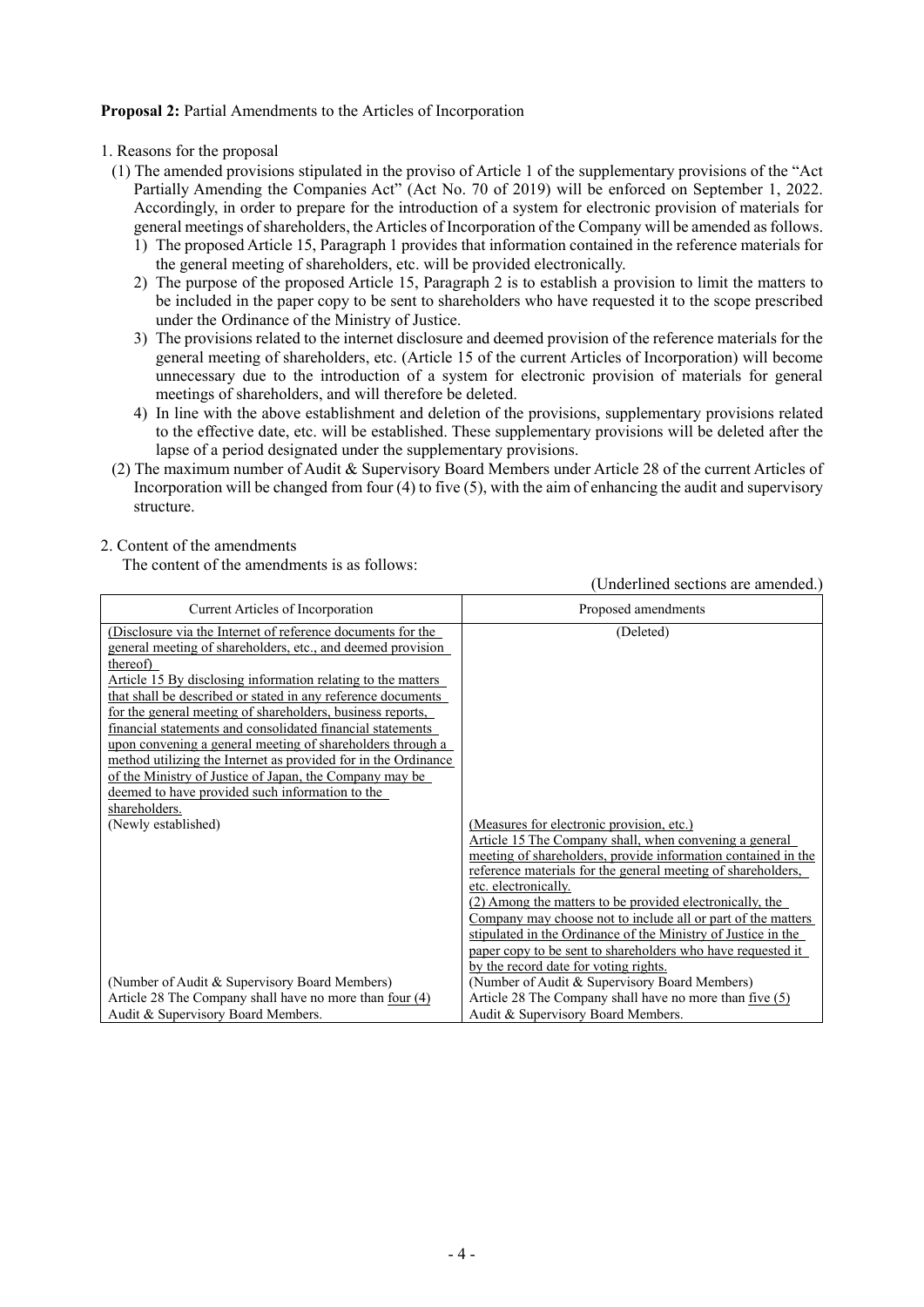| Current Articles of Incorporation | Proposed amendments                                                                                                                                                                                                                                                                                                                                                                                                                                                                                                                                                                                                                                                                                                                                                                                                                                                                                                                                                                                                                                                                                                                                                                                                                                                                                                                         |
|-----------------------------------|---------------------------------------------------------------------------------------------------------------------------------------------------------------------------------------------------------------------------------------------------------------------------------------------------------------------------------------------------------------------------------------------------------------------------------------------------------------------------------------------------------------------------------------------------------------------------------------------------------------------------------------------------------------------------------------------------------------------------------------------------------------------------------------------------------------------------------------------------------------------------------------------------------------------------------------------------------------------------------------------------------------------------------------------------------------------------------------------------------------------------------------------------------------------------------------------------------------------------------------------------------------------------------------------------------------------------------------------|
| (Newly established)               | Supplementary provisions<br>1. The deletion of Article 15 (Disclosure via the Internet of<br>reference documents for the general meeting of shareholders,<br>etc., and deemed provision thereof) of the Articles of<br>Incorporation prior to amendment and the establishment of<br>amended Article 15 (Measures for electronic provision, etc.)<br>shall come into effect on September 1, 2022 (the "Effective"<br>Date"), which is the date of enforcement of the amended<br>provisions stipulated in the proviso of Article 1 of the<br>supplementary provisions of the Act Partially Amending the<br>Companies Act (Act No. 70 of 2019).<br>2. Notwithstanding the provisions of the preceding<br>paragraph, Article 15 (Disclosure via the Internet of reference<br>documents for the general meeting of shareholders, etc., and<br>deemed provision thereof) of the Articles of Incorporation<br>prior to amendment shall remain in force with respect to a<br>general meeting of shareholders to be held on a date within<br>six months from the Effective Date.<br>3. These supplementary provisions shall be deleted after the<br>lapse of six months from the Effective Date or the lapse of<br>three months from the date of the general meeting of<br>shareholders set forth in the preceding paragraph, whichever<br>is later. |
|                                   |                                                                                                                                                                                                                                                                                                                                                                                                                                                                                                                                                                                                                                                                                                                                                                                                                                                                                                                                                                                                                                                                                                                                                                                                                                                                                                                                             |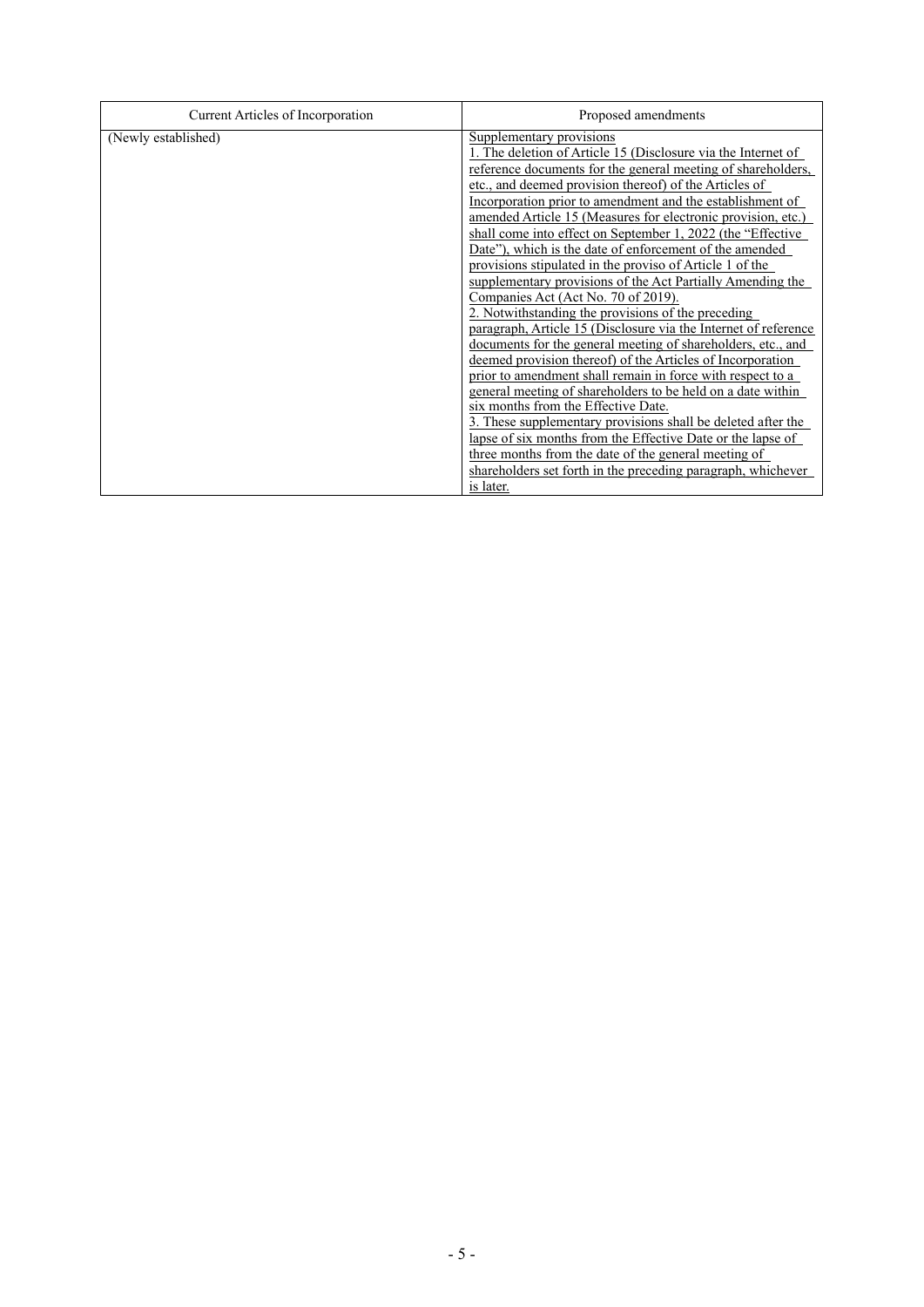# **Proposal 3:** Election of Ten (10) Members of the Board of Directors

The terms of office of all the seven (7) Members of the Board of Directors will expire at the conclusion of this General Meeting of Shareholders. Therefore, we propose election of ten (10) Members of the Board of Directors, increasing the number of Members of the Board of Directors by three (3), with the aim of ensuring management transparency and further strengthening corporate governance.

The candidates for the Members of the Board of Directors are as follows:

| No. | Name              | Attributes        |                                                                                              | Current positions in the<br>Company                                                     | Attendance<br>of the<br>meetings of<br>the Board of<br>Directors |
|-----|-------------------|-------------------|----------------------------------------------------------------------------------------------|-----------------------------------------------------------------------------------------|------------------------------------------------------------------|
| 1   | Yasusuke Nakajima | (Reappointment)   |                                                                                              | Member of the Board of<br>Directors, Chairman                                           | 100%<br>(19/19)                                                  |
| 2   | Masao Ono         | (Reappointment)   |                                                                                              | Representative Director,<br>President Executive Officer                                 | 100%<br>(19/19)                                                  |
| 3   | Takaaki Kato      | (Reappointment)   |                                                                                              | Representative Director,<br><b>Executive Vice President</b><br><b>Executive Officer</b> | 100%<br>(19/19)                                                  |
| 4   | Keisuke Saito     | (Reappointment)   |                                                                                              | Member of the Board of<br>Directors, Executive Vice<br>President Executive Officer      | 100%<br>(19/19)                                                  |
| 5   | Hajime Sato       | (New appointment) |                                                                                              | <b>Executive Vice President</b><br><b>Executive Officer</b>                             |                                                                  |
| 6   | Masahiro Kawase   | (New appointment) |                                                                                              | Senior Managing Executive<br>Officer                                                    |                                                                  |
| 7   | Rokurou Tsuruta   | (Reappointment)   | (Candidate for<br>Member of the Board<br>of Directors<br>(Outside))<br>(Independent Officer) | Member of the Board of<br>Directors (Outside)                                           | 100%<br>(19/19)                                                  |
| 8   | Shuhei Shiozawa   | (Reappointment)   | (Candidate for<br>Member of the Board<br>of Directors<br>(Outside))<br>(Independent Officer) | Member of the Board of<br>Directors (Outside)                                           | 100%<br>(19/19)                                                  |
| 9   | Masakazu Sakata   | (Reappointment)   | (Candidate for<br>Member of the Board<br>of Directors<br>(Outside))<br>(Independent Officer) | Member of the Board of<br>Directors (Outside)                                           | 100%<br>(19/19)                                                  |
| 10  | Akemi Sunaga      | (New appointment) | (Candidate for<br>Member of the Board<br>of Directors<br>(Outside))<br>(Independent Officer) |                                                                                         |                                                                  |

List of candidates for Members of the Board of Directors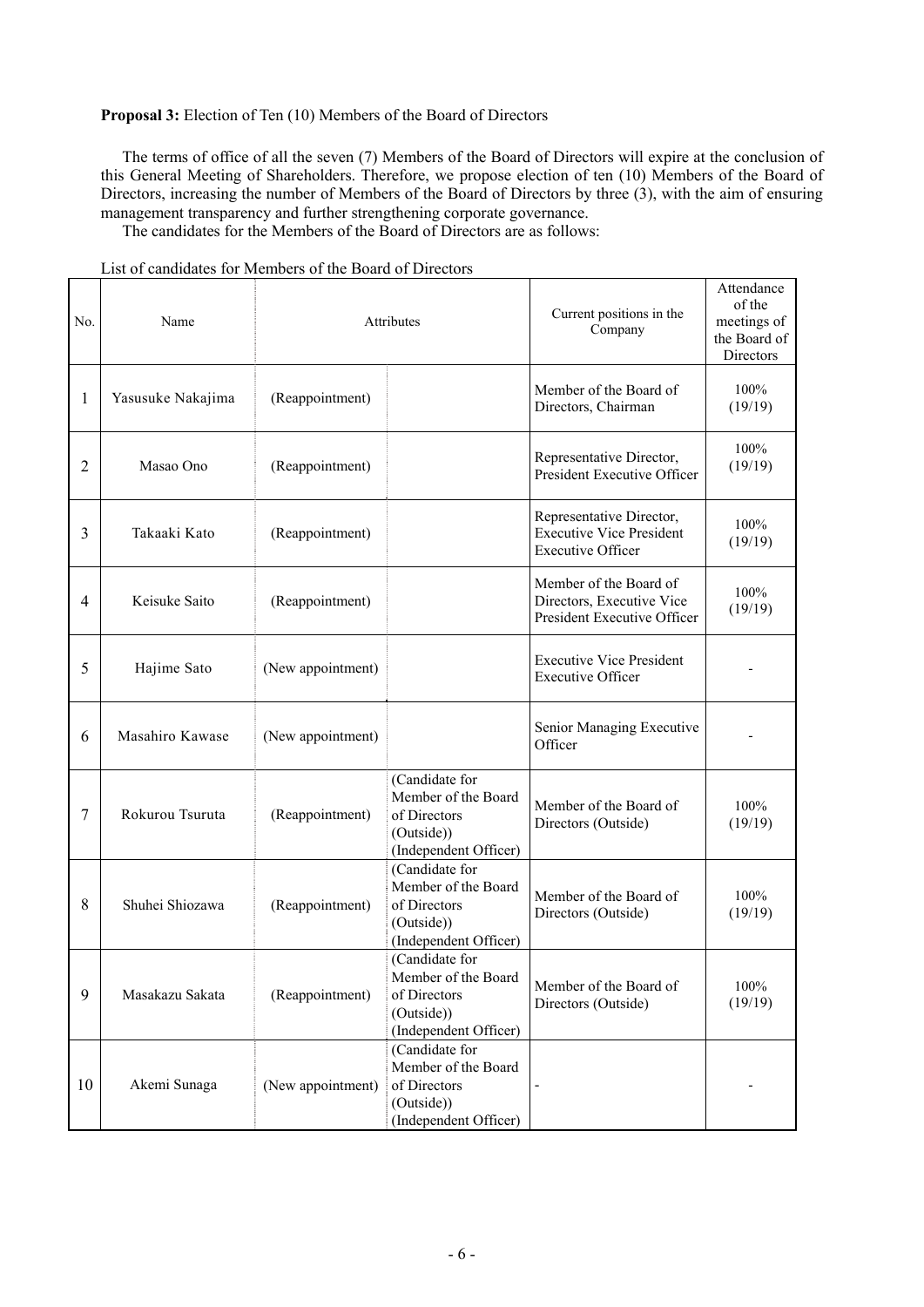| No. | Name                                                                                                                               |                                    | Career summary, positions, and responsibilities at the Company                                                                                                      | Number of<br>shares of the |
|-----|------------------------------------------------------------------------------------------------------------------------------------|------------------------------------|---------------------------------------------------------------------------------------------------------------------------------------------------------------------|----------------------------|
|     | (Date of birth)                                                                                                                    |                                    |                                                                                                                                                                     | Company held               |
|     |                                                                                                                                    | April 1979                         | Joined the Company                                                                                                                                                  |                            |
|     |                                                                                                                                    | April 2005                         | General Manager, Hydraulics Sales & Marketing Headquarters,                                                                                                         |                            |
|     |                                                                                                                                    |                                    | <b>Hydraulic Components Operations</b>                                                                                                                              |                            |
|     |                                                                                                                                    | June 2005                          | Member of the Board of Directors, General Manager,                                                                                                                  |                            |
|     |                                                                                                                                    |                                    | Hydraulics Sales & Marketing Headquarters, Hydraulic                                                                                                                |                            |
|     |                                                                                                                                    |                                    | <b>Components Operations</b>                                                                                                                                        |                            |
|     |                                                                                                                                    | April 2007                         | Member of the Board of Directors, General Manager,<br>Hydraulics Sales Headquarters, Hydraulic Components                                                           |                            |
|     |                                                                                                                                    |                                    | Operations                                                                                                                                                          |                            |
|     |                                                                                                                                    | June 2009                          | Managing Member of the Board of Directors, General                                                                                                                  |                            |
|     |                                                                                                                                    |                                    | Manager, Hydraulic Components Operations                                                                                                                            |                            |
|     |                                                                                                                                    | June 2010                          | Senior Managing Member of the Board of Directors, in charge                                                                                                         |                            |
|     |                                                                                                                                    |                                    | of purchasing, general affairs and human resources                                                                                                                  |                            |
|     |                                                                                                                                    | June 2011                          | Member of the Board of Directors, Senior Managing Executive                                                                                                         |                            |
|     |                                                                                                                                    |                                    | Officer, in charge of purchasing, general affairs and human                                                                                                         |                            |
|     |                                                                                                                                    |                                    | resources                                                                                                                                                           |                            |
|     |                                                                                                                                    | April 2012                         | Member of the Board of Directors, Senior Managing Executive                                                                                                         |                            |
|     | Yasusuke Nakajima<br>(November 2, 1955)<br>(Reappointment)<br>Term of office as a<br>Member of the Board<br>of Directors: 17 years |                                    | Officer, in charge of purchasing, General Manager, Hydraulic                                                                                                        |                            |
|     |                                                                                                                                    |                                    | <b>Components Operations</b>                                                                                                                                        |                            |
|     |                                                                                                                                    | April 2014                         | Member of the Board of Directors, Senior Managing Executive<br>Officer, in charge of purchasing, General Manager, Corporate                                         |                            |
|     |                                                                                                                                    |                                    | Planning Div.                                                                                                                                                       |                            |
|     |                                                                                                                                    | June 2015                          | Representative Director, President Executive Officer                                                                                                                |                            |
| 1   |                                                                                                                                    | June 2018                          | Representative Director, Chairman, President Executive<br>Officer                                                                                                   | 6,200<br>(common stock)    |
|     |                                                                                                                                    | January 2019                       | Representative Director, Chairman, President Executive                                                                                                              |                            |
|     | Attendance of the<br>meetings of the Board<br>of Directors: (19/19)                                                                |                                    | Officer, General Manager in charge of Seismic                                                                                                                       |                            |
|     |                                                                                                                                    | April 2019                         | Isolation/Mitigation Correspondence Operations                                                                                                                      |                            |
|     |                                                                                                                                    |                                    | Representative Director, Chairman, in charge of Seismic                                                                                                             |                            |
|     |                                                                                                                                    | June 2019                          | Isolation/Mitigation Correspondence Operations<br>Member of the Board of Directors, Chairman, in charge of                                                          |                            |
|     |                                                                                                                                    |                                    | Seismic Isolation/Mitigation Correspondence                                                                                                                         |                            |
|     |                                                                                                                                    | April 2022                         | Member of the Board of Directors, Chairman (current position)                                                                                                       |                            |
|     |                                                                                                                                    |                                    |                                                                                                                                                                     |                            |
|     |                                                                                                                                    |                                    | [Reasons for proposing him as a candidate for Member of the Board of Directors]                                                                                     |                            |
|     |                                                                                                                                    |                                    | He has strived to enable the Group to recover trust, focusing on the swift resolution                                                                               |                            |
|     |                                                                                                                                    |                                    | of nonconforming acts in the inspection process for seismic isolation/mitigation oil                                                                                |                            |
|     |                                                                                                                                    |                                    | dampers for buildings. With the resolution of the issue of seismic isolation/mitigation                                                                             |                            |
|     |                                                                                                                                    |                                    | oil dampers in sight, we consider that he can demonstrate leadership to further<br>enhance the corporate value of the Group, based on his deep industry insight and |                            |
|     |                                                                                                                                    |                                    | abundant management experience. We also consider that he will leverage his many                                                                                     |                            |
|     |                                                                                                                                    |                                    | years of industry experience to contribute to initiatives to address various issues in                                                                              |                            |
|     |                                                                                                                                    |                                    | the industry, and to its future development. Consequently, we reappoint him as a                                                                                    |                            |
|     |                                                                                                                                    |                                    | candidate for Member of the Board of Directors.                                                                                                                     |                            |
|     |                                                                                                                                    | [Significant concurrent positions] |                                                                                                                                                                     |                            |
|     |                                                                                                                                    | None                               |                                                                                                                                                                     |                            |
|     |                                                                                                                                    |                                    |                                                                                                                                                                     |                            |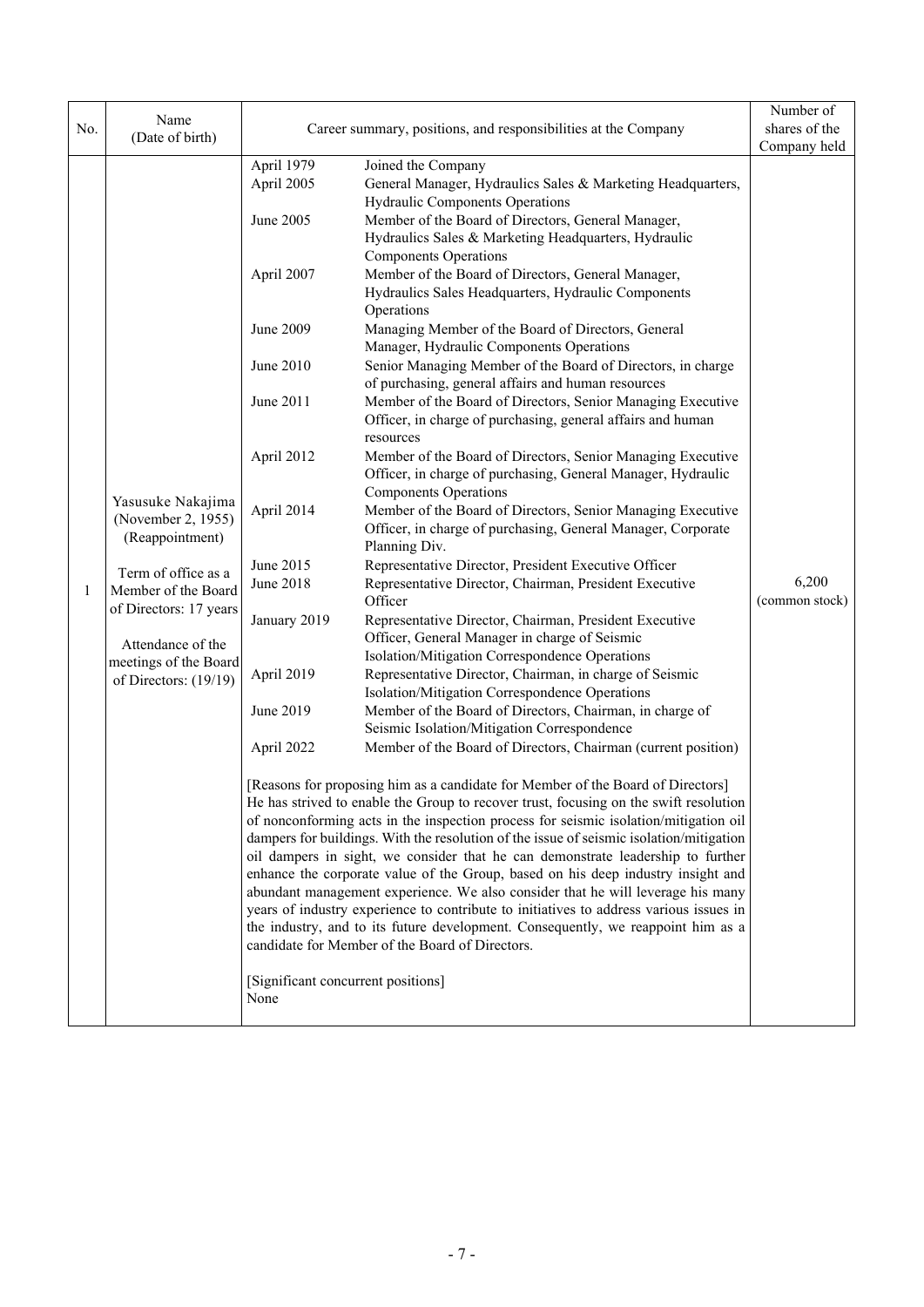| No. | Name<br>(Date of birth)                                                                          |                                    | Career summary, positions, and responsibilities at the Company                        | Number of<br>shares of the |
|-----|--------------------------------------------------------------------------------------------------|------------------------------------|---------------------------------------------------------------------------------------|----------------------------|
|     |                                                                                                  |                                    |                                                                                       | Company held               |
|     |                                                                                                  | April 1979                         | Joined the Company                                                                    |                            |
|     |                                                                                                  | January 2004                       | General Manager, Operations Planning Dept., Automotive                                |                            |
|     |                                                                                                  |                                    | Devices Business Div.                                                                 |                            |
|     |                                                                                                  | April 2005                         | General Manager, Operations Planning Dept., Automotive                                |                            |
|     |                                                                                                  |                                    | <b>Components Operations</b>                                                          |                            |
|     |                                                                                                  | June 2006<br><b>June 2008</b>      | General Manager, Purchasing Dept.<br>General Manager, Purchasing Div.                 |                            |
|     |                                                                                                  | April 2012                         | Executive Officer, General Manager, Purchasing Div.                                   |                            |
|     |                                                                                                  | April 2014                         | Managing Executive Officer, General Manager, Purchasing Div.                          |                            |
|     |                                                                                                  | April 2016                         | Senior Managing Executive Officer, in charge of purchasing, in                        |                            |
|     |                                                                                                  |                                    | charge of CSR, General Manager, Corporate Planning Div.                               |                            |
|     |                                                                                                  | April 2017                         | Senior Managing Executive Officer, in charge of purchasing, in                        |                            |
|     |                                                                                                  |                                    | charge of audit, General Manager, Corporate Planning Div.                             |                            |
|     |                                                                                                  | June 2017                          | Member of the Board of Directors, Senior Managing Executive                           |                            |
|     |                                                                                                  |                                    | Officer, in charge of purchasing, in charge of audit, General                         |                            |
|     |                                                                                                  |                                    | Manager, Corporate Planning Div.                                                      |                            |
|     |                                                                                                  | April 2018                         | Member of the Board of Directors, Senior Managing Executive                           |                            |
|     |                                                                                                  |                                    | Officer, in charge of purchasing, General Manager, Corporate                          |                            |
|     | Masao Ono<br>(November 7, 1956)<br>(Reappointment)<br>Term of office as a<br>Member of the Board |                                    | Planning Div.                                                                         |                            |
|     |                                                                                                  | <b>June 2018</b>                   | Member of the Board of Directors, Executive Vice President                            |                            |
|     |                                                                                                  |                                    | Executive Officer, in charge of Special Purpose Vehicles Div.,                        |                            |
|     |                                                                                                  |                                    | domestic affiliate companies and purchasing, General Manager,                         |                            |
| 2   |                                                                                                  |                                    | Corporate Planning Div.                                                               | 3,500                      |
|     | of Directors: 5 years                                                                            | January 2019                       | Member of the Board of Directors, Executive Vice President                            | (common stock)             |
|     |                                                                                                  |                                    | Executive Officer, in charge of global business strategy, Aircraft                    |                            |
|     | Attendance of the                                                                                |                                    | Components Div., domestic affiliate companies and purchasing,                         |                            |
|     | meetings of the Board                                                                            |                                    | General Manager, Corporate Planning Div.                                              |                            |
|     | of Directors: (19/19)                                                                            | April 2019                         | Representative Director, President Executive Officer (current                         |                            |
|     |                                                                                                  |                                    | position)                                                                             |                            |
|     |                                                                                                  |                                    | [Reasons for proposing him as a candidate for Member of the Board of Directors]       |                            |
|     |                                                                                                  |                                    | He has strongly promoted the accomplishment of important tasks of the Company,        |                            |
|     |                                                                                                  |                                    | including reinforcement of the business base, thorough implementation of recurrence   |                            |
|     |                                                                                                  |                                    | prevention measures for the incidents such as nonconforming of seismic                |                            |
|     |                                                                                                  |                                    | isolation/mitigation oil dampers for buildings, and reform of the corporate culture,  |                            |
|     |                                                                                                  |                                    | with a wealth of knowledge and experience in the business and operation of the        |                            |
|     |                                                                                                  |                                    | Company. With the resolution of the issue of seismic isolation/mitigation oil dampers |                            |
|     |                                                                                                  |                                    | in sight, we consider that the strong leadership he has demonstrated as leader of the |                            |
|     |                                                                                                  |                                    | Company's management will be indispensable to continue to build trust in the Group    |                            |
|     |                                                                                                  |                                    | as a whole and focus on addressing key management issues, to achieve the further      |                            |
|     |                                                                                                  | Member of the Board of Directors.  | enhancement of corporate value. Consequently, we reappoint him as a candidate for     |                            |
|     |                                                                                                  | [Significant concurrent positions] |                                                                                       |                            |
|     |                                                                                                  | None                               |                                                                                       |                            |
|     |                                                                                                  |                                    |                                                                                       |                            |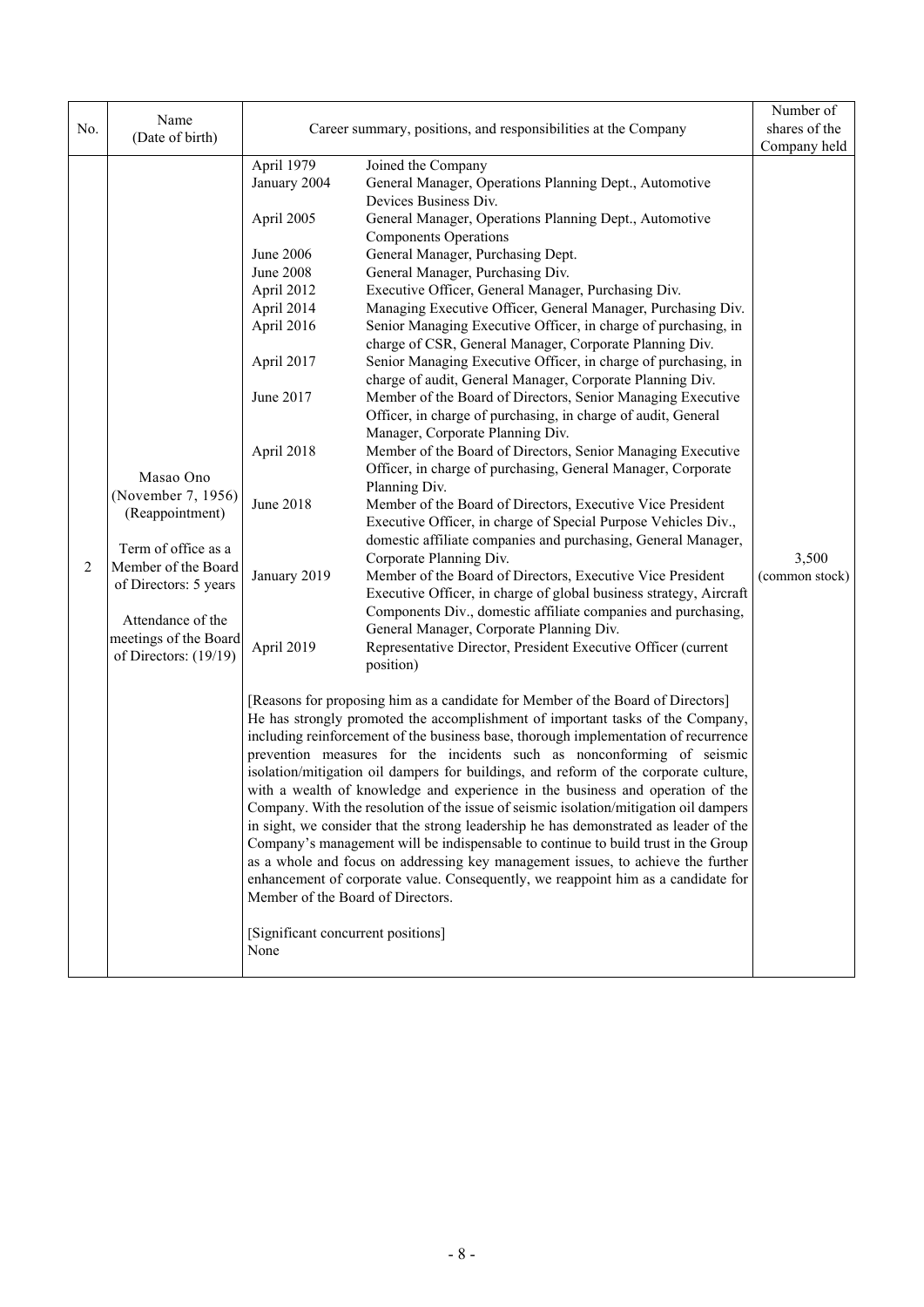| No. | Name<br>(Date of birth)                                                                                                                                                                          |                                                                                                                                                                                                                 | Career summary, positions, and responsibilities at the Company                                                                                                                                                                                                                                                                                                                                                                                                                                                                                                                                                                                                                                                                                                                                                                                                                                                                                                                                                                                                                                                                                                                                                                                                                                                                                                                                                                                                                                                                                                                                                                                                                                                                                                                                                                                                                                                                                                                                                   | Number of<br>shares of the              |
|-----|--------------------------------------------------------------------------------------------------------------------------------------------------------------------------------------------------|-----------------------------------------------------------------------------------------------------------------------------------------------------------------------------------------------------------------|------------------------------------------------------------------------------------------------------------------------------------------------------------------------------------------------------------------------------------------------------------------------------------------------------------------------------------------------------------------------------------------------------------------------------------------------------------------------------------------------------------------------------------------------------------------------------------------------------------------------------------------------------------------------------------------------------------------------------------------------------------------------------------------------------------------------------------------------------------------------------------------------------------------------------------------------------------------------------------------------------------------------------------------------------------------------------------------------------------------------------------------------------------------------------------------------------------------------------------------------------------------------------------------------------------------------------------------------------------------------------------------------------------------------------------------------------------------------------------------------------------------------------------------------------------------------------------------------------------------------------------------------------------------------------------------------------------------------------------------------------------------------------------------------------------------------------------------------------------------------------------------------------------------------------------------------------------------------------------------------------------------|-----------------------------------------|
| 3   | Takaaki Kato<br>(June 12, 1957)<br>(Reappointment)<br>Term of office as a<br>Member of the Board<br>of Directors: 7 years<br>Attendance of the<br>meetings of the Board<br>of Directors: (19/19) | April 1980<br>March 2005<br>April 2008<br>April 2009<br>April 2011<br>April 2013<br>June 2014<br>April 2015<br>June 2015<br>April 2016<br>April 2017<br>June 2017<br>[Significant concurrent positions]<br>None | Joined The Fuji Bank, Limited (present Mizuho Bank, Ltd.)<br>General Manager, Hong Kong Branch, Mizuho Corporate Bank,<br>Ltd. (present Mizuho Bank, Ltd.)<br>Executive Officer, Mizuho Securities Co., Ltd.<br>Managing Executive Officer, Mizuho Securities Co., Ltd.<br>Managing Executive Officer, Mizuho Securities Co., Ltd. and<br>Chairman, Mizuho Securities Asia Limited<br>Joined the Company, Managing Executive Officer, Deputy<br>General Manager, Finance & Accounting Div.<br>Managing Executive Officer, General Manager, Finance &<br>Accounting Div.<br>Senior Managing Executive Officer, General Manager, Finance<br>& Accounting Div.<br>Member of the Board of Directors, Senior Managing Executive<br>Officer, in charge of audit, in charge of CSR, General Manager,<br>Finance & Accounting Div., General Manager, Corporate<br>Planning Div., and CFO<br>Member of the Board of Directors, Senior Managing Executive<br>Officer, and CFO<br>Member of the Board of Directors, Senior Managing Executive<br>Officer, and CFO<br>Representative Director, Executive Vice President Executive<br>Officer, and CFO (current position)<br>[Reasons for proposing him as a candidate for Member of the Board of Directors]<br>He has deep knowledge of finance, accounting, and IR, and has actively addressed<br>financial challenges due to the problem of seismic isolation/mitigation oil dampers<br>for buildings, and contributed to the recovery of the Company's performance and<br>improving corporate value based on a wealth of international experience and insight<br>he has acquired and cultivated while working in financial institutions. Moreover, he<br>has initiated repeated dialogue with investors through IR activities in an effort to<br>restore public trust and we expect that he will be indispensable for increasing the<br>corporate value for medium and long terms. Consequently, we reappoint him as a<br>candidate for Member of the Board of Directors. | Company held<br>3,000<br>(common stock) |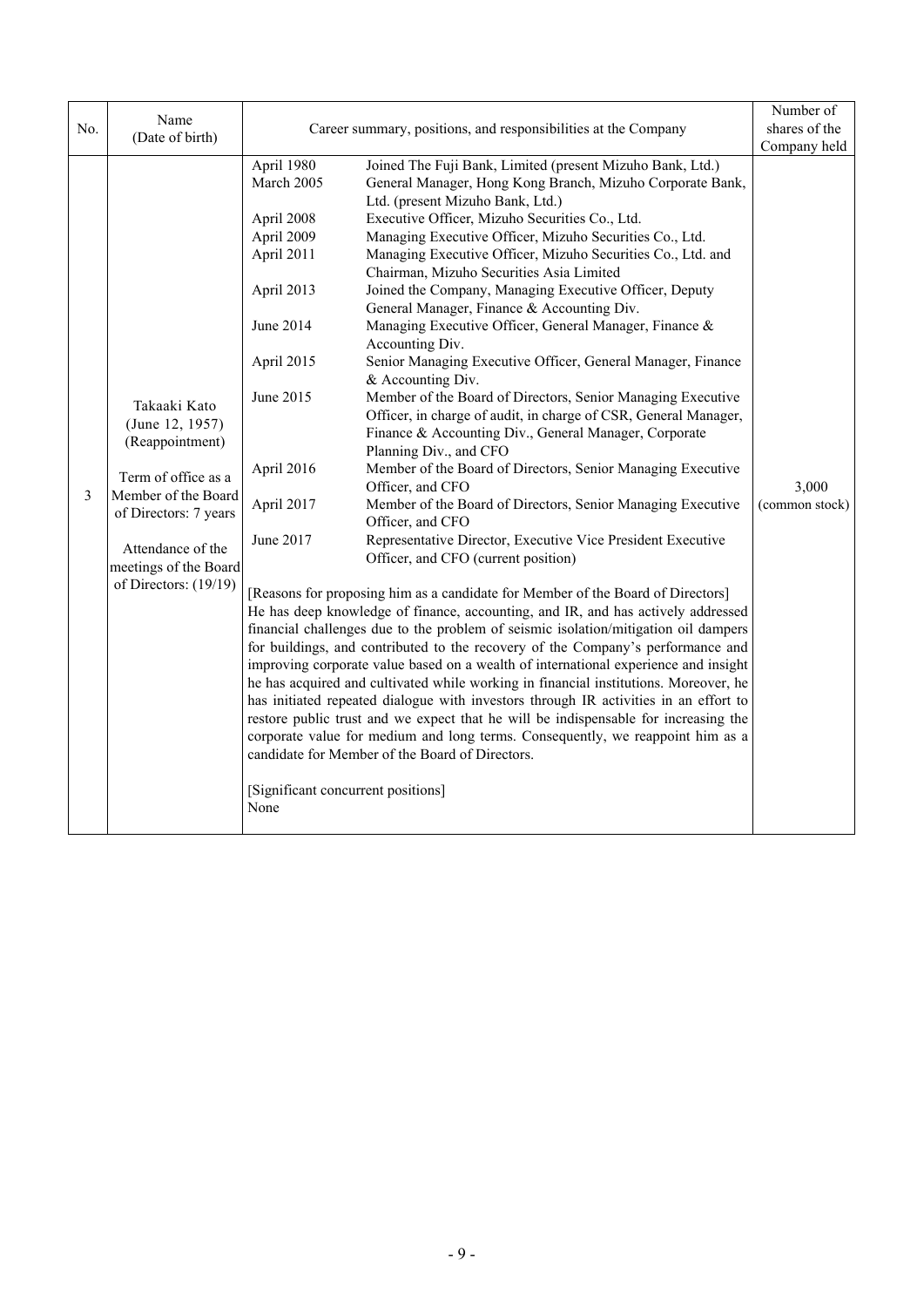| No. | Name<br>(Date of birth)                                                                                                                                                                              |                                                                                                                                                                                                                                                                                           | Career summary, positions, and responsibilities at the Company                                                                                                                                                                                                                                                                                                                                                                                                                                                                                                                                                                                                                                                                                                                                                                                                                                                                                                                                                                                                                                                                                                                                                                                                                                                                                                                                                                                                                                                                                                                                                                                                                                                                                                                                                                                                                                                                                                                                                                                                                                                                                                                                                                                                                                                                                                                                                                                                                                                                                                                                                                                                                                                                                                                                                                                                                                                                                                                                                                                                                          | Number of<br>shares of the<br>Company held |
|-----|------------------------------------------------------------------------------------------------------------------------------------------------------------------------------------------------------|-------------------------------------------------------------------------------------------------------------------------------------------------------------------------------------------------------------------------------------------------------------------------------------------|-----------------------------------------------------------------------------------------------------------------------------------------------------------------------------------------------------------------------------------------------------------------------------------------------------------------------------------------------------------------------------------------------------------------------------------------------------------------------------------------------------------------------------------------------------------------------------------------------------------------------------------------------------------------------------------------------------------------------------------------------------------------------------------------------------------------------------------------------------------------------------------------------------------------------------------------------------------------------------------------------------------------------------------------------------------------------------------------------------------------------------------------------------------------------------------------------------------------------------------------------------------------------------------------------------------------------------------------------------------------------------------------------------------------------------------------------------------------------------------------------------------------------------------------------------------------------------------------------------------------------------------------------------------------------------------------------------------------------------------------------------------------------------------------------------------------------------------------------------------------------------------------------------------------------------------------------------------------------------------------------------------------------------------------------------------------------------------------------------------------------------------------------------------------------------------------------------------------------------------------------------------------------------------------------------------------------------------------------------------------------------------------------------------------------------------------------------------------------------------------------------------------------------------------------------------------------------------------------------------------------------------------------------------------------------------------------------------------------------------------------------------------------------------------------------------------------------------------------------------------------------------------------------------------------------------------------------------------------------------------------------------------------------------------------------------------------------------------|--------------------------------------------|
| 4   | Keisuke Saito<br>(August 18, 1959)<br>(Reappointment)<br>Term of office as a<br>Member of the Board<br>of Directors: 11 years<br>Attendance of the<br>meetings of the Board<br>of Directors: (19/19) | April 1983<br>August 2002<br>September 2005<br><b>July 2007</b><br><b>July 2008</b><br><b>July 2009</b><br>September 2010<br>June 2011<br>April 2014<br>January 2016<br>April 2017<br>April 2018<br>January 2019<br>June 2019<br>April 2022<br>[Significant concurrent positions]<br>None | Joined the Ministry of International Trade and Industry (present<br>Ministry of Economy, Trade and Industry)<br>General Manager, Beijing Office, Japan-China Economic<br>Association<br>Director, Industrial Revitalization Division, Economic and<br>Industrial Policy Bureau, Ministry of Economy, Trade and<br>Industry<br>Director, Industrial Science and Technology Policy Division,<br>Industrial Science and Technology Policy and Environment<br>Bureau, Ministry of Economy, Trade and Industry<br>Director, Finance Division, Minister's Secretariat, Ministry of<br>Economy, Trade and Industry<br>Director-General for Energy Conservation and Renewable<br>Energy Department, Agency for Natural Resources and Energy,<br>Ministry of Economy, Trade and Industry<br>Special Adviser of the Company<br>Member of the Board of Directors, Senior Managing Executive<br>Officer, General Manager, Engineering Div. and General<br>Manager, Corporate Planning Div.<br>Member of the Board of Directors, Senior Managing Executive<br>Officer, in charge of legal affairs and information technology<br>administration, General Manager, Engineering Div.<br>Member of the Board of Directors, Senior Managing Executive<br>Officer, in charge of Information Technology Administration, in<br>charge of Aircraft Components Div., General Manager,<br>Engineering Div.<br>Member of the Board of Directors, Senior Managing Executive<br>Officer, in charge of Aircraft Components Div., General<br>Manager, Hydraulic Components Operations<br>Member of the Board of Directors, Senior Managing Executive<br>Officer, General Manager, Hydraulic Components Operations<br>and General Manager, Aircraft Components Div.<br>Member of the Board of Directors, Senior Managing Executive<br>Officer, General Manager, Seismic Isolation/Mitigation<br><b>Correspondence Operations</b><br>Member of the Board of Directors, Executive Vice President<br>Executive Officer, General Manager, Seismic<br>Isolation/Mitigation Correspondence Operations<br>Member of the Board of Directors, Executive Vice President<br>Executive Officer, in charge of Seismic Isolation/Mitigation<br>Correspondence (current position)<br>[Reasons for proposing him as a candidate for Member of the Board of Directors]<br>He has diverse experience and a rich human network gained while working in the<br>Ministry of Economy, Trade and Industry and deep knowledge cultivated in the<br>Company in the areas of engineering, research and development. He has demonstrated<br>strong leadership in carrying out conformation and made achievements based on his<br>good judgment and ability to deliver as a person responsible for settling issues with<br>seismic isolation/mitigation oil dampers for buildings. We expect that he is a qualified<br>person to accomplish the conformation of the dampers and able to address<br>management issues to fulfill the society's expectations Consequently, we reappoint<br>him as a candidate for Member of the Board of Directors. | 4,000<br>(common stock)                    |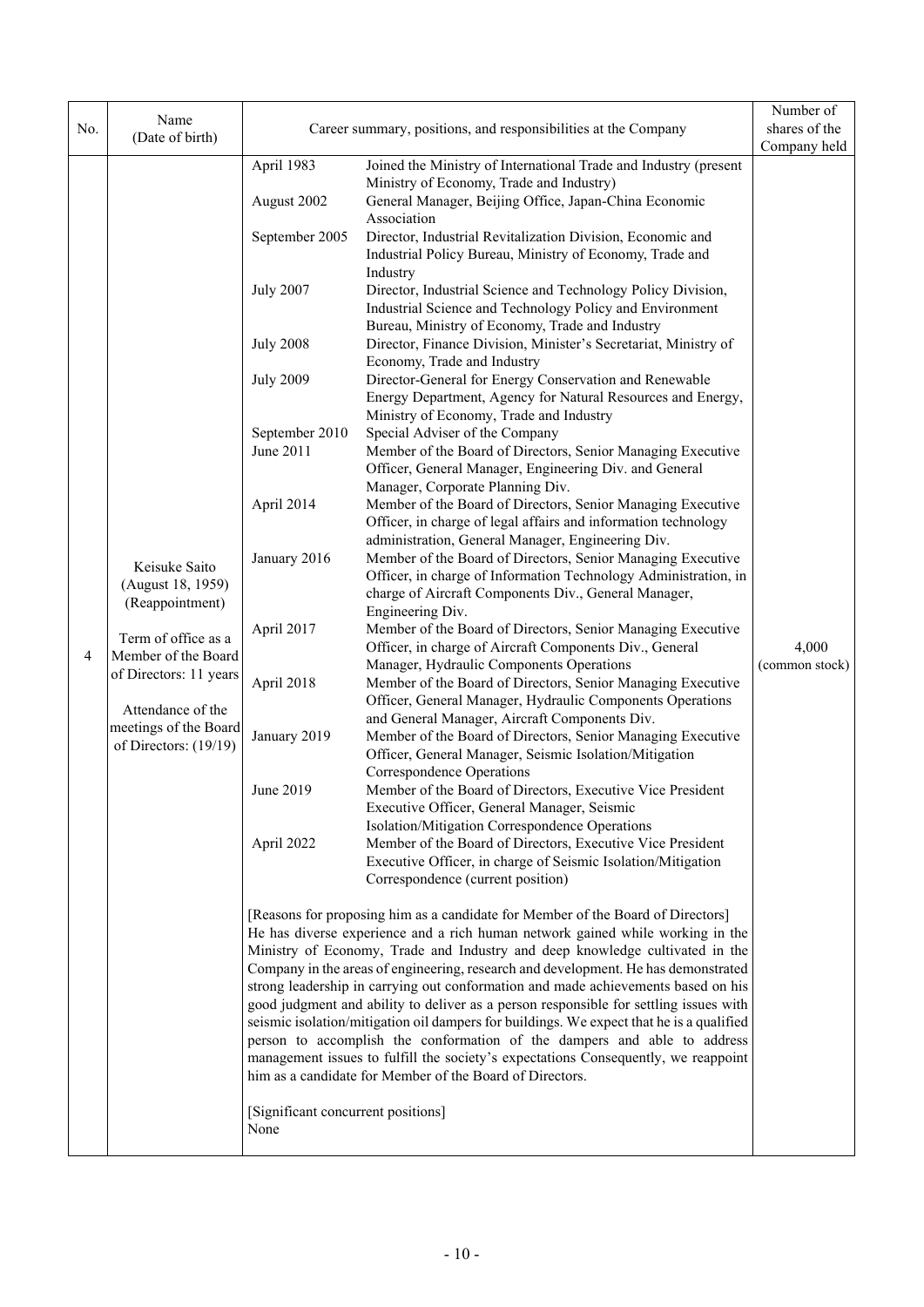| No. | Name<br>(Date of birth)                               |                                                                                                                                                                                                                                 | Career summary, positions, and responsibilities at the Company                                                                                                                                                                                                                                                                                                                                                                                                                                                                                                                                                                                                                                                                                                                                                                                                                                                                                                                                                                                                                                                                                                                                                                                                                                                                                                                                                                                                                                                                                                                                                                                                                                                                                                                                                                  | Number of<br>shares of the<br>Company held |
|-----|-------------------------------------------------------|---------------------------------------------------------------------------------------------------------------------------------------------------------------------------------------------------------------------------------|---------------------------------------------------------------------------------------------------------------------------------------------------------------------------------------------------------------------------------------------------------------------------------------------------------------------------------------------------------------------------------------------------------------------------------------------------------------------------------------------------------------------------------------------------------------------------------------------------------------------------------------------------------------------------------------------------------------------------------------------------------------------------------------------------------------------------------------------------------------------------------------------------------------------------------------------------------------------------------------------------------------------------------------------------------------------------------------------------------------------------------------------------------------------------------------------------------------------------------------------------------------------------------------------------------------------------------------------------------------------------------------------------------------------------------------------------------------------------------------------------------------------------------------------------------------------------------------------------------------------------------------------------------------------------------------------------------------------------------------------------------------------------------------------------------------------------------|--------------------------------------------|
| 5   | Hajime Sato<br>(January 1, 1957)<br>(New appointment) | April 1981<br>November 2005<br>October 2011<br>April 2016<br>May 2016<br><b>June 2018</b><br>January 2020<br>April 2020<br>January 2021<br>April 2021<br>April 2022<br>Directors.<br>[Significant concurrent positions]<br>None | Joined the Company<br>Managing Director, KYB Europe GmbH<br>General Manager, Aftermarket Business Headquarters,<br>Automotive Components Operations<br>Executive Officer, General Manager, Aftermarket Business<br>Headquarters, Automotive Components Operations<br>Executive Officer President, KYB (Thailand) Co., Ltd.<br>Managing Executive Officer, Deputy General Manager,<br>Automotive Components Operations and General Manager,<br>Motorcycle Headquarters<br>Managing Executive Officer, General Manager, Automotive<br>Components Operations and General Manager, Motorcycle<br>Headquarters<br>Senior Managing Executive Officer, General Manager,<br>Automotive Components Operations and General Manager,<br>Motorcycle Headquarters<br>Senior Managing Executive Officer, General Manager, Sales<br>Div., General Manager, Automotive Components Operations<br>and General Manager, Motorcycle Headquarters<br>Senior Managing Executive Officer, General Manager, Sales<br>Div.<br>Executive Vice President Executive Officer, General Manager,<br>Sales Div. and General Manager, Special Purpose Vehicles Div.<br>(current position)<br>[Reasons for proposing him as a candidate for Member of the Board of Directors]<br>He has knowledge and the capacity to act, developed through his business experience<br>in the Company's sales divisions over many years, and also has management<br>experience in the Americas and Europe. He has engaged in contributing to improving<br>the Company's performance based on the rich international experience and<br>management knowledge he has acquired. We consider that he will be indispensable<br>for carrying out sales activities based on the Company's growth strategy.<br>Consequently, we appoint him as a new candidate for Member of the Board of | 3,000<br>(common stock)                    |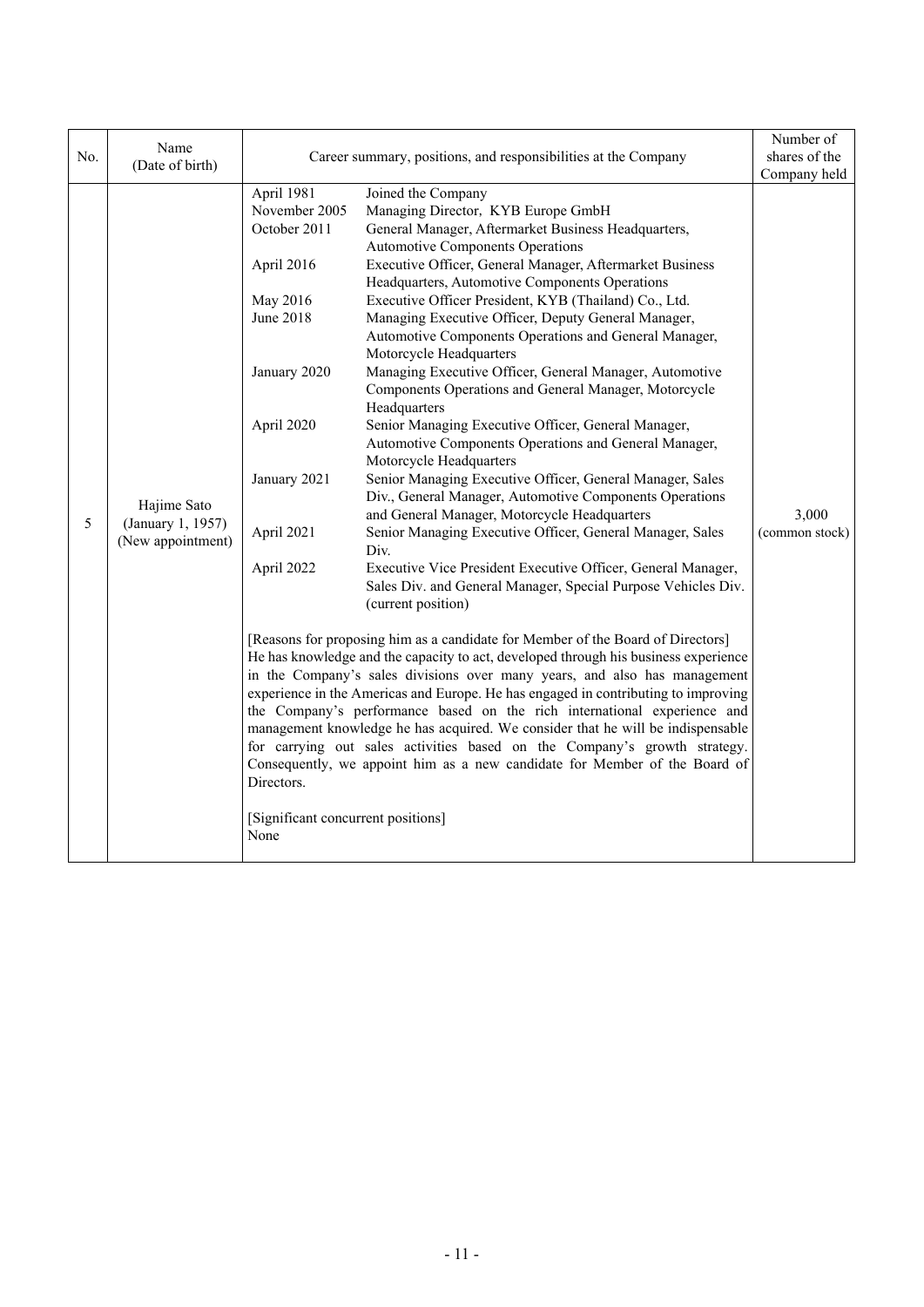|     | Name                                                       |                                                                               |                                                                                       | Number of                                                  |  |
|-----|------------------------------------------------------------|-------------------------------------------------------------------------------|---------------------------------------------------------------------------------------|------------------------------------------------------------|--|
| No. | (Date of birth)                                            |                                                                               | Career summary, positions, and responsibilities at the Company                        | shares of the                                              |  |
|     |                                                            |                                                                               |                                                                                       | Company held                                               |  |
|     |                                                            | April 1985                                                                    | Joined the Company                                                                    |                                                            |  |
|     |                                                            | January 2010                                                                  | General Manager, Suspension Engineering Dept., Automotive                             |                                                            |  |
|     |                                                            |                                                                               | <b>Components Operations</b>                                                          |                                                            |  |
|     |                                                            | April 2013                                                                    | Deputy General Manager, Engineering Headquarters and                                  |                                                            |  |
|     |                                                            |                                                                               |                                                                                       | General Manager, Suspension Engineering Dept., Engineering |  |
|     |                                                            |                                                                               | Headquarters, Automotive Components Operations                                        |                                                            |  |
|     |                                                            | May 2014                                                                      | General Manager, Market & Product Planning Dept. and Deputy                           |                                                            |  |
|     |                                                            |                                                                               | General Manager, Engineering Headquarters, Automotive                                 |                                                            |  |
|     |                                                            |                                                                               | <b>Components Operations</b>                                                          |                                                            |  |
|     |                                                            | May 2014                                                                      | General Manager, Engineering Headquarters, Automotive                                 |                                                            |  |
|     |                                                            |                                                                               | <b>Components Operations</b>                                                          |                                                            |  |
|     |                                                            | January 2016                                                                  | General Manager, Engineering Headquarters and General                                 |                                                            |  |
|     |                                                            |                                                                               | Manager, Developmental Experiment Center, Automotive                                  |                                                            |  |
|     |                                                            |                                                                               | <b>Components Operations</b>                                                          |                                                            |  |
|     |                                                            | January 2017                                                                  | Deputy General Manager, Gifu North Plant, Automotive                                  |                                                            |  |
|     | Masahiro Kawase<br>(December 3, 1962)<br>(New appointment) |                                                                               | <b>Components Operations</b>                                                          |                                                            |  |
|     |                                                            | April 2017                                                                    | Executive Officer, General Manager, Steering Headquarters,                            |                                                            |  |
|     |                                                            |                                                                               | <b>Automotive Components Operations</b>                                               |                                                            |  |
|     |                                                            | April 2019                                                                    | Managing Executive Officer, General Manager, Steering                                 |                                                            |  |
|     |                                                            |                                                                               | Headquarters, Automotive Components Operations                                        |                                                            |  |
|     |                                                            | April 2020                                                                    | Managing Executive Officer, General Manager, Suspension                               |                                                            |  |
|     |                                                            |                                                                               | Headquarters and General Manager, Steering Headquarters,                              | 1,200<br>(common stock)                                    |  |
| 6   |                                                            |                                                                               | <b>Automotive Components Operations</b>                                               |                                                            |  |
|     |                                                            | April 2021                                                                    | Managing Executive Officer, General Manager, Automotive                               |                                                            |  |
|     |                                                            |                                                                               | Components Operations and General Manager, Suspension                                 |                                                            |  |
|     |                                                            |                                                                               | Headquarters, Automotive Components Operations                                        |                                                            |  |
|     |                                                            | January 2022                                                                  | Managing Executive Officer, General Manager, Automotive                               |                                                            |  |
|     |                                                            |                                                                               | <b>Components Operations</b>                                                          |                                                            |  |
|     |                                                            | April 2022                                                                    | Senior Managing Executive Officer, General Manager,                                   |                                                            |  |
|     |                                                            |                                                                               | Automotive Components Operations and General Manager,                                 |                                                            |  |
|     |                                                            |                                                                               | Engineering Div. (current position)                                                   |                                                            |  |
|     |                                                            |                                                                               |                                                                                       |                                                            |  |
|     |                                                            |                                                                               | [Reasons for proposing him as a candidate for Member of the Board of Directors]       |                                                            |  |
|     |                                                            | As the head of Automotive Components Operations, he has engaged in optimizing |                                                                                       |                                                            |  |
|     |                                                            |                                                                               | engineering and production systems at domestic and overseas facilities, and is        |                                                            |  |
|     |                                                            |                                                                               | promoting a range of reforms based on the abundant knowledge and experience he        |                                                            |  |
|     |                                                            |                                                                               | has gained during his career. We consider that he is an appropriate person to execute |                                                            |  |
|     |                                                            |                                                                               | new product development and overall management duties, from the perspective of        |                                                            |  |
|     |                                                            |                                                                               | utilizing his insight and achievements in the management of the Company's             |                                                            |  |
|     |                                                            |                                                                               | engineering operations. Consequently, we appoint him as a new candidate for           |                                                            |  |
|     |                                                            | Member of the Board of Directors.                                             |                                                                                       |                                                            |  |
|     |                                                            | [Significant concurrent positions]                                            |                                                                                       |                                                            |  |
|     |                                                            | None                                                                          |                                                                                       |                                                            |  |
|     |                                                            |                                                                               |                                                                                       |                                                            |  |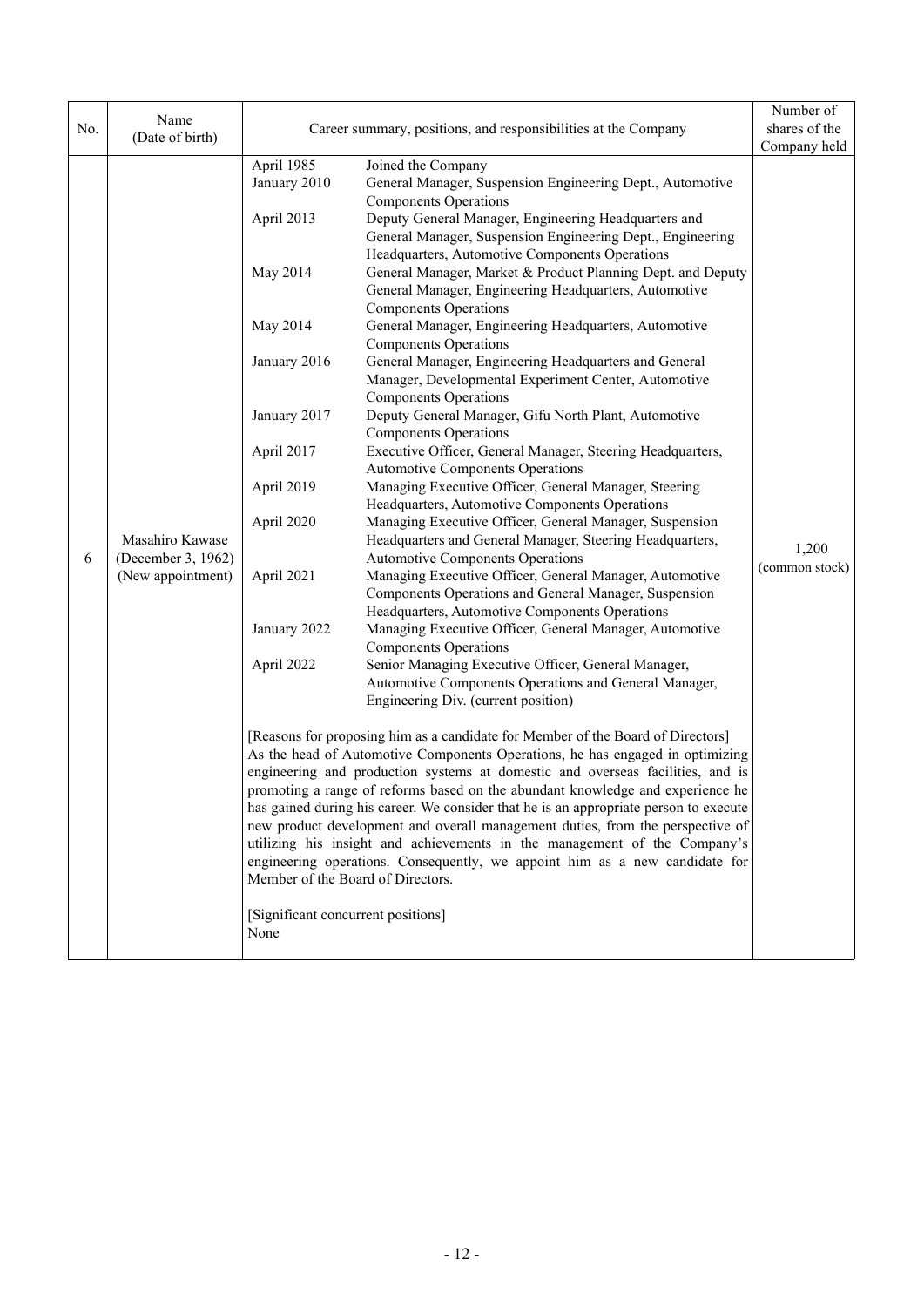|     | Name                                           |                                    |                                                                                                                                                                            | Number of      |
|-----|------------------------------------------------|------------------------------------|----------------------------------------------------------------------------------------------------------------------------------------------------------------------------|----------------|
| No. | (Date of birth)                                |                                    | Career summary, positions, and responsibilities at the Company                                                                                                             | shares of the  |
|     |                                                | April 1970                         | Prosecutor, Tokyo District Public Prosecutors Office                                                                                                                       | Company held   |
|     |                                                | April 2005                         | Superintending Prosecutor, Nagoya High Public Prosecutors                                                                                                                  |                |
|     |                                                |                                    | Office                                                                                                                                                                     |                |
|     |                                                | <b>July 2006</b>                   | Registered as an attorney (Daini Tokyo Bar Association)                                                                                                                    |                |
|     |                                                | June 2007                          | Outside Director, TEIKOKU PISTON RING CO., LTD. (present                                                                                                                   |                |
|     |                                                |                                    | TPR Co., Ltd.)                                                                                                                                                             |                |
|     |                                                | September 2007                     | Outside Audit & Supervisory Board Member, J. FRONT                                                                                                                         |                |
|     | Rokurou Tsuruta                                |                                    | RETAILING Co., Ltd.                                                                                                                                                        |                |
|     | (June 16, 1943)                                | June 2012                          | Outside Corporate Auditor, Sumitomo Mitsui Financial Group,                                                                                                                |                |
|     | (Reappointment)                                |                                    | Inc.                                                                                                                                                                       |                |
|     | (Candidate for<br>Member of the Board          | June 2015                          | Member of the Board of Directors (Outside) of the Company<br>(current position)                                                                                            |                |
|     | of Directors                                   | May 2017                           | Outside Director, J. FRONT RETAILING Co., Ltd.                                                                                                                             |                |
|     | (Outside))                                     | June 2017                          | Outside Corporate Auditor, Sumitomo Mitsui Banking                                                                                                                         |                |
|     | (Candidate for                                 |                                    | Corporation                                                                                                                                                                |                |
|     | Independent Officer)                           |                                    |                                                                                                                                                                            | 1,100          |
| 7   |                                                |                                    | [Reasons for proposing him as a candidate for Member of the Board of Directors                                                                                             | (common stock) |
|     | Term of office as a                            |                                    | (Outside) and overview of expected roles]                                                                                                                                  |                |
|     | Member of the Board                            |                                    | Since assuming office as Member of the Board of Directors (Outside) of the Company                                                                                         |                |
|     | of Directors (Outside):                        |                                    | in 2015, he has properly performed supervisory functions for business execution in                                                                                         |                |
|     | 7 years                                        |                                    | regard to strengthening of the internal control, compliance, etc. of the Company based                                                                                     |                |
|     |                                                |                                    | on his expertise and experience as an attorney, on various occasions such as the Board                                                                                     |                |
|     | Attendance of the                              |                                    | of Directors' meetings. We expect him to continue giving us useful advice.                                                                                                 |                |
|     | meetings of the Board<br>of Directors: (19/19) |                                    | Consequently, we reappoint him as a candidate for Member of the Board of Directors<br>(Outside). Although he has not participated in corporate management other than as an |                |
|     |                                                |                                    | outside director or outside audit & supervisory board member, we judge that he will                                                                                        |                |
|     |                                                |                                    | duly perform his duties as a Member of the Board of Directors (Outside) for the                                                                                            |                |
|     |                                                | above-mentioned reasons.           |                                                                                                                                                                            |                |
|     |                                                |                                    |                                                                                                                                                                            |                |
|     |                                                | [Significant concurrent positions] |                                                                                                                                                                            |                |
|     |                                                |                                    | Attorney and representative, Tsuruta Rokurou Law Office                                                                                                                    |                |
|     |                                                |                                    |                                                                                                                                                                            |                |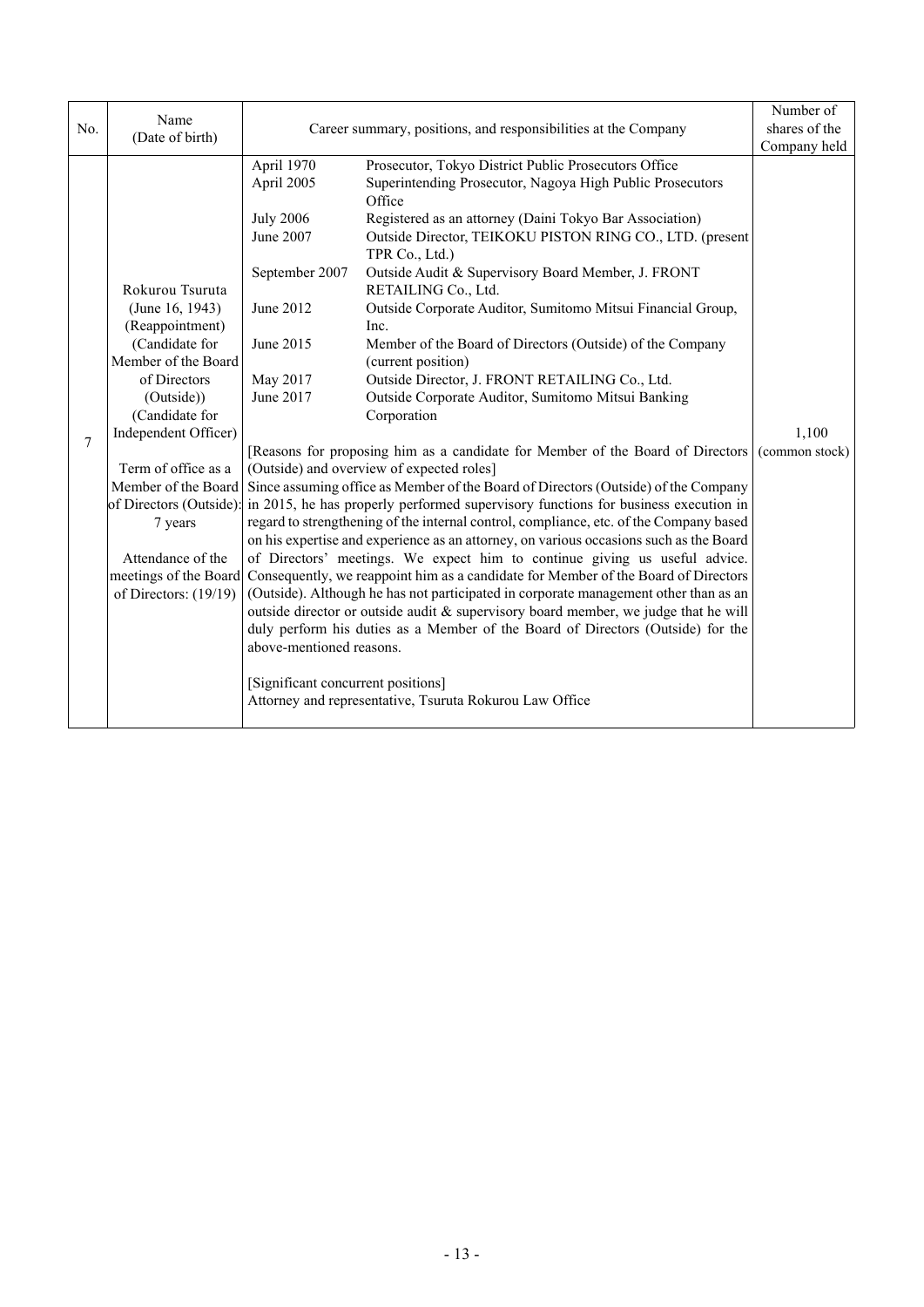| No. | Name<br>(Date of birth)                                                                                                                                                                                                                                                                                                                | Career summary, positions, and responsibilities at the Company                                                                                                                                                                                                                                                                                                                                                                                                                                                                                                                                                                                                                                                                                                                                                                                                                                                                                                                                                                                                                                                                                                                                                                                                                                                                                                                                                                                                                                                                                                                                                                                                                                                                                                                                                                                                                                                                                                                                                                                                                                                                                                             | Number of<br>shares of the<br>Company held |
|-----|----------------------------------------------------------------------------------------------------------------------------------------------------------------------------------------------------------------------------------------------------------------------------------------------------------------------------------------|----------------------------------------------------------------------------------------------------------------------------------------------------------------------------------------------------------------------------------------------------------------------------------------------------------------------------------------------------------------------------------------------------------------------------------------------------------------------------------------------------------------------------------------------------------------------------------------------------------------------------------------------------------------------------------------------------------------------------------------------------------------------------------------------------------------------------------------------------------------------------------------------------------------------------------------------------------------------------------------------------------------------------------------------------------------------------------------------------------------------------------------------------------------------------------------------------------------------------------------------------------------------------------------------------------------------------------------------------------------------------------------------------------------------------------------------------------------------------------------------------------------------------------------------------------------------------------------------------------------------------------------------------------------------------------------------------------------------------------------------------------------------------------------------------------------------------------------------------------------------------------------------------------------------------------------------------------------------------------------------------------------------------------------------------------------------------------------------------------------------------------------------------------------------------|--------------------------------------------|
| 8   | Shuhei Shiozawa<br>(September 19, 1955)<br>(Reappointment)<br>(Candidate for<br>Member of the Board<br>of Directors<br>(Outside))<br>(Candidate for<br>Independent Officer)<br>Term of office as a<br>Member of the Board<br>of Directors (Outside):<br>6 years<br>Attendance of the<br>meetings of the Board<br>of Directors: (19/19) | Assistant, Faculty of Economics, Keio University<br>April 1981<br>April 1987<br>Associate Professor, Faculty of Economics, Keio University<br>April 1991<br>Visiting researcher, Institut d'Etudes Politiques de Paris<br>April 1994<br>Professor, Faculty of Economics, Keio University<br>January 2001<br>Director for International Economic Affairs, Cabinet Office<br>October 2005<br>Dean, Faculty of Economics, Keio University<br>March 2012<br>Member of the Board of Directors (Outside), Kenedix, Inc.<br>June 2016<br>Member of the Board of Directors (Outside) of the Company<br>(current position)<br>June 2017<br>Independent Director (Audit & Supervisory Committee<br>member), Ahresty Corporation (current position)<br>April 2019<br>Professor Emeritus, Keio University (current position)<br>April 2019<br>President, Tokyo International University<br>April 2022<br>Professor, Faculty of Economics, Tokyo International University<br>(current position)<br>[Reasons for proposing him as a candidate for Member of the Board of Directors<br>(Outside) and overview of expected roles]<br>Since assuming office as Member of the Board of Directors (Outside) of the Company<br>in 2016, he has properly performed supervisory function in regard to business<br>execution on various occasions such as the Board of Directors' meetings, such as<br>giving us useful opinions and recommendations on finance and CSR of the Company<br>based on a wealth of knowledge and insight as a specialist in economics. We expect<br>him to continue giving us useful advice. Consequently, we reappoint him as a<br>candidate for Member of the Board of Directors (Outside). Although he has not<br>participated in corporate management other than as an outside director, we judge that<br>he will duly perform his duties as a Member of the Board of Directors (Outside) for<br>the above-mentioned reasons.<br>[Significant concurrent positions]<br>Independent Director (Audit & Supervisory Committee member), Ahresty Corporation<br>Professor Emeritus, Keio University<br>Professor, Faculty of Economics, Tokyo International University | 900<br>(common stock)                      |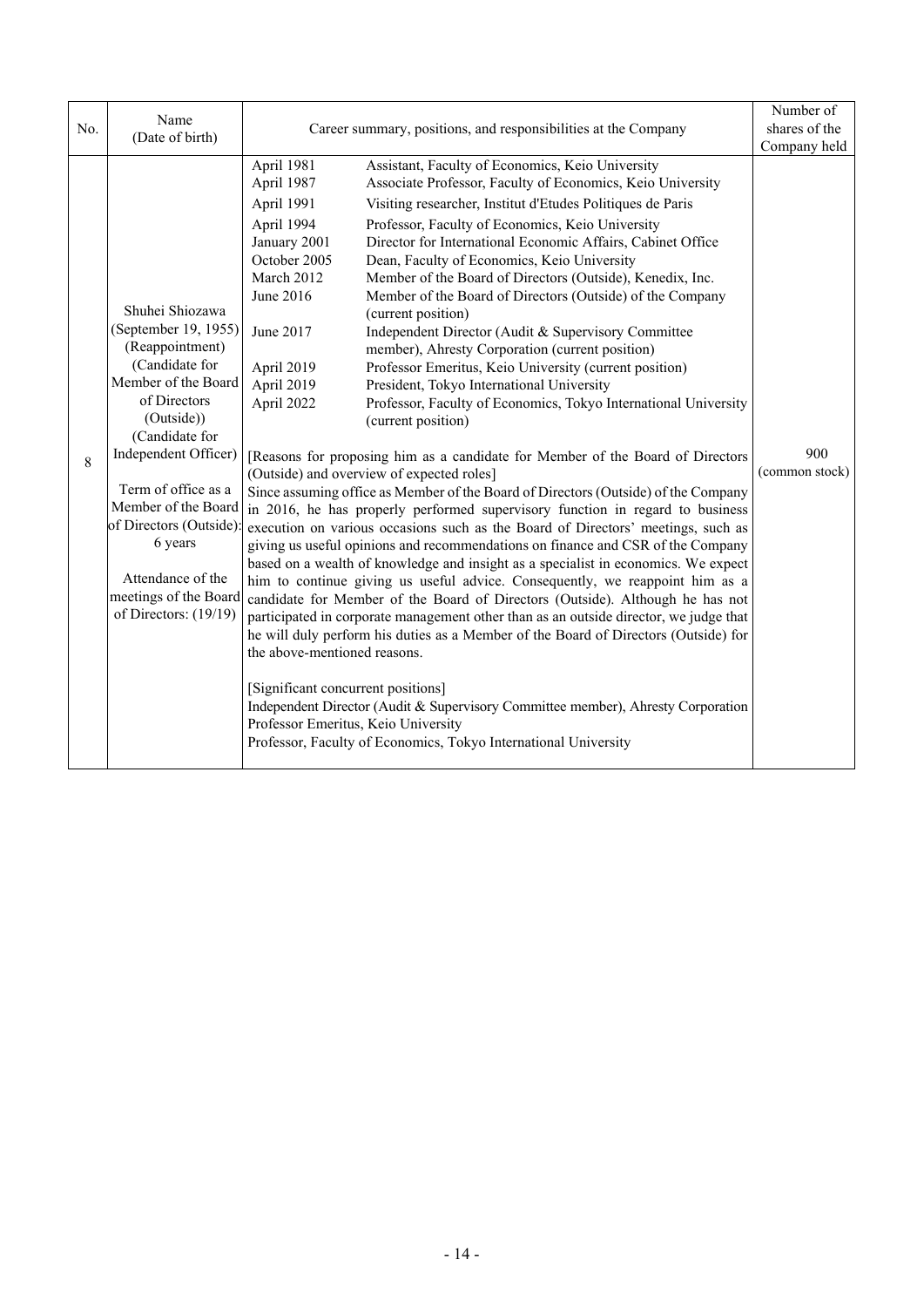| No. | Name<br>(Date of birth)                                                                                                                                                                                                                                                                                                            |                                                                                                                                                                                                                               | Career summary, positions, and responsibilities at the Company                                                                                                                                                                                                                                                                                                                                                                                                                                                                                                                                                                                                                                                                                                                                                                                                                                                                                                                                                                                                                                                                                                                                                                                                                                                                                                                                                                                                                                                                                                                                                 | Number of<br>shares of the<br>Company held |
|-----|------------------------------------------------------------------------------------------------------------------------------------------------------------------------------------------------------------------------------------------------------------------------------------------------------------------------------------|-------------------------------------------------------------------------------------------------------------------------------------------------------------------------------------------------------------------------------|----------------------------------------------------------------------------------------------------------------------------------------------------------------------------------------------------------------------------------------------------------------------------------------------------------------------------------------------------------------------------------------------------------------------------------------------------------------------------------------------------------------------------------------------------------------------------------------------------------------------------------------------------------------------------------------------------------------------------------------------------------------------------------------------------------------------------------------------------------------------------------------------------------------------------------------------------------------------------------------------------------------------------------------------------------------------------------------------------------------------------------------------------------------------------------------------------------------------------------------------------------------------------------------------------------------------------------------------------------------------------------------------------------------------------------------------------------------------------------------------------------------------------------------------------------------------------------------------------------------|--------------------------------------------|
| 9   | Masakazu Sakata<br>(August 2, 1959)<br>(Reappointment)<br>(Candidate for<br>Member of the Board<br>of Directors<br>(Outside))<br>(Candidate for<br>Independent Officer)<br>Term of office as a<br>Member of the Board<br>of Directors (Outside):<br>2 years<br>Attendance of the<br>meetings of the Board<br>of Directors: (19/19) | April 1983<br>April 2007<br>April 2010<br>June 2011<br>June 2015<br>June 2017<br>April 2019<br>June 2020<br>June 2020<br>October 2020<br>January 2021<br>[Significant concurrent positions]<br>Outside Director, PLANET, INC. | Joined Fuji Xerox Co., Ltd.<br>General Manager, Public Relations and Advertisement Dept.,<br>Fuji Xerox Co., Ltd.<br>Senior Vice President, Fuji Xerox Advanced Technology Co.,<br>Ltd.<br>Senior Vice President and Director, Fuji Xerox Advanced<br>Technology Co., Ltd.<br>Executive Vice President, Fuji Xerox Information Systems Co.,<br>Ltd.<br>President and Representative Director, Fuji Xerox Advanced<br>Technology Co., Ltd.<br>Senior Adviser, Fuji Xerox Co., Ltd.<br>Member of the Board of Directors (Outside) of the Company<br>(current position)<br>Outside Audit & Supervisory Board Member, ULS Group, Inc.<br>Outside Director, PLANET, INC. (current position)<br>Outside Director (Audit & Supervisory Committee Member),<br>ULS Group, Inc. (current position)<br>Reasons for proposing him as a candidate for Member of the Board of Directors<br>(Outside) and overview of expected roles]<br>Since assuming office as Member of the Board of Directors (Outside) in 2020, he has<br>properly performed supervisory functions in regard to business execution in areas of<br>business renovation such as work style reforms that prioritize diversity in the<br>Company, the promotion of IT efficiency, and productivity improvements in back-<br>office operations based on broad knowledge and experience cultivated at Fuji Xerox<br>Co., Ltd. We expect him to give us useful advice and guidance. Consequently, we<br>appoint him as a candidate for Member of the Board of Directors (Outside).<br>Outside Director (Audit & Supervisory Committee Member), ULS Group, Inc. | 300<br>(common stock)                      |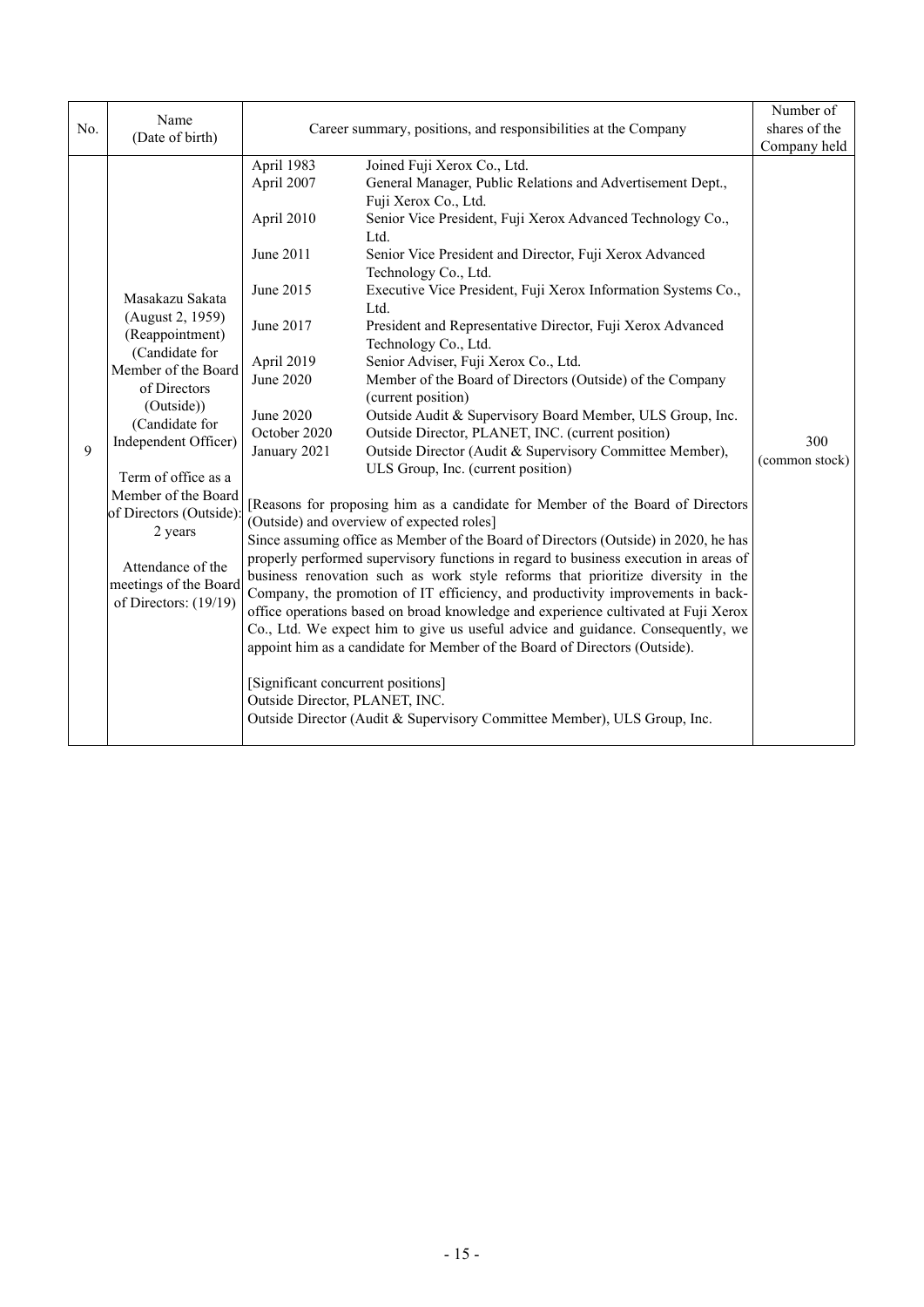| No. | Name<br>(Date of birth)                                                                                                                                                 |                                                                                                                                                                                                                                                                              | Career summary, positions, and responsibilities at the Company                                                                                                                                                                                                                                                                                                                                                                                                                                                                                                                                                                                                                                                                                                                                                                                                                                                                                                                                                                                                                                                                                                                                                                                                                                                                                                                                                                                                                                                                                                                                                                                                                                                                                                                                                                                                                                                                                                                           | Number of<br>shares of the<br>Company held |
|-----|-------------------------------------------------------------------------------------------------------------------------------------------------------------------------|------------------------------------------------------------------------------------------------------------------------------------------------------------------------------------------------------------------------------------------------------------------------------|------------------------------------------------------------------------------------------------------------------------------------------------------------------------------------------------------------------------------------------------------------------------------------------------------------------------------------------------------------------------------------------------------------------------------------------------------------------------------------------------------------------------------------------------------------------------------------------------------------------------------------------------------------------------------------------------------------------------------------------------------------------------------------------------------------------------------------------------------------------------------------------------------------------------------------------------------------------------------------------------------------------------------------------------------------------------------------------------------------------------------------------------------------------------------------------------------------------------------------------------------------------------------------------------------------------------------------------------------------------------------------------------------------------------------------------------------------------------------------------------------------------------------------------------------------------------------------------------------------------------------------------------------------------------------------------------------------------------------------------------------------------------------------------------------------------------------------------------------------------------------------------------------------------------------------------------------------------------------------------|--------------------------------------------|
| 10  | Akemi Sunaga<br>(August 14, 1961)<br>(New appointment)<br>(Candidate for<br>Member of the Board<br>of Directors<br>(Outside))<br>(Candidate for<br>Independent Officer) | October 1989<br>February 1991<br>November 1994<br>November 1996<br>January 2012<br>June 2016<br>June 2017<br>March 2019<br>June 2020<br>June 2020<br>June 2021<br>Directors (Outside).<br>[Significant concurrent positions]<br>Representative, Sunaga CPA Firm<br>CO., LTD. | Joined Auditing Department, Aoyama Audit Corporation (now<br>PricewaterhouseCoopers Aarata LLC)<br>Joined Auditing Department, Chuo Audit Corporation<br>Established Sunaga CPA Firm<br>Established Marunouchi Business Consulting Ltd.;<br>Representative Director and President (current position)<br>Established Marunouchi Business Consulting Tax Co.;<br>Representative Partner (current position)<br>Outside Corporate Auditor, Matsumotokiyoshi Holdings Co.,<br>Ltd.<br>Established Marunouchi Audit Corporation; Representative<br>Partner (current position)<br>Alternate Audit & Supervisory Board Member, Lion<br>Corporation<br>Outside Director (Audit & Supervisory Committee Member),<br>USHIO INC. (current position)<br>Outside Director (Audit and Supervisory Committee<br>Member), YOMEISHU SEIZO CO., LTD. (current position)<br>Outside Corporate Auditor, Prima Meat Packers, Ltd. (current<br>position)<br>[Reasons for proposing her as a candidate for Member of the Board of Directors<br>(Outside) and overview of expected roles]<br>She possesses expert knowledge and a wealth of experience as a CPA and tax<br>accountant, and serves as an outside director and outside director who is an audit &<br>supervisory committee member at other companies. We therefore consider her able to<br>appropriately perform her supervisory duties at the Company, and expect her to<br>provide useful opinions and remarks on the management of the Company.<br>Consequently, we appoint her as a new candidate for Member of the Board of<br>Representative Director and President, Marunouchi Business Consulting Ltd.<br>Representative Partner, Marunouchi Business Consulting Tax Co.<br>Representative Partner, Marunouchi Audit Corporation<br>Outside Director (Audit & Supervisory Committee Member), USHIO INC.<br>Outside Director (Audit and Supervisory Committee Member), YOMEISHU SEIZO<br>Outside Corporate Auditor, Prima Meat Packers, Ltd. | $\Omega$<br>(common stock)                 |

(Note 1) No conflict of interests exists between any of the above candidates and the Company.

(Note 2) The Company has designated Mr. Rokurou Tsuruta, Mr. Shuhei Shiozawa and Mr. Masakazu Sakata, candidates, as independent officers under the rules of the Tokyo Stock Exchange and filed the designations with the Tokyo Stock Exchange. If the reappointment of Mr. Rokurou Tsuruta, Mr. Shuhei Shiozawa and Mr. Masakazu Sakata is approved, the Company will continue to designate them as independent officers.

(Note 3) If the appointment of Ms. Akemi Sunaga is approved, the Company will designate her as an independent officer under the rules of the Tokyo Stock Exchange and file the designation with the Tokyo Stock Exchange.

(Note 4) Liability limitation agreement with Members of the Board of Directors (Outside):

 Mr. Rokurou Tsuruta, Mr. Shuhei Shiozawa and Mr. Masakazu Sakata, candidates, have each entered into a liability limitation agreement with the Company. If the reappointment of Mr. Rokurou Tsuruta, Mr. Shuhei Shiozawa and Mr. Masakazu Sakata is approved, the Company will continue the agreement with each of them. If the appointment of Ms. Akemi Sunaga is approved, the Company shall enter into a liability limitation agreement with her. The outline of the liability limitation agreement is as follows:

 If Mr. Rokurou Tsuruta/Mr. Shuhei Shiozawa/Mr. Masakazu Sakata/Ms. Akemi Sunaga becomes liable to the Company for failure to perform his/her duties as a Member of the Board of Directors (Outside) after the conclusion of the liability limitation agreement, the maximum amount of his/her liability shall be twice the value of the annual property benefits that he/she has received or should receive from the Company as consideration for the execution of his/her duties during his/her term of office as calculated by the method provided in Article 113 of the Ordinance for Enforcement of the Companies Act, and any amount in excess of the maximum amount shall be exempted from the liability, provided that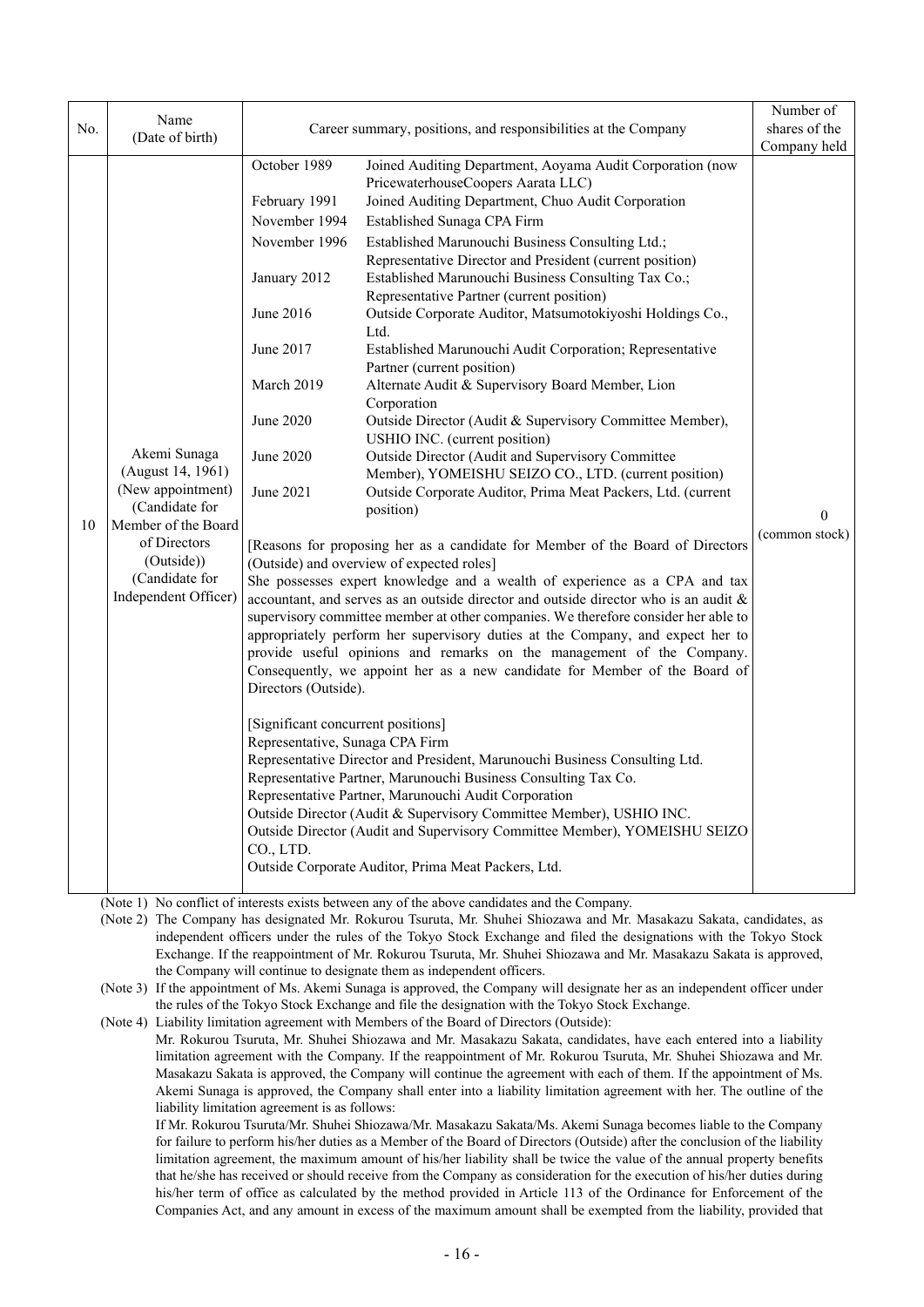he/she has conducted his/her duties in good faith and without gross negligence.

(Note 5) The Company has entered into a directors and officers liability insurance contract to insure its Members of the Board of Directors, Audit & Supervisory Board Members, and Executive Officers. The insurance contract covers liability of insured arising in the performance of their duties and damage claims received pertaining to the pursuit of said liability. However, there are certain exclusions, such as no coverage for liability arising from actions taken with the knowledge that they were in violation of laws and regulations. The Company bears the entire premium for all the insured parties. If the candidates assume office, they will become insured persons under said insurance policy. The Company renews said insurance policy in May every year.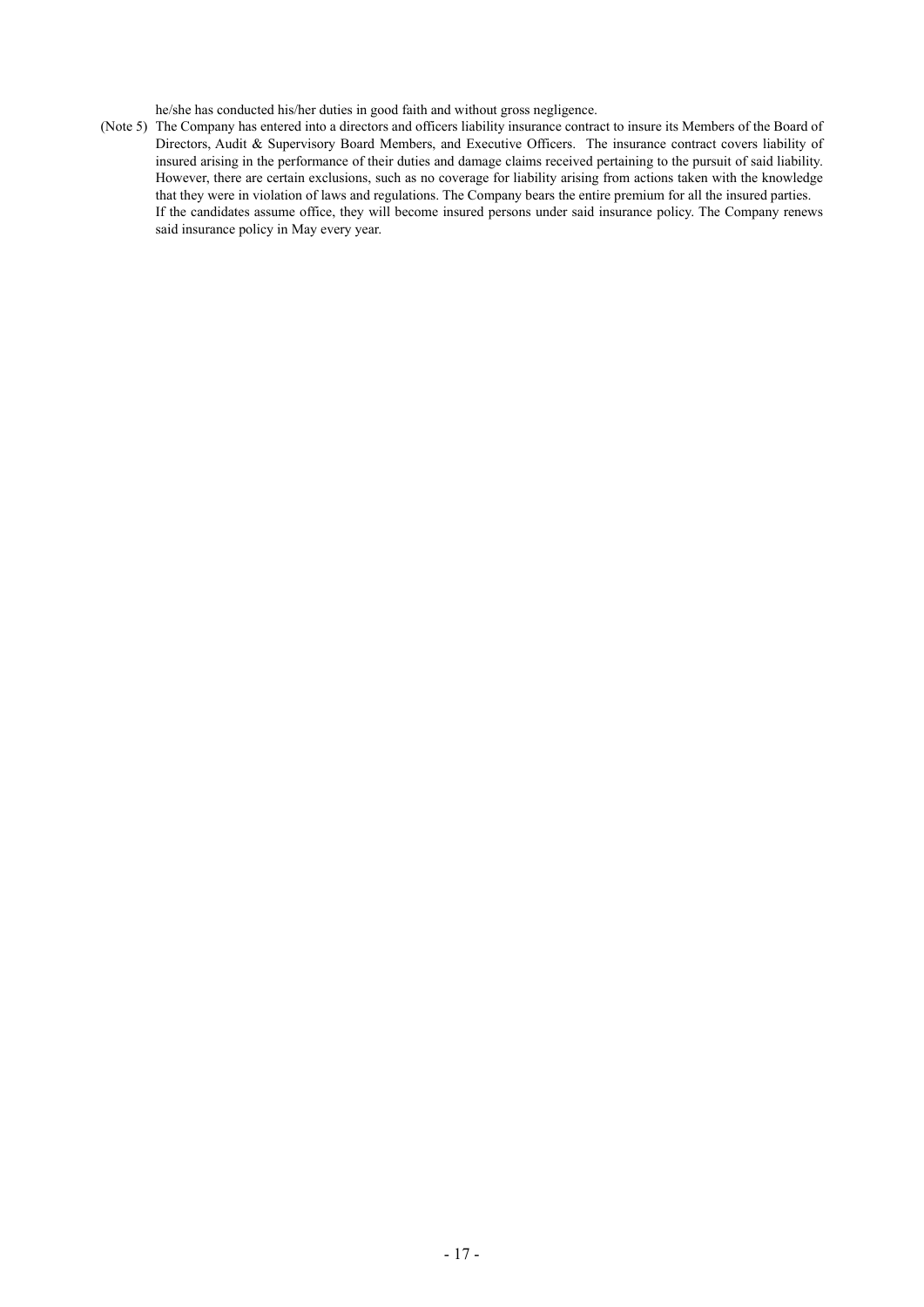**Proposal 4:** Election of Two (2) Audit & Supervisory Board Members

Mr. Eiji Hisada will resign from his position as an Audit & Supervisory Board Member at the conclusion of this General Meeting of Shareholders. We propose election of two (2) Audit & Supervisory Board Members, increasing the number by one (1) to further strengthen governance, subject to the approval and passing of Proposal 2, Partial Amendments to the Articles of Incorporation.

The Audit & Supervisory Board has given its consent to this proposal in advance.

The candidates for Audit & Supervisory Board Member are as follows.

Mr. Osamu Kunihara is a candidate for Audit & Supervisory Board Member to replace Mr. Eiji Hisada. If Mr. Osamu Kunihara is appointed, his term of office will expire on the expiry of the term of office of the retiring Audit & Supervisory Board Member in accordance with the Company's Articles of Incorporation. The term of Ms. Junko Watanabe, a candidate for Audit & Supervisory Board Member, will expire at the conclusion of the Ordinary General Meeting of Shareholders to be held for the final fiscal year ending within four (4) years after her appointment.

| Name<br>(Date of birth)                                   |                                                                                                                                                                                                                       | Career summary and positions at the Company                                                                                                                                                                                                                                                                                                                                                                                                                                                                                                                                                                                                                                                                                                                                                                                                                                                                                                                                                                                                                                                                           | Number of<br>shares of the<br>Company held |
|-----------------------------------------------------------|-----------------------------------------------------------------------------------------------------------------------------------------------------------------------------------------------------------------------|-----------------------------------------------------------------------------------------------------------------------------------------------------------------------------------------------------------------------------------------------------------------------------------------------------------------------------------------------------------------------------------------------------------------------------------------------------------------------------------------------------------------------------------------------------------------------------------------------------------------------------------------------------------------------------------------------------------------------------------------------------------------------------------------------------------------------------------------------------------------------------------------------------------------------------------------------------------------------------------------------------------------------------------------------------------------------------------------------------------------------|--------------------------------------------|
| Osamu Kunihara<br>(November 1, 1958)<br>(New appointment) | April 1983<br>May 2009<br>April 2012<br>April 2013<br>April 2014<br>June 2015<br>April 2017<br>April 2018<br>January 2019<br>February 2019<br>Supervisory Board Member.<br>[Significant concurrent positions]<br>None | Joined the Company<br>General Manager, Accounting Dept., Finance & Accounting<br>Div.<br>President, KYB (Thailand) Co. Ltd.<br>General Manager, Finance Dept., Finance & Accounting Div.<br>Executive Officer, General Manager, Finance Dept., Finance &<br>Accounting Div.<br>Executive Officer, Deputy General Manager, Finance &<br>Accounting Div. and General Manager, Finance Dept., Finance<br>& Accounting Div.<br>Managing Executive Officer, General Manager, Human<br>Resources Div.<br>Managing Executive Officer, in charge of audit, General<br>Manager, Human Resources Div.<br>Managing Executive Officer, Deputy General Manager, Finance<br>& Accounting Div.<br>Managing Executive Officer, General Manager, Finance &<br>Accounting Div. (current position)<br>[Reasons for proposing him as a candidate for Audit & Supervisory Board Member]<br>He has considerable knowledge of finance and accounting based on his experience in<br>finance and accounting. We expect that he will give us useful opinions and<br>recommendations. Consequently, we appoint him as a candidate for Audit $\&$ | 4,200<br>(common stock)                    |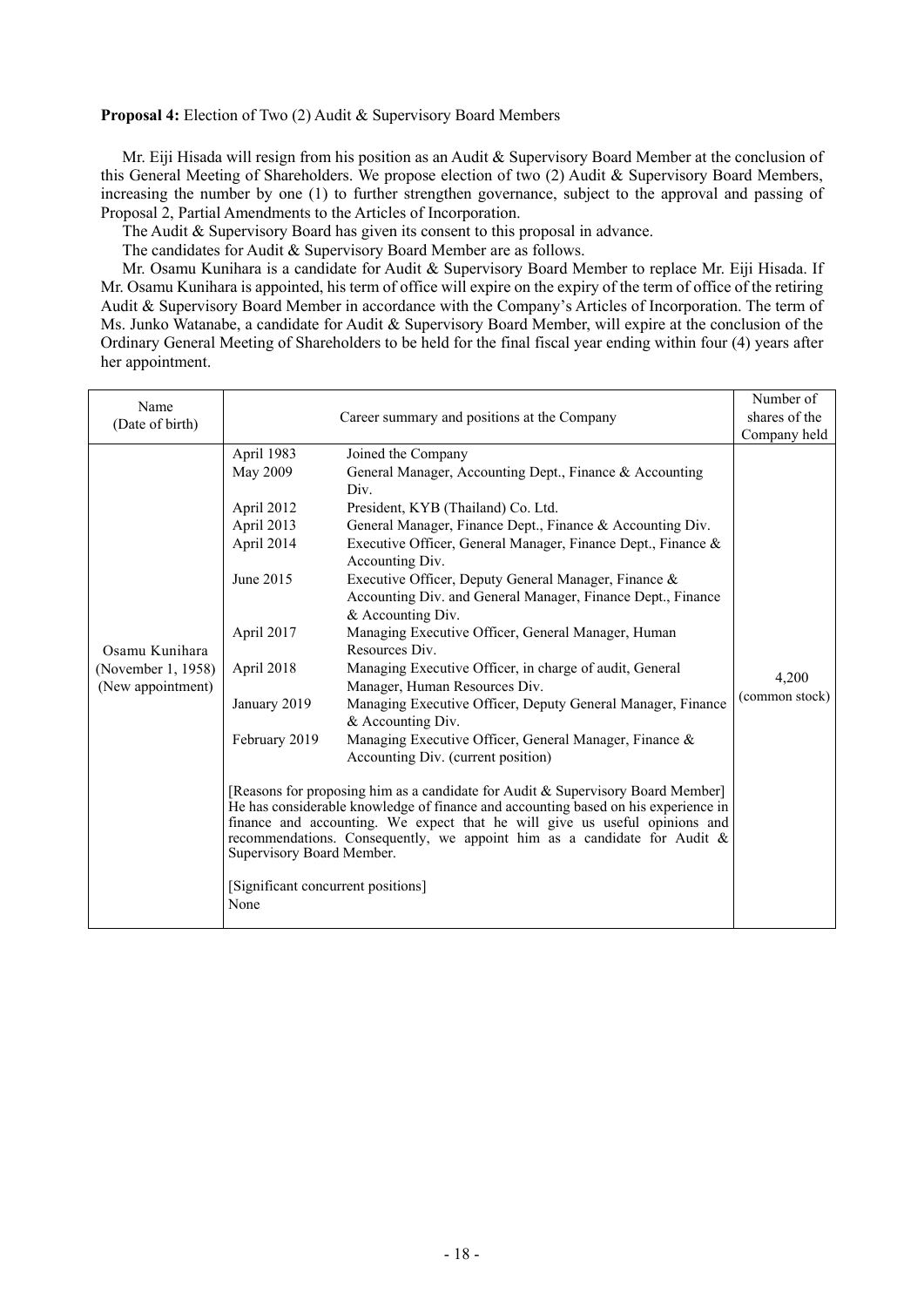|                                           |                                                                                                |                                                                                                                                                                            | Number of                  |
|-------------------------------------------|------------------------------------------------------------------------------------------------|----------------------------------------------------------------------------------------------------------------------------------------------------------------------------|----------------------------|
| Name                                      | Career summary and positions at the Company                                                    |                                                                                                                                                                            | shares of the              |
| (Date of birth)                           |                                                                                                |                                                                                                                                                                            | Company held               |
|                                           | April 1980                                                                                     | Joined The Fuji Bank, Limited (present Mizuho Bank, Ltd.)                                                                                                                  |                            |
|                                           | April 1999                                                                                     | General Manager, Hachioji-Minamiguchi Branch, The Fuji                                                                                                                     |                            |
|                                           |                                                                                                | Bank, Limited (present Mizuho Bank, Ltd.)                                                                                                                                  |                            |
|                                           | November 2000                                                                                  | General Manager, em-town Branch, The Fuji Bank, Limited                                                                                                                    |                            |
|                                           |                                                                                                | (present Mizuho Bank, Ltd.)                                                                                                                                                |                            |
|                                           | March 2003                                                                                     | General Manager, Hiyoshi Branch, Mizuho Bank, Ltd.                                                                                                                         |                            |
|                                           | March 2006                                                                                     | General Manager, Oji Branch, Mizuho Bank, Ltd.                                                                                                                             |                            |
|                                           | April 2008                                                                                     | General Manager, Diversity Promotion Office, Human                                                                                                                         |                            |
|                                           |                                                                                                | Resources Dept., Mizuho Bank, Ltd.                                                                                                                                         |                            |
|                                           | May 2010                                                                                       | Executive Officer and Deputy General Manager, Membership                                                                                                                   |                            |
|                                           |                                                                                                | Development Dept., Mizuho Research Institute Ltd.                                                                                                                          |                            |
|                                           | May 2011                                                                                       | Senior Executive Officer and General Manager, Membership                                                                                                                   |                            |
|                                           |                                                                                                | Development Dept., Mizuho Research Institute Ltd.                                                                                                                          |                            |
|                                           | April 2014                                                                                     | Executive Officer and Deputy General Manager, Leisure Resort                                                                                                               |                            |
|                                           |                                                                                                | Business Div. and General Manager, Sales Dept., Joban Kosan                                                                                                                |                            |
|                                           |                                                                                                | Co., Ltd.                                                                                                                                                                  |                            |
| Junko Watanabe                            | <b>July 2015</b>                                                                               | Director and Executive Officer, and General Manager, Leisure                                                                                                               |                            |
| (May 26, 1957)                            |                                                                                                | Resort Business Div., Joban Kosan Co., Ltd.                                                                                                                                |                            |
| (New Appointment)<br>(Candidate for Audit | <b>July 2018</b>                                                                               | Director and Executive Officer in charge of Business Strategy                                                                                                              |                            |
| & Supervisory Board                       |                                                                                                | Div. and Workstyle Reforms, Joban Kosan Co., Ltd.                                                                                                                          | $\theta$<br>(common stock) |
| Member (Outside))                         | <b>July 2019</b>                                                                               | Director and Executive Officer in charge of Corporate Div. and                                                                                                             |                            |
| (Candidate for                            |                                                                                                | Business Strategy Div. and Workstyle Reforms, Joban Kosan<br>Co., Ltd.                                                                                                     |                            |
| Independent Officer)                      | March 2020                                                                                     | Audit & Supervisory Board Member (Outside), JUKI                                                                                                                           |                            |
|                                           |                                                                                                | <b>CORPORATION</b> (current position)                                                                                                                                      |                            |
|                                           | <b>July 2020</b>                                                                               | Managing Director in charge of Spa Resort Hawaiians                                                                                                                        |                            |
|                                           |                                                                                                | Headquarters, in charge of Business Development Div. and KA                                                                                                                |                            |
|                                           |                                                                                                | PILINA TOWER project, Joban Kosan Co., Ltd. (current                                                                                                                       |                            |
|                                           |                                                                                                | position)                                                                                                                                                                  |                            |
|                                           |                                                                                                | [Reasons for proposing her as a candidate for Audit & Supervisory Board Member                                                                                             |                            |
|                                           | (Outside)]                                                                                     |                                                                                                                                                                            |                            |
|                                           | We expect that she will give us useful opinions and recommendations to secure                  |                                                                                                                                                                            |                            |
|                                           |                                                                                                | soundness of the auditing and corporate management of the Company based on her<br>experiences not only in financial institutions, but also in sales and business strategy. |                            |
|                                           |                                                                                                |                                                                                                                                                                            |                            |
|                                           | Consequently, we appoint her as a candidate for Audit & Supervisory Board Member<br>(Outside). |                                                                                                                                                                            |                            |
|                                           |                                                                                                |                                                                                                                                                                            |                            |
|                                           | [Significant concurrent positions]                                                             |                                                                                                                                                                            |                            |
|                                           |                                                                                                | Audit & Supervisory Board Member (Outside), JUKI CORPORATION                                                                                                               |                            |
|                                           |                                                                                                | Managing Director, Joban Kosan Co., Ltd.                                                                                                                                   |                            |
|                                           |                                                                                                |                                                                                                                                                                            |                            |

(Note 1) No conflict of interests exists between Mr. Osamu Kunihara or Ms. Junko Watanabe, candidates, and the Company.

(Note 2) Ms. Junko Watanabe, a candidate, once served as an Executive of Mizuho Bank, Ltd., a Specified Associated Service Provider of the Company. However, it has been over ten years since she retired Mizuho Bank, Ltd.

(Note 3) If the appointment of Ms. Junko Watanabe is approved, the Company will designate her as an independent officer under the rules of the Tokyo Stock Exchange and file the designation with the Tokyo Stock Exchange.

(Note 4) Liability limitation agreement with Audit & Supervisory Board Members:

If the appointment of Mr. Osamu Kunihara and Ms. Junko Watanabe, candidates, is approved, the Company will enter into a liability limitation agreement with them. The outline of the liability limitation agreement is as follows.

If Mr. Osamu Kunihara/Ms. Junko Watanabe becomes liable to the Company for failure to perform his/her duties as an Audit & Supervisory Board Member after the conclusion of the liability limitation agreement, the maximum amount of his/her liability shall be twice the total value of the annual property benefits that he/she has received or should receive from the Company as consideration for the execution of his/her duties during his/her term of office as calculated by the method provided in Article 113 of the Ordinance for Enforcement of the Companies Act, and any amount in excess of the maximum amount shall be exempted from the liability, provided that he/she has conducted his/her duties in good faith and without gross negligence.

(Note 5) The Company has entered into a directors and officers liability insurance contract to insure its Members of the Board of Directors, Audit & Supervisory Board Members, and Executive Officers. The insurance contract covers liability of insured arising in the performance of their duties and damage claims received pertaining to the pursuit of said liability. However, there are certain exclusions, such as no coverage for liability arising from actions taken with the knowledge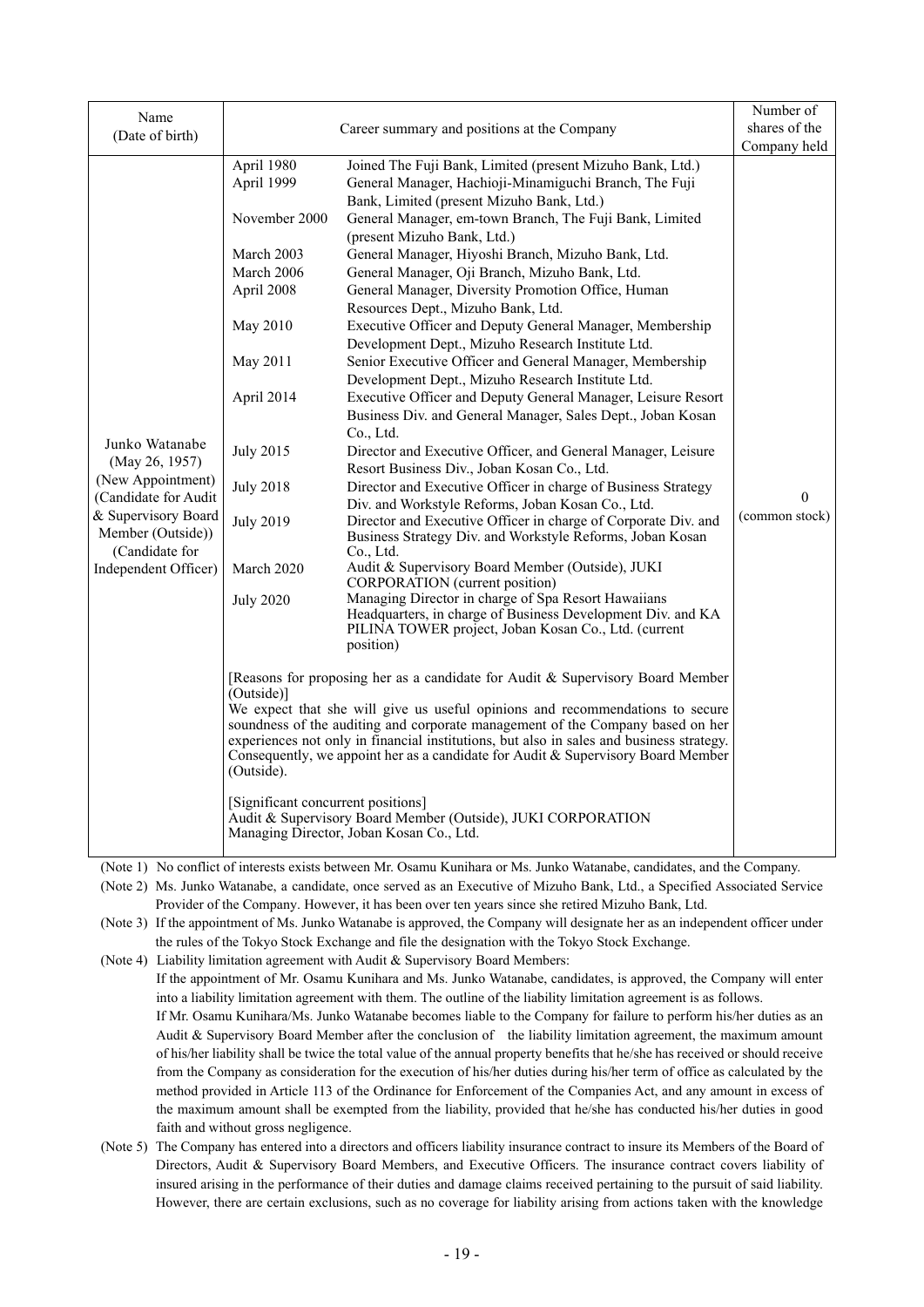that they were in violation of laws and regulations. The Company bears the entire premium for all the insured parties. If Mr. Osamu Kunihara and Ms. Junko Watanabe assume office as Audit & Supervisory Board Members, they will become insured persons under said insurance policy. The Company renews said insurance policy in May every year.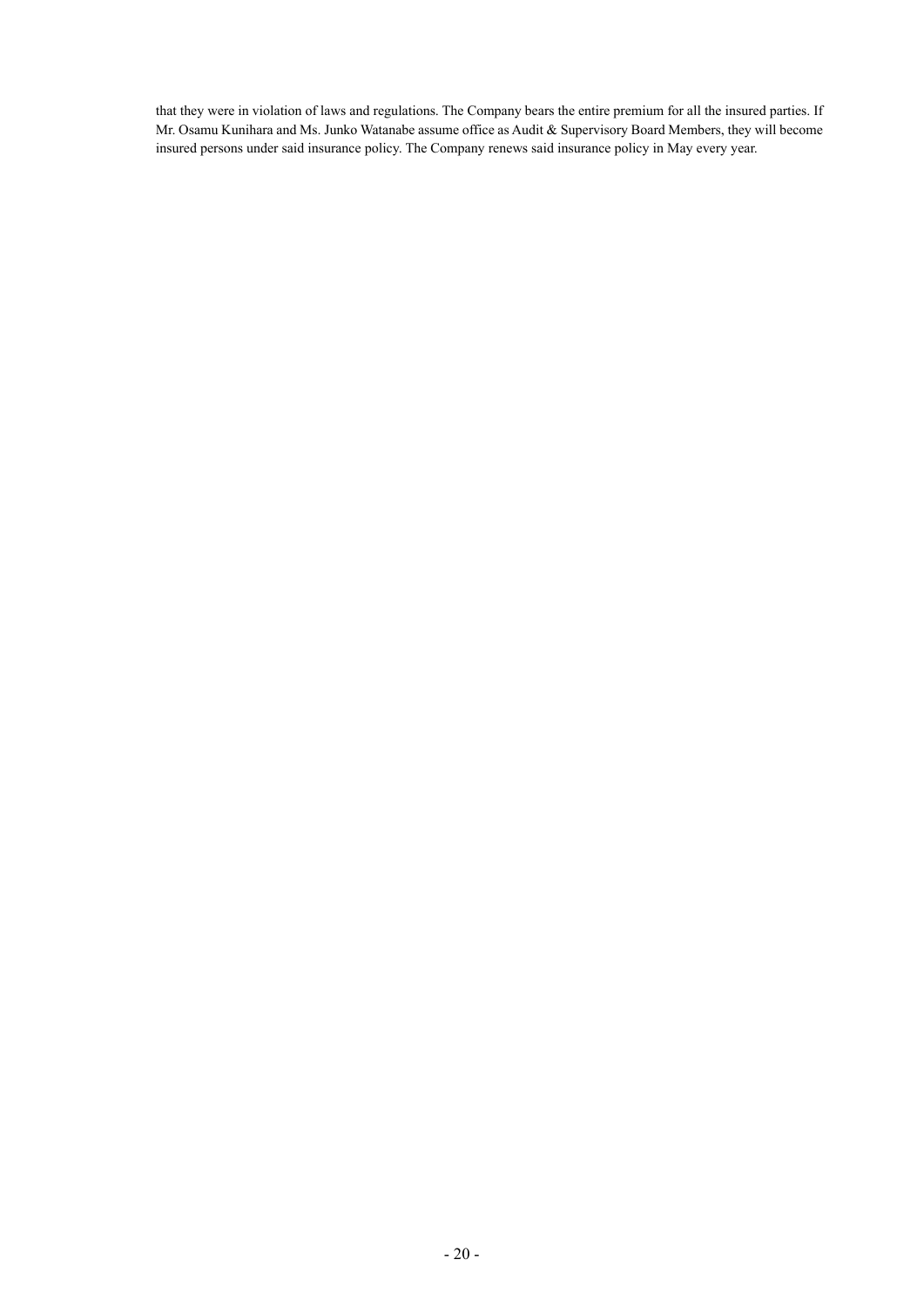# **Proposal 5:** Election of an Accounting Auditor

The term of office of the Company's Accounting Auditor, KPMG AZSA LLC, will expire at the conclusion of this General Meeting of Shareholders, and it will leave the Company's service. Therefore, we propose the election of a new Accounting Auditor.

This proposal is based on the decision of the Audit & Supervisory Board.

KPMG AZSA LLC has served as the Company's Accounting Auditor for many years. In view of the length of this continuous auditing period, at 53 years, as well as other factors such an anticipated increase in audit fees, we have recently engaged in a comparative consideration of several audit corporations, including the need to change audit corporation. As a result of comprehensive consideration of factors including the possession of the necessary expertise, independence, quality control systems and global auditing systems and a level of audit fees appropriate to the Company's business scale, as well as the expectation of a new auditing perspective, we consider that Grant Thornton Taiyo LLC is suitable for the Company's Accounting Auditor.

The candidate for Accounting Auditor is as follows.

(As of March 31, 2022)

| Name                      | Grant Thornton Taiyo LLC                                 |                                                                  |                 |
|---------------------------|----------------------------------------------------------|------------------------------------------------------------------|-----------------|
| Main place<br>of business | Akasaka K-tower 19F, 1-2-7 Motoakasaka, Minato-ku, Tokyo |                                                                  |                 |
|                           | September 1971                                           | Taiyo Audit Corporation was established                          |                 |
|                           | October 1994                                             | Joined Grant Thornton International                              |                 |
|                           | January 2006                                             | Merged with ASG Audit Corporation and changed name to Grant      |                 |
|                           |                                                          | Thornton Taiyo ASG Audit Corporation                             |                 |
|                           | <b>July 2008</b>                                         | Became a limited liability audit corporation and changed name to |                 |
| <b>History</b>            |                                                          | Grant Thornton Taiyo ASG LLC                                     |                 |
|                           | <b>July 2012</b>                                         | Merged with Eisho Audit Corporation                              |                 |
|                           | October 2013                                             | Merged with Kasumigaseki Audit Corporation                       |                 |
|                           | October 2014                                             | Changed company name to Grant Thornton Taiyo LLC                 |                 |
|                           | <b>July 2018</b>                                         | Merged with YUSEI Audit & Co.                                    |                 |
|                           | Members                                                  |                                                                  |                 |
|                           |                                                          | Representative partners and partners:                            | 88              |
|                           |                                                          | Specified partners:                                              | 4               |
|                           |                                                          | Certified public accountants:                                    | 304             |
|                           | Staff who have passed the certified public               |                                                                  |                 |
| Overview                  | accountant exam or similar:                              |                                                                  | 246             |
|                           | Other specialists:                                       |                                                                  | 181             |
|                           | Administrative staff:                                    |                                                                  | 89              |
|                           |                                                          | Contractual staff:                                               | 224             |
|                           |                                                          | Total                                                            | 1,136           |
|                           | Number of audit clients                                  |                                                                  | 1,035 companies |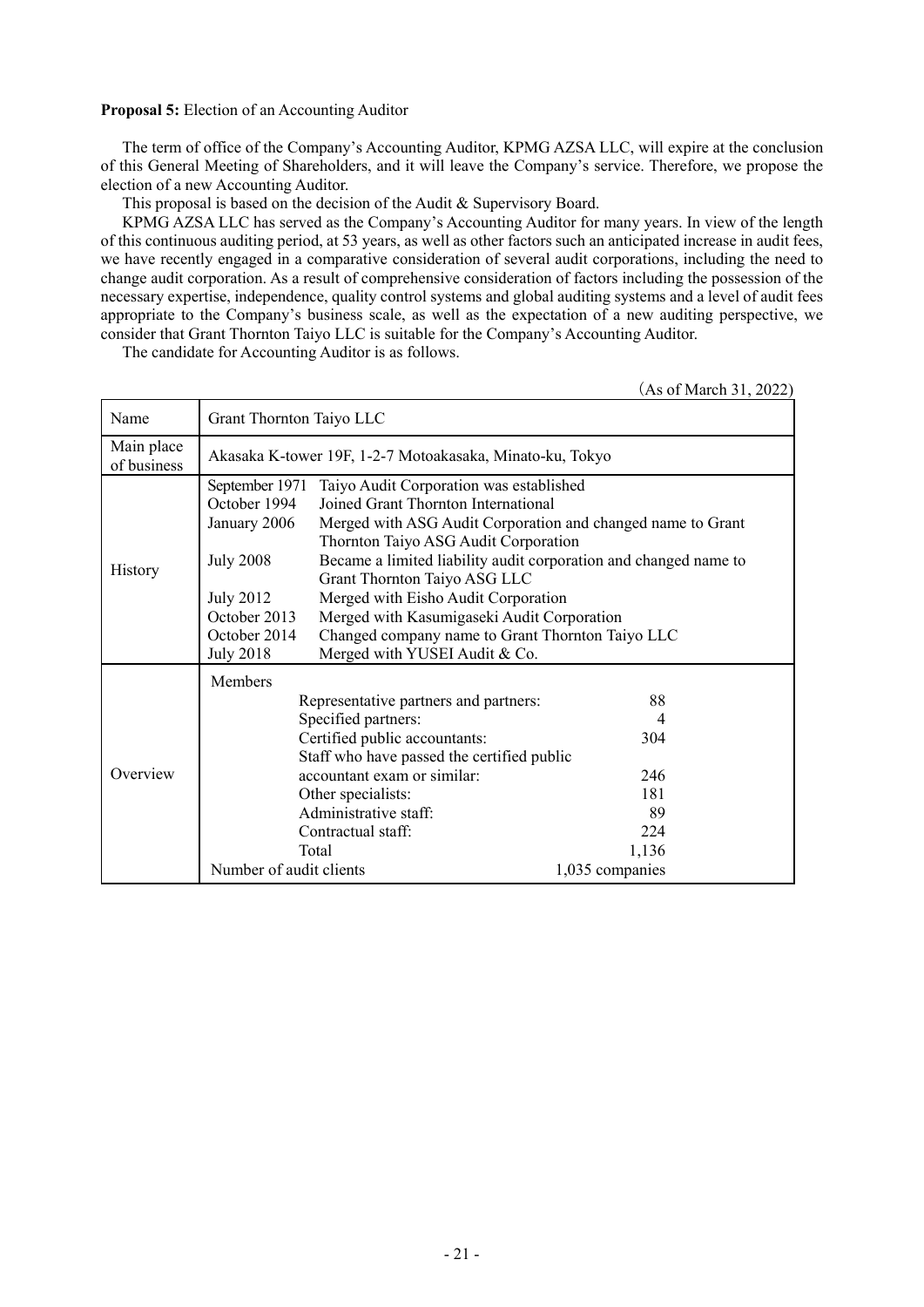#### **Proposal 6:** Revision of the Remuneration System and Amount of Remuneration for Members of the Board of Directors (Excluding Members of the Board of Directors (Outside))

A maximum amount of fixed remuneration for Members of the Board of Directors of the Company of 30,000 thousand yen per month (excluding remuneration received in the capacity of employee) was approved by the 75th Ordinary General Meeting of Shareholders held on June 27, 1997. With the aim of providing an incentive for Members of the Board of Directors to strive to enhance the Group's corporate value and promote the further value-sharing with shareholders, as part of our review of the officers' remuneration system, we now propose, in addition to and separately from the current amount of monetary remuneration,  $(1)(i)$  to newly introduce a performance-linked stock remuneration plan with delayed delivery (performance share unit plan; hereinafter, referred to as the "Plan"), and to grant performance-linked stock with delayed delivery as stock remuneration, linked to performance from the 101st fiscal year (April 1, 2022 to March 31, 2023) onward, to Members of the Board of Directors of the Company (excluding Members of the Board of Directors (Outside); hereinafter, referred to as "Eligible Directors"); and (ii) as transitional measures for the introduction of the Plan (hereinafter, the "Transitional Measures"), to grant restricted stock as stock remuneration, linked to performance for the 100th fiscal year (April 1, 2021 to March 31, 2022; hereinafter, "this fiscal year") to the four Eligible Directors who will be reappointed if Proposal 3 is approved and passed as proposed (hereinafter, the "Reappointed Directors"). Furthermore, (2) regarding monetary performance-linked bonuses, which was previously submitted to the Ordinary General Meeting of Shareholders each year for approval, we propose to establish a remuneration limit for the portion of performance-linked bonuses that constitutes monetary remuneration (hereinafter, the "Remuneration Limit").

The Company has established a policy for determining the remuneration of each Member of the Board of Directors, the outline of which is described in the Business Report. If this proposal is approved, the Company intends to amend such policy. The outline of the amended policy is described below. The Company believes that the contents of this proposal are necessary and appropriate to determine the content of remuneration for each Member of the Board of Directors in accordance with the amended policy. The maximum number of shares of performance-linked stock with delayed delivery to be granted under the Plan (20,000 shares per annum) and the maximum number of shares of restricted stock to be granted under the Transition Measures (10,000 shares) represent approximately 0.08% and 0.04%, respectively, of the Company's total number of issued shares of common stock as of March 31, 2022 (25,748,431 shares). As they result in an insignificant dilution ratio, we consider that the grant of shares of performance-linked stock with delayed delivery under the Plan and the grant of shares of restricted stock under the Transition Measures are appropriate. In addition, the Remuneration Limit (up to 200,000 thousand yen per annum) does not exceed the current maximum annualized amount of monetary remuneration (fixed remuneration) for Members of the Board (360,000 thousand yen per annum), and we also consider it appropriate from the perspective of providing an appropriate incentive and preventing excessive risktaking. Moreover, the Remuneration Committee, a non-statutory body consisting of the Representative Directors and the Members of the Board of Directors (Outside), has given the opinion that the contents of this proposal are appropriate.

The Company currently has seven (7) Members of the Board of Directors, including three (3) Members of the Board of Directors (Outside). If Proposal 3 is approved and passed as originally proposed, then the Company will have ten (10) Members of the Board of Directors, including four (4) Members of the Board of Directors (Outside). The number of Members of the Board of Directors subject to the provisions of the Plan and the Remuneration Limit (Eligible Directors) is six (6). The number of Members of the Board of Directors subject to the provisions of the Transitional Measures (Reappointed Directors) is four (4).

I. Introduction of the Plan

Item 1. Performance-linked stock remuneration plan

1. Overview of the Plan

The Plan is a performance-linked remuneration plan under which a number of shares of common stock of the Company, calculated in accordance with factors such as the degree of achievement of the single-year consolidated performance forecasts (hereinafter, the "Performance Targets") stated in the *kessan tanshin* (financial results report) on the settlement of accounts for the end of the previous fiscal year (hereinafter, the "Evaluation Period") shall be granted to Eligible Directors as remuneration, etc. The initial Evaluation Period shall comprise the fiscal year from April 1, 2022 to March 31, 2023. Under the Plan, shares of the Company's common stock shall be delivered in accordance with factors such as the degree of achievement of the Performance Targets. Whether or not shares are delivered, and the number and amount of any such shares, are undecided at the time when the Plan is introduced.

When the Company issues or disposes of the shares of common stock of the Company to Eligible Directors under the Plan, the Company shall conclude a stock allotment agreement (hereinafter, the "Allotment Agreement") that includes the content summarized below, with each Eligible Director. (However, this shall only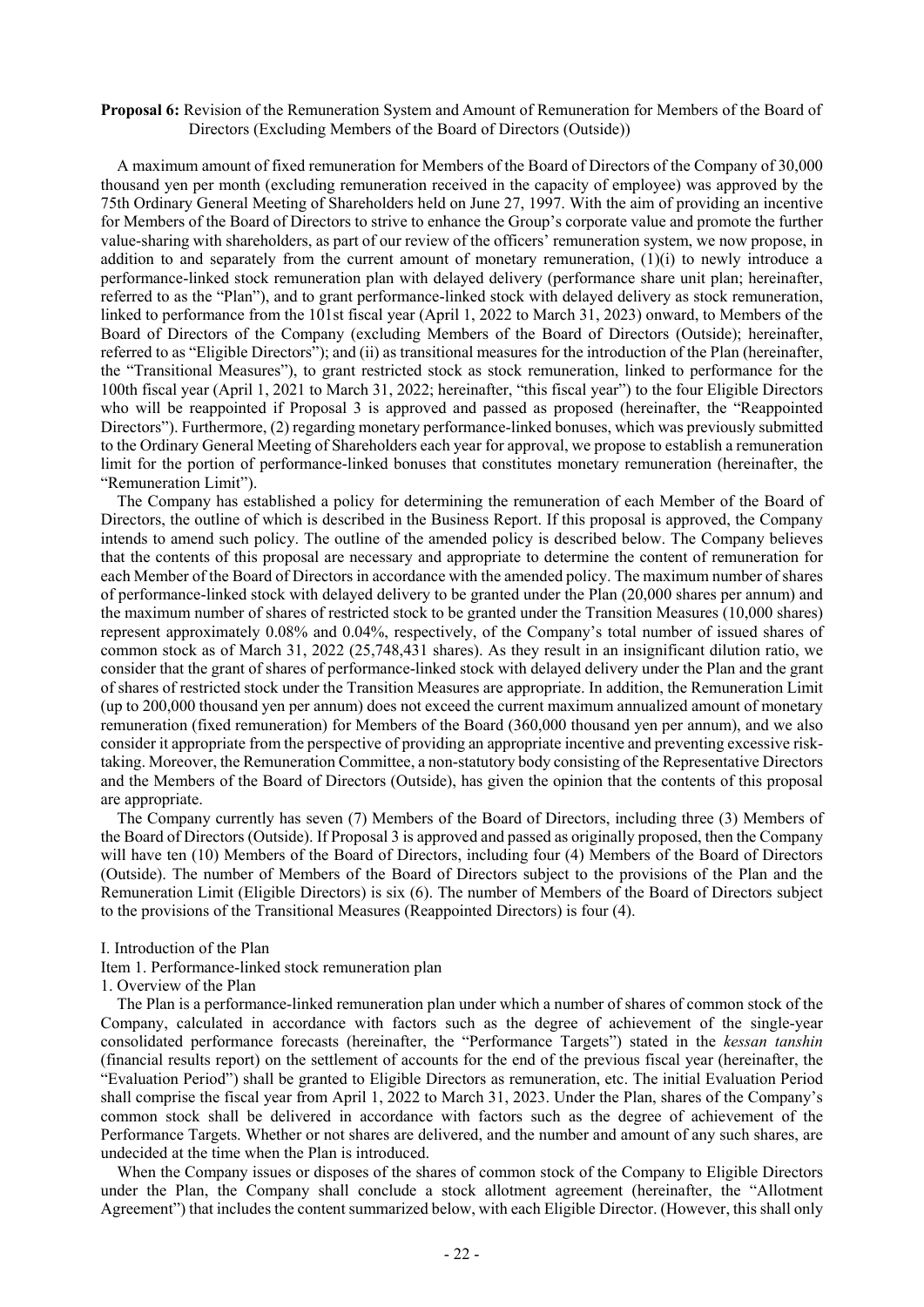apply to Eligible Directors currently serving as Members of the Board of Directors or in another office designated by the Company's Board of Directors as of the date of the resolution to deliver the aforementioned shares.)

- (1) An Eligible Director must not transfer, pledge or otherwise dispose of any shares of common stock of the Company allotted under the Allotment Agreement (hereinafter the "Allotted Shares") from the day when the shares were allotted until the time immediately after the Eligible Director ceases to occupy the office of Member of the Board of Directors or other office designated by the Company's Board of Directors (hereinafter, the "Transfer Restriction Period;" however, if the Eligible Director ceases to occupy said office within three months after the fiscal year in which the Allotted Shares were allotted, and the Company's Board of Directors has separately designated a date within six months after the end of that fiscal year, the Transfer Restriction Period shall terminate on the date designated by the Board of Directors). These restrictions are hereinafter referred to as the "Transfer Restrictions."
- (2) The Company may acquire all or part of the Allotted Shares for no consideration, in cases where there is cause deemed appropriate by the Company's Board of Directors, due to the violation by an Eligible Director of laws, regulations, internal rules, or the Allotment Agreement, or for other reasons.
- (3) Where a merger agreement with the Company as the non-surviving company, a share exchange agreement where the Company becomes a wholly-owned subsidiary, a share transfer plan or another matter concerning an organizational restructuring etc. is approved by the Company's General Meeting of Shareholders (or the Company's Board of Directors, for organizational restructuring etc. that does not require the approval of the General Meeting of Shareholders) during the Transfer Restriction Period, the Transfer Restrictions pertaining to all the Allotted Shares may be removed before the effective date of the organizational restructuring etc. by resolution of the Board of Directors.
- 2. Details of remuneration, etc. under the Plan
- (1) Method used to calculate remuneration, etc. under the Plan
	- Under the Plan, the Company shall determine the number of shares to be allotted to each Eligible Director as the product of (i) the standard number of shares to be delivered based on each Eligible Director's position multiplied by (ii) the degree of achievement of the Performance Targets determined by the Company's Board of Directors, and (iii) service period ratio. Each Eligible Director shall receive a number of shares of the Company's common stock calculated in accordance with the following formula, for no consideration, based on a resolution of the Company's Board of Directors.
		- [Formula]

Number of shares allotted = (i) standard number of shares to be delivered  $\times$  (ii) degree of achievement of Performance Targets  $\times$  (iii) service period ratio

- (i) "Standard number of shares to be delivered" shall be determined by the Company's Board of Directors in accordance with each Eligible Director's position. It is anticipated that the initial standard number of shares to be delivered shall not exceed 20,000 shares in total.
- (ii) "Degree of achievement of Performance Targets" shall be determined by the Company's Board of Directors within a range from 20% to 100%, based on the proportion of achievement of the Performance Targets for each fiscal year in the Evaluation Period (achievement refers to the evaluation measures exceeding the Performance Targets for the Evaluation Period). The evaluation measures for the initial Evaluation Period shall comprise four measures: amount of consolidated segment profit, ratio of consolidated segment profit, amount of profit attributable to owners of parent, and ratio of profit attributable to owners of parent. (The Performance Targets corresponding to each of these measures for the initial Evaluation Period are presented in the *kessan tanshin* (financial results report) dated May 13, 2022.) It is anticipated that the degree of achievement of Performance Targets will be calculated as shown below.

| A chievement of evaluation measures | Degree of achievement of Performance |
|-------------------------------------|--------------------------------------|
|                                     | Targets                              |
| 4 measures achieved                 | $100\%$                              |
| 3 measures achieved                 | 80%                                  |
| 2 measures achieved                 | 60%                                  |
| l measure achieved                  | 40%                                  |
| No measures achieved                | 20%                                  |

(iii) "Service period ratio" is the ratio of the number of months in office to the number of months in the Evaluation Period.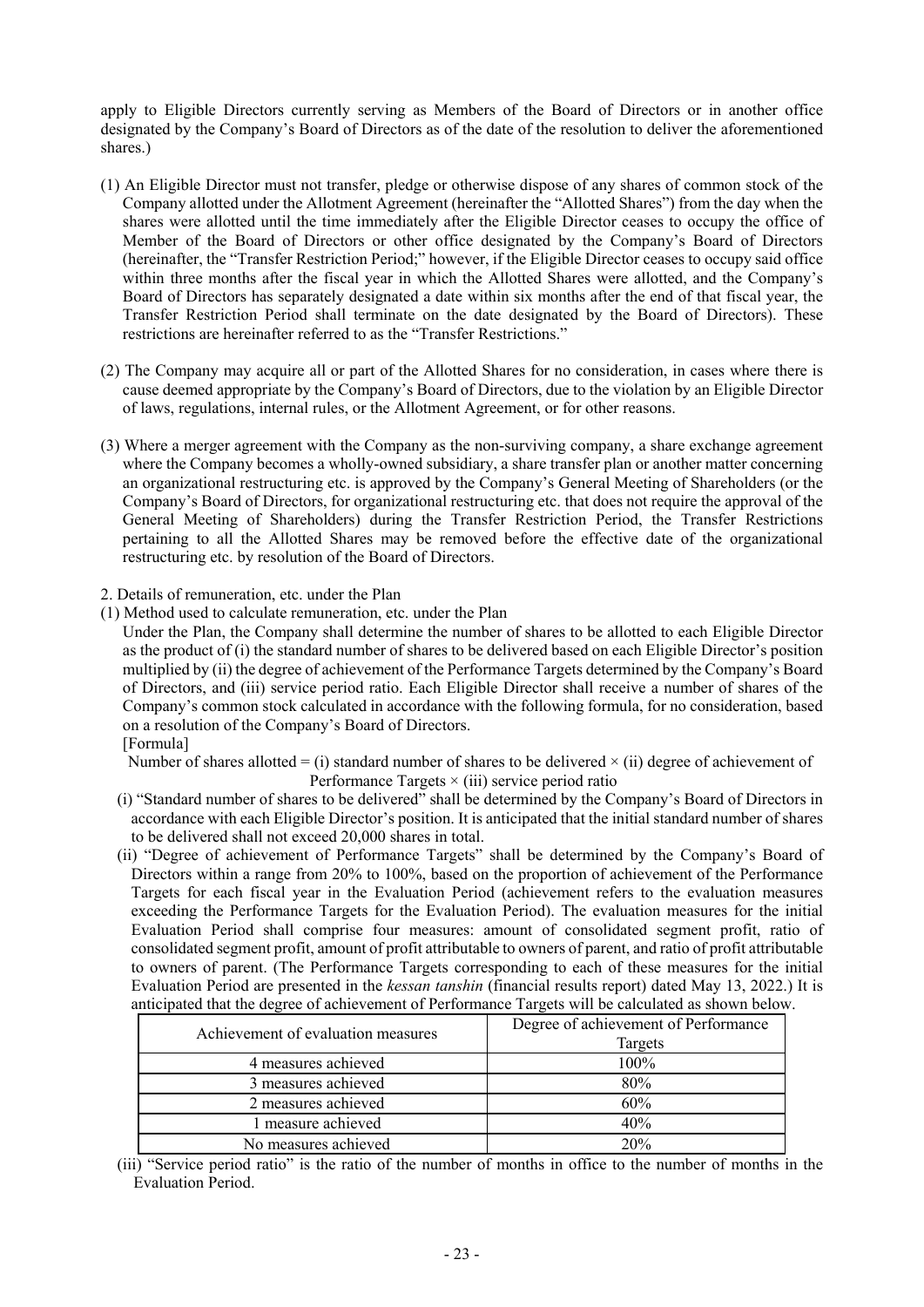## (2) Maximum amount of remuneration, etc. under the Plan

The total number of shares of the Company's common stock to be issued or disposed of to Eligible Directors under the Plan shall not exceed 20,000 shares per annum. (However, this limit may be adjusted within a reasonable range in the event that the Company's common stock undergo a stock split, including a gratis allotment of shares (the same applies hereinafter), or a consolidation of shares or other unavoidable cause.) The total value of shares of common stock of the Company issued or disposed of to Eligible Directors under the Plan shall not exceed 75,000 thousand yen per annum. (The shares shall be granted through issuance or disposal of such shares as remuneration, etc. for Members of the Board of Directors of the Company, and do not require the payment of an amount for subscribed shares. However, the amount of remuneration per share granted to Eligible Directors shall be calculated based on the closing price of the Company's common stock on the Tokyo Stock Exchange on the last business day before the date of the resolution of the Board of Directors, or, if trading is not effected on that date, the closing price on the last trading day of the Company's common stock preceding the resolution.)

Remuneration limits under the Plan shall be established separately from the current amounts of monetary remuneration for Members of the Board of Directors of the Company, from stock remuneration under the Transitional Measures, and from the Remuneration Limit.

### (3) Cause for forfeiture of right to receive remuneration under the Plan

Eligible Directors shall forfeit the right to receive some or all remuneration, etc. under the Plan if they engage in illegal acts determined by the Company's Board of Directors, or leave office for certain reasons determined by the Company's Board of Directors.

(4) Adjustment due to stock consolidations, stock splits, etc.

If the total number of issued shares of the Company should increase or decrease due to a stock consolidation or stock split prior to the delivery of shares under the Plan, the number of shares calculated under the Plan shall be adjusted in accordance with the ratio of the stock consolidation or stock split.

(5) Other matters

In the event that an Eligible Director ceases to occupy the office of Member of the Board of Directors of the Company, or other office designated by the Company's Board of Directors, due to death or other cause deemed proper by the Company's Board of Directors, or is newly appointed as a Member of the Board of Directors of the Company, or where a proposal for a merger agreement with the Company as the nonsurviving company, a share exchange agreement where the Company becomes a wholly-owned subsidiary, a share transfer plan or another matter concerning an organizational restructuring etc. is approved by the Company's General Meeting of Shareholders (or the Company's Board of Directors, for organizational restructuring etc. that does not require the approval of the General Meeting of Shareholders), or for other cause deemed proper by the Company's Board of Directors, the Company may deliver a reasonably adjusted number of shares, or pay an equivalent amount of money reasonably calculated by the Company's Board of Directors (within 75,000 thousand yen per annum, including total value of shares of the Company's common stock to be issued or disposed of to Eligible Directors under the Plan ) in lieu of the delivery of shares, as necessary, at a time reasonably determined by the Company's Board of Directors.

### Item 2. Transitional Measures

### 1. Overview of the Transitional Measures

As stated above, the initial Evaluation Period under the Plan shall be the single fiscal year from April 1, 2022 to March 31, 2023. The timing of the issuance or disposal of shares of the Company's common stock to Eligible Directors shall be in or after the Company's 102nd fiscal year (April 1, 2023 to March 31, 2024).

Transitional Measures shall consist of the issuance or disposal of a number of shares of restricted stock, calculated with this fiscal year as the Evaluation Period, to Eligible Directors as performance-linked remuneration under the Plan for this fiscal year, based on a resolution of the Company's Board of Directors, to swiftly achieve value-sharing between Members of the Board of Directors and shareholders: one of the aims of introducing the Plan. The Company shall conclude the Allotment Agreement with Reappointed Directors when issuing or disposing of these shares.

- 2. Details of remuneration, etc. under the Transitional Measures
- (1) Method used to calculate remuneration, etc. under the Transitional Measures

Under the Transitional Measures, each Reappointed Director shall receive a number of shares of the Company's common stock through issuance or disposal of shares, for no consideration, calculated in accordance with the Plan, with this fiscal year as the Evaluation Period, based on a resolution of the Company's Board of Directors. The Performance Targets for each evaluation measure (amount of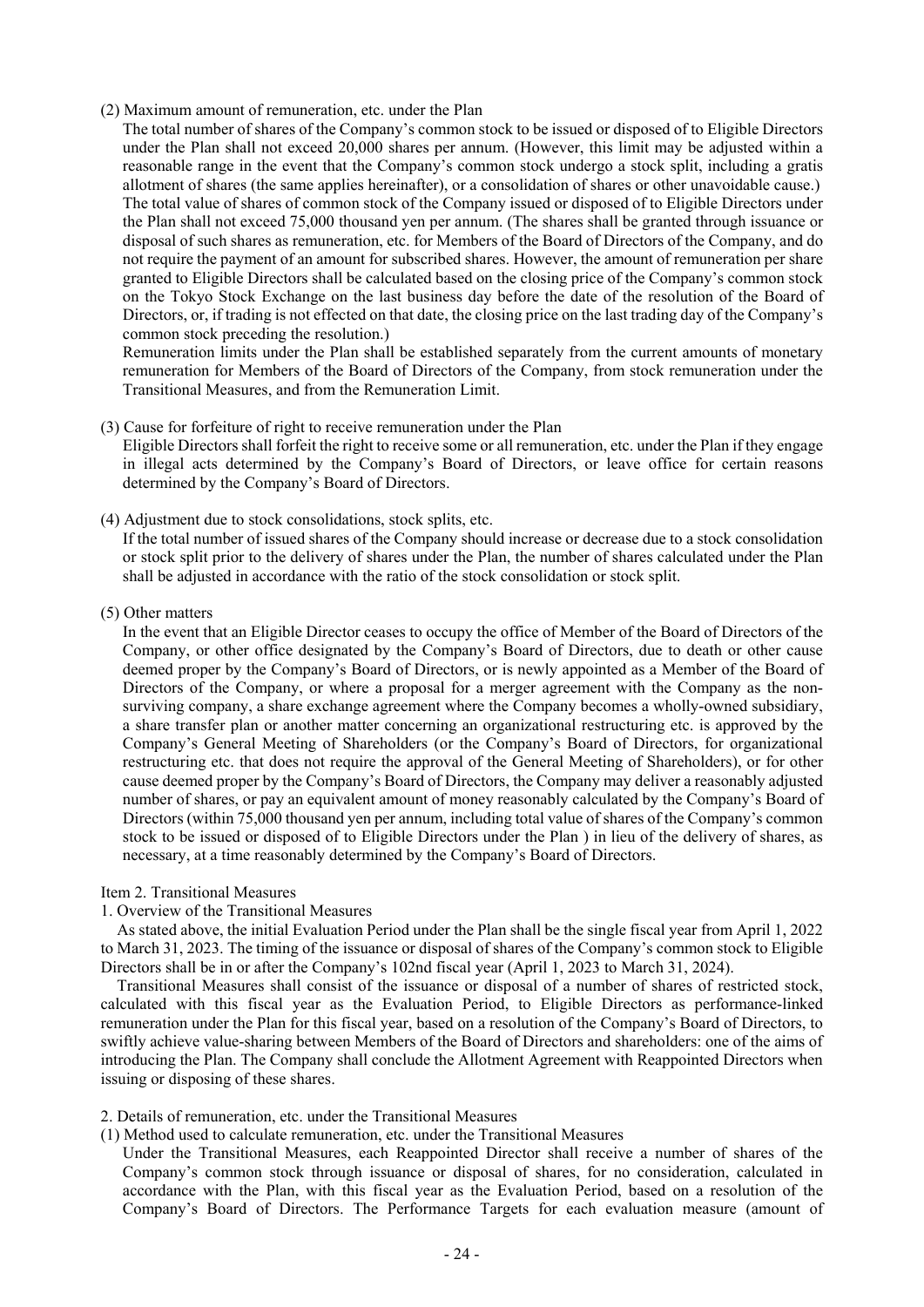consolidated segment profit, ratio of consolidated segment profit, amount of profit attributable to owners of parent, and ratio of profit attributable to owners of parent) for this fiscal year shall be as presented in the *kessan tanshin* (financial results report) dated May 13, 2022. The degree of achievement of performance Targets for this fiscal year shall be as shown below.

| Achievement of evaluation measures | Degree of achievement of Performance<br>largets |
|------------------------------------|-------------------------------------------------|
| 4 measures achieved                | $100\%$                                         |

(2) Maximum amount of remuneration, etc. under the Transitional Measures

The total number of shares of the Company's common stock to be issued of disposed to Reappointed Directors under the Transitional Measures shall not exceed 10,000 shares. (However, this limit may be adjusted within a reasonable range in the event that the Company's common stock undergo a stock split or a consolidation of shares or other unavoidable cause.)

The total value of shares of common stock of the Company issued or disposed of to Reappointed Directors under the Transitional Measures shall not exceed 37,500 thousand yen. (The shares shall be granted through issue or disposal of such shares as remuneration, etc. for Members of the Board of Directors of the Company, and do not require the payment of an amount for subscribed shares. However, the amount of remuneration per share granted to Reappointed Directors shall be calculated based on the closing price of the Company's common stock on the Tokyo Stock Exchange on the last business day before the date of the resolution of the Board of Directors, or, if trading is not effected on that date, the closing price on the last trading day of the Company's stock preceding the resolution.)

Remuneration limits under the Transitional Measures shall be established separately from the current amounts of monetary remuneration for Members of the Board of Directors of the Company, from stock remuneration under the Plan, and from the Remuneration Limit. They shall only apply to performance-linked stock remuneration for this fiscal year.

## II. Establishment of the Remuneration Limit

## 1. Overview of the Remuneration Limit

The Company has adopted a system of performance-linked bonuses (hereinafter, the "Bonus System") for the payment of bonuses to Eligible Directors, with the objective of increasing the correlation between the remuneration of each Member of the Board of Directors and business performance, to increase motivation to improve business performance via appropriate corporate management, and further promoting value-sharing with shareholders. Each year, the Company has requested the approval of the General Meeting of Shareholders to the payment of an amount of bonuses calculated based on performance in the previous fiscal year.

We now propose to establish a remuneration limit of 200,000 thousand yen per annum from this fiscal year onward, for the portion of performance-linked remuneration that is monetary remuneration under the Bonus System.

We intend to calculate the portion of performance-linked remuneration that is monetary remuneration under the Bonus System based on the amended policy for determining the remuneration of each Member of the Board of Directors, the outline of which is described below.

The Remuneration Limit shall be established separately from the current amounts of monetary remuneration for Members of the Board of Directors of the Company, from stock remuneration under the Plan, and from stock remuneration under the Transitional Measures.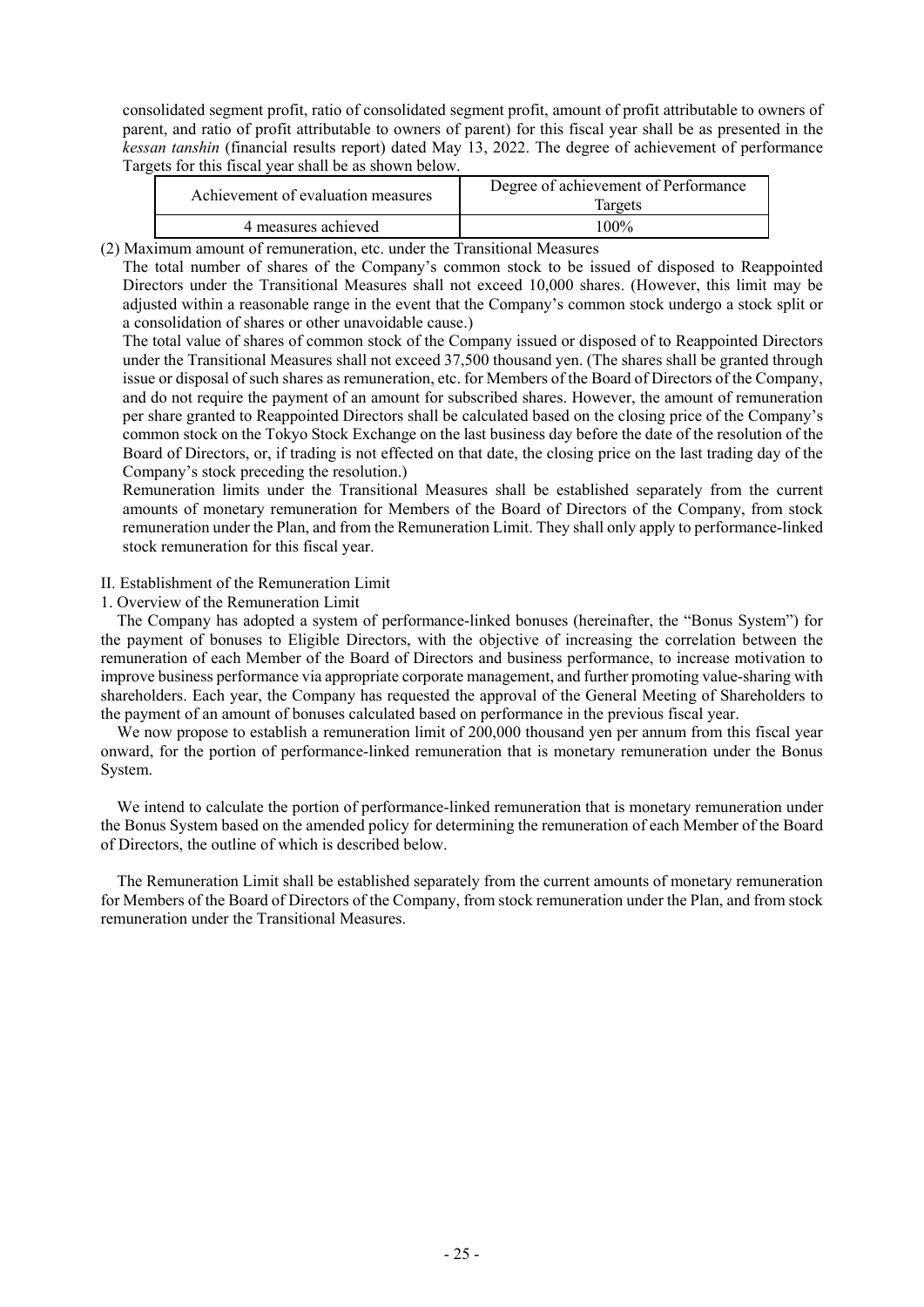<Reference> Overview of the policy for determining the remuneration of each Member of the Board of Directors

Remuneration for Members of the Board of Directors shall comprise fixed remuneration (basic remuneration), paid monthly in a fixed amount, and performance-linked remuneration (bonuses) linked to the Company's performance. Compensation for Members of the Board of Directors (Outside) shall consist only of fixed remuneration, and no performance-based remuneration shall be paid, in view of their roles and independence.

The amount of fixed remuneration shall be based on position and duties, within the limit on the total amount of remuneration established by resolution of the General Meeting of Shareholders. It shall be decided by a resolution of the Board of Directors upon consultation with the Remuneration Committee, a non-statutory body consisting of the Representative Directors and the Members of the Board of Directors (Outside), and paid to each Member of the Board of Directors monthly.

Performance-linked remuneration shall comprise monetary remuneration and stock remuneration. The amount of monetary remuneration shall be decided by resolution of the Board of Directors upon consultation with the Remuneration Committee, within the limit on the total amount of remuneration established by resolution of the General Meeting of Shareholders. It shall not exceed 1.0% of the profit attributable to owners of parent in the fiscal year preceding the fiscal year in which the performance-linked remuneration is paid (the Evaluation Period), or 40% of the sum of basic remuneration for Members of the Board of Directors (excluding Members of the Board of Directors (Outside)) and the monetary portion of performance-linked remuneration. The amount of monetary remuneration to be paid to each Member of the Board of Directors shall be decided by resolution of the Board of Directors upon consultation with the Remuneration Committee. This amount shall be paid to each Member of the Board of Directors simultaneously after the end of the Evaluation Period, based on the proportional weight preassigned to the position held by each.

Stock remuneration shall be by resolution of the Board of Directors upon consultation with the Remuneration Committee, and delivered to each Member of the Board of Directors simultaneously after the end of the Evaluation Period. The number of shares shall be based on the proportional weight preassigned to the position held by each Member of the Board of Directors, and depend on the degree of achievement of the measures that form the basis for calculating performance-linked remuneration for the Evaluation Period, within the limits on the number of shares and the total amount of remuneration established by resolution of the General Meeting of Shareholders.

The measures that form the basis for calculating performance-linked remuneration shall comprise four calculation measures for the Evaluation Period (amount of consolidated segment profit, ratio of consolidated segment profit, amount of profit (loss) attributable to owners of parent, and ratio of profit (loss) attributable to owners of parent), and the amount or number of performance-linked remuneration shall be calculated based on the degree to which the consolidated forecasts for these calculation measures have been achieved. Performancelinked remuneration shall not be paid if the Company records a loss attributable to owners of parent.

The approximate ratio of the amounts of each class of remuneration for Member of the Board of Directors (excluding Member of the Board of Directors (Outside)) in the case of 100% achievement of performance measures shall be as follows: 6:3:1, being the ratio of fixed remuneration to performance-linked monetary remuneration to performance-linked stock remuneration, respectively.

It is the Company's policy to calculate and determine the amounts of fixed remuneration and performancelinked remuneration for each Member of the Board of Directors based on a validation of the appropriateness of said remuneration by the Remuneration Committee, and the content of the Remuneration Committee's report to the Board of Directors stating that said remuneration is appropriate.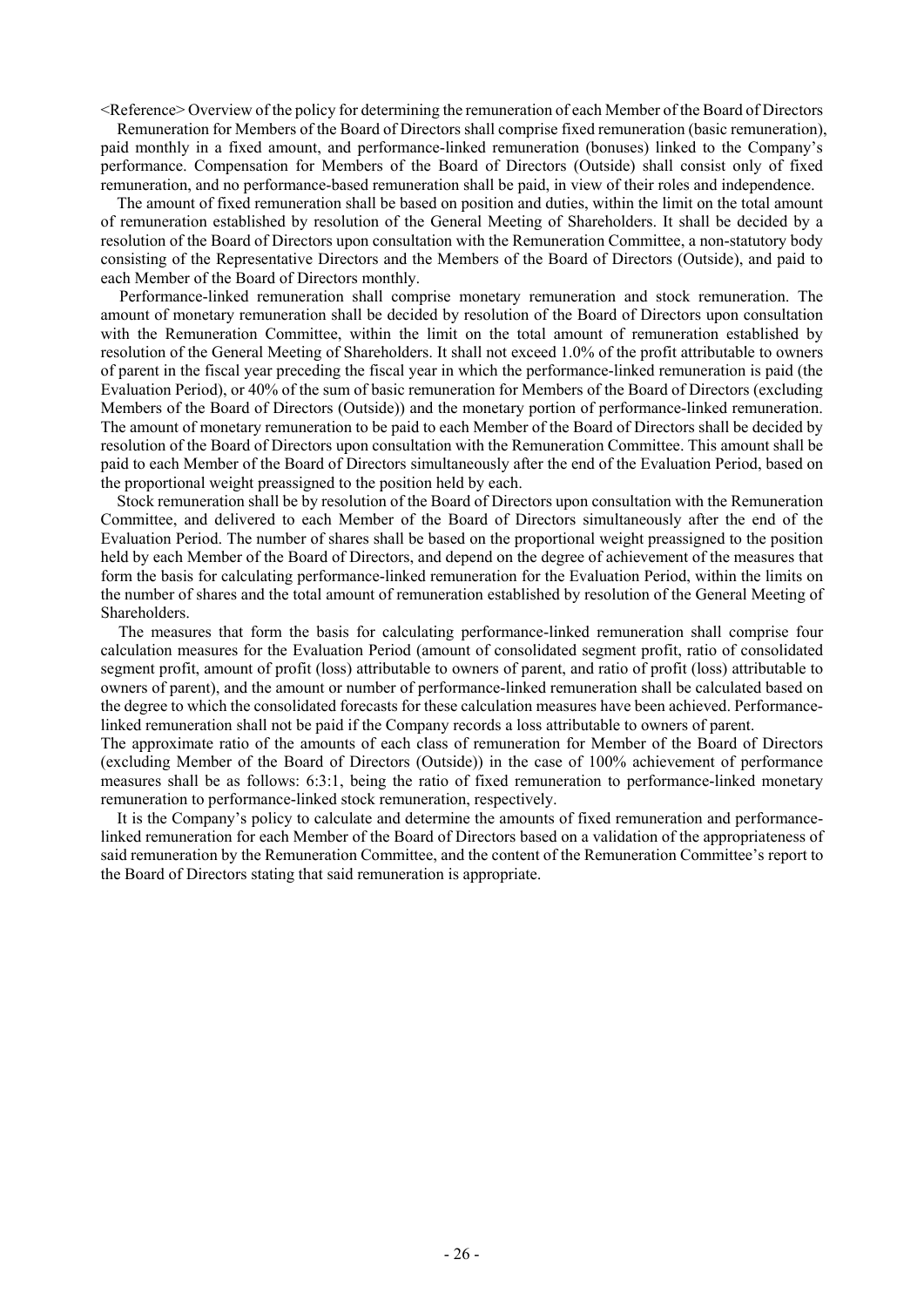#### **Proposal 7:** Revision of the Amount of Remuneration for Audit & Supervisory Board Members

The amount of remuneration for Audit & Supervisory Board Members of the Company of 8,000 thousand yen or less per month was approved by the 89th Ordinary General Meeting of Shareholders held on June 24, 2011, and it has been applied to this date. However, in order to increase the number of members to enhance governance and in consideration of other circumstances, the Company proposes to change the amount of remuneration for Audit & Supervisory Board Members to 10,000 thousand yen or less per month.

The number of Audit & Supervisory Board Members is currently four (4). If Proposals 2 and 4 are approved as originally proposed, the number of Audit & Supervisory Board Members will be five (5).

#### **Proposal 8:** Renewal of Countermeasures to Large-Scale Purchase of the Company's Shares (Takeover

#### Defense Measures)

The Company introduced Countermeasures to Large-Scale Purchase of the Company's Shares ("Takeover Defense Measures") with the approval of the shareholders of the Company at the 85th Ordinary General Meeting of Shareholders held on June 26, 2007, and the most recent renewal of the Takeover Defense Measures took place pursuant to a resolution at the 97th Ordinary General Meeting of Shareholders held on June 25, 2019 (hereinafter, the "Present Plan"). However, the effective period of the Present Plan will expire at the conclusion of this General Meeting of Shareholders. In an effort to ensure and enhance the Company's corporate value and ultimately shareholders' common interests for the medium and long terms, the Company has continued to review the approach to the Takeover Defense Measures since the renewal of the Present Plan, including the pros and cons of its continuation, in view of the changes of the social and economic situations, the various trends of takeover defense measures and the development of diverse discussions.

As a result, the Company decided at the Board of Directors' meeting held on May 23, 2022 to renew the Present Plan (hereinafter, the plan after the renewal is referred to as the "Plan") subject to the approval of the shareholders at this General Meeting of Shareholders, with regard to the framework to avoid control over the Company's financial and business policy decisions by inappropriate entities in light of the Company's basic policy for entities who control the financial and business policy decisions of the Company, in accordance with Article 118, Item 3 of the Ordinance for Enforcement of the Companies Act. We request the approval of the shareholders on this proposal.

For details on the Plan, please refer to the attached document (the timely disclosure document announced as "Renewal of Countermeasures to Large-scale Purchase of the Company's Shares (Takeover Defense Measures)" dated May 23, 2022).

END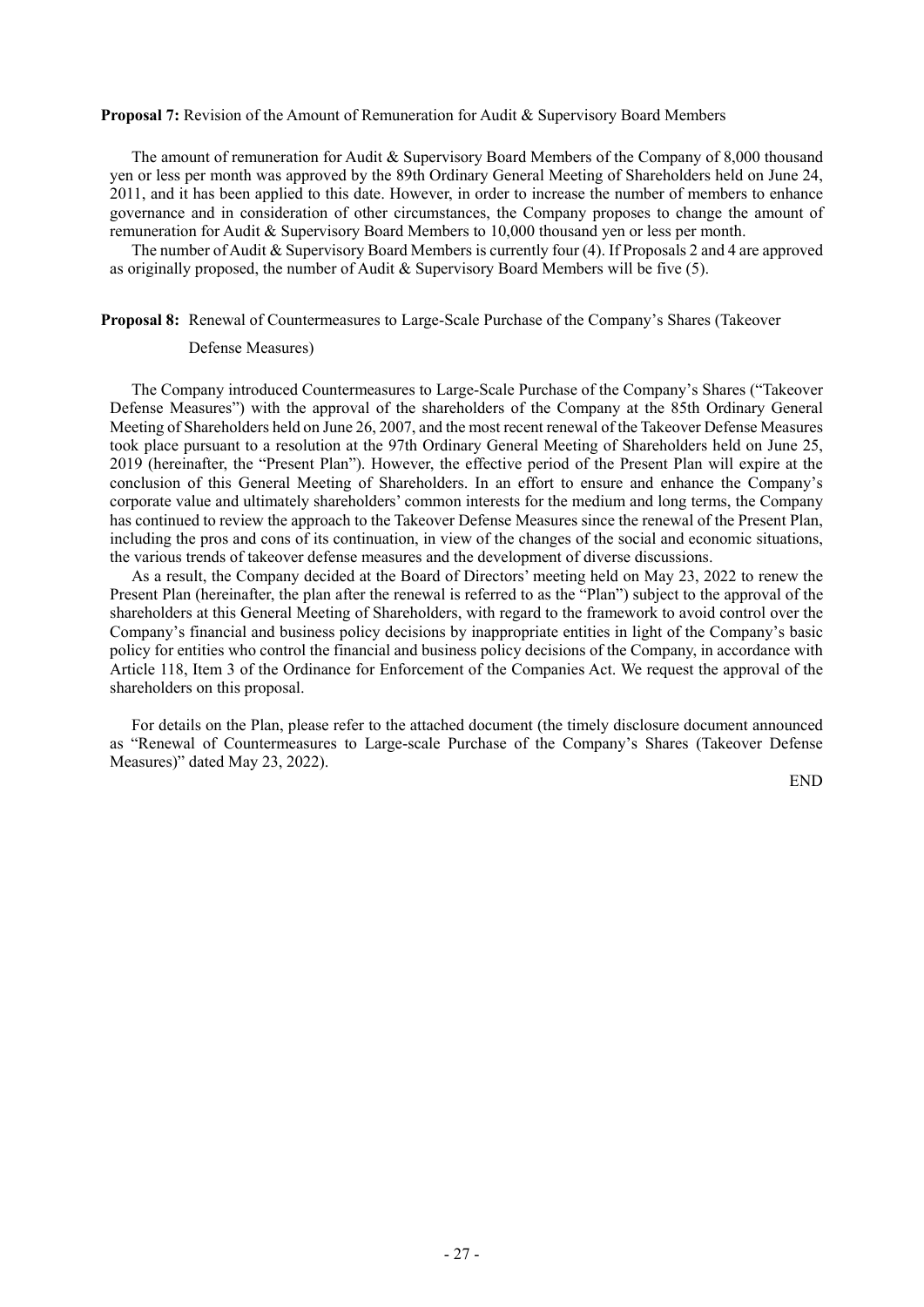PRESS RELEASE

 Company name: KYB Corporation Representative: Masao Ono Representative Director, President Executive Officer (Securities code: 7242, TSE (Prime Market)) Contact: Minoru Ishikawa Managing Executive Officer, General Manager, CSR & Safety Control Div. (Tel: +81-3-3435-6460)

#### **Renewal of Countermeasures to Large-Scale Purchase of the Company's Shares (Takeover Defense Measures)**

KYB Corporation (the "Company") introduced Countermeasures to Large-Scale Purchase of the Company's Shares (Takeover Defense Measures) with the approval of the shareholders of the Company at the 85th Ordinary General Meeting of Shareholders held on June 26, 2007, and the most recent renewal of the Takeover Defense Measures took place pursuant to a resolution at the 97th Ordinary General Meeting of Shareholders held on June 25, 2019 (hereinafter, the "Present Plan"). However, the effective period of the Present Plan will expire at the conclusion of the 100th Ordinary General Meeting of Shareholders of the Company to be held in June 2022 (hereinafter, this "Shareholders' Meeting"). In an effort to ensure and enhance the Company's corporate value and ultimately shareholders' common interests for the medium and long terms, the Company has continued to review the approach to the Takeover Defense Measures since the renewal of the Present Plan, including the pros and cons of its continuation, in view of the changes of the social and economic situations, the various trends of takeover defense measures and the development of diverse discussions.

As a result, the Company decided at the Board of Directors' meeting held today to renew the Present Plan (hereinafter, the plan after the renewal is referred to as the "Plan") subject to the approval of the shareholders at this Shareholders' Meeting with regard to the framework to avoid control over the Company's financial and business policy decisions by inappropriate entities in light of the Company's basic policy for entities who control the financial and business policy decisions of the Company (hereinafter, "the Basic Policy on the Control of the Company"), in accordance with Article 118, Item 3 of the Ordinance for Enforcement of the Companies Act.

All of the Audit & Supervisory Board Members attended the Board of Directors' meeting that determined the Plan, and none of them expressed objections to the Plan.

The status of the Company's shares as of March 31, 2022 is as per Exhibit 1. For your information, no approach or proposal for a large-scale purchase of the Company's shares has been made as of today.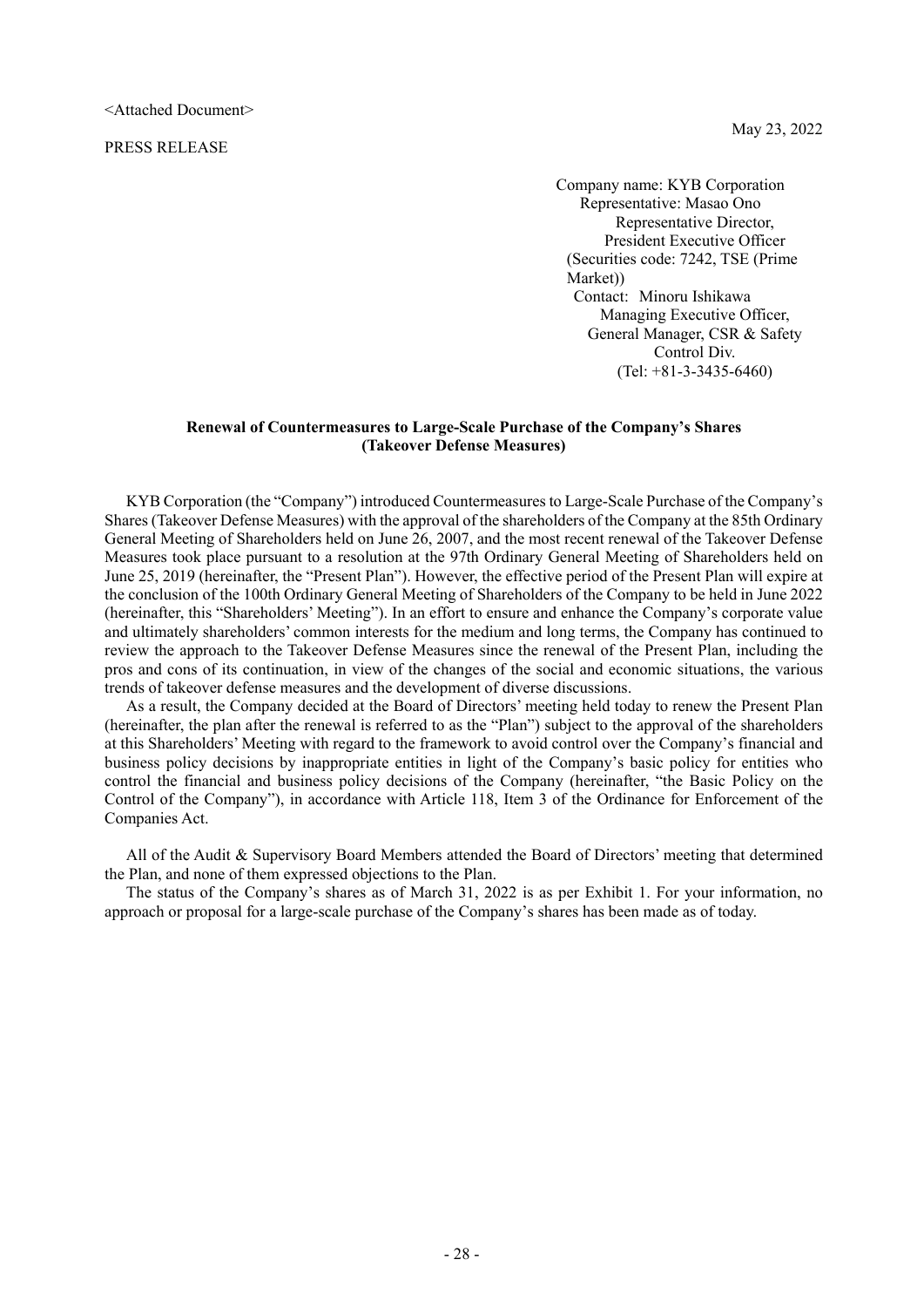#### **I. Basic Policy on the Control of the Company**

As a listed company, we consider that the shares of the Company are to be freely traded by shareholders and investors, and that any proposal for a large-scale purchase of the Company's shares or similar actions shall not be denied out of hand and shall ultimately be judged by the free opinions of shareholders.

However, the Japanese capital market once showed a trend of large-scale purchases of shares or similar actions being forced on target corporations unilaterally without the consent of the management of the target corporations. We cannot deny that such actions may possibly be forced on the Company in the future. Specifically, the Company has been responding to the nonconforming acts in the inspection process, etc. for seismic isolation/mitigation oil dampers disclosed in 2018, and the excessive posting of man-hours in the Aircraft Components business disclosed in 2019. The share price is recovering as a result, but still appears to be undervalued, partly due to the impact of COVID-19 and other factors in the external environment. The Group is continuing to restructure to improve capital.

We believe that a person who controls the financial and business policy decisions of the Company should be a person who fully understands the management principles, the various sources of the corporate value of the Company, and the Company's relationship of trust with the stakeholders supporting the Company, and works to ensure and enhance the Company's corporate value and shareholders' common interests for the medium and long terms. To this end, such a person needs to amass the power of the Group by exercising strong leadership with the trust of the officers and employees of the Group. Therefore, we consider that any person who may impair the Company's corporate value and shareholders' common interests by an inappropriate proposal for a large-scale purchase or similar actions is inappropriate as an entity that controls the financial and business policy decisions of the Company.

### **II. Effective Use of the Company's Assets, Formation of an Appropriate Business Group, and Other Special Efforts to Contribute to the Realization of the Basic Policy**

The Company implements the following measures in an effort to ensure and enhance the Company's corporate value and shareholders' common interests for the medium and long terms, in order to have many investors continually invest in the Company for the long term. We believe that this effort will contribute to the realization of the Basic Policy on the Control of the Company described in I. above.

#### **1. Efforts to enhance corporate value under the "Key Initiatives for the Medium Term"**

Fiscal 2022, ending March 2023, is the final year of the 2020 medium-term management plan. Under the slogan "recovering trust and pride," we have promoted the transition to a high-profit structure while positioning recurrence prevention measures against nonconforming acts related to seismic isolation/mitigation oil dampers, etc., corporate culture reform, respect for social norms and thorough compliance at the core of our management. Our progress was significantly hampered by the spread of COVID-19 in fiscal 2020, but in fiscal 2021 we made up for the delay, in spite of headwinds such as soaring raw material prices and semiconductor shortages.

Fiscal 2022 marks the culmination of the current medium-term management plan. We will strive to develop new products for sustainable growth and implement production innovations and cost reductions by building next-generation innovative plants to strengthen profitability, focusing management resources on the three businesses that will form the pillars of growth in the future: automotive components, hydraulic components, and special-purpose vehicles. We will promote ESG management to complete the current medium-term management plan and link our efforts to the next medium-term management plan.

#### (1) Management

Respect for social norms and thorough compliance, Human resources development and health and productivity management, Safety First and Quality Management, High-profit structure

We have responded to stakeholder expectations and fulfill our corporate social responsibility to contribute to society by achieving sustainable growth and enhancing corporate value, while endeavoring to strengthen corporate governance.

Firstly, the conformance of seismic isolation/mitigation oil dampers products, the prerequisite for regaining trust, reached 97% by the end of fiscal 2021. We will continue to position Respect for social norms and thorough compliance at the core of our management, embed a corporate culture that respects social norms, continue activities to prevent recurrence across the Group, and endeavor to strengthen governance. Moreover, from the perspectives of ESG and the SDGs, social requirements, we will establish a sustainability committee, which will act as the headquarters for achieving carbon-neutral status and promoting ESG management.

Regarding workstyle reforms, we will thoroughly implement health and productivity management,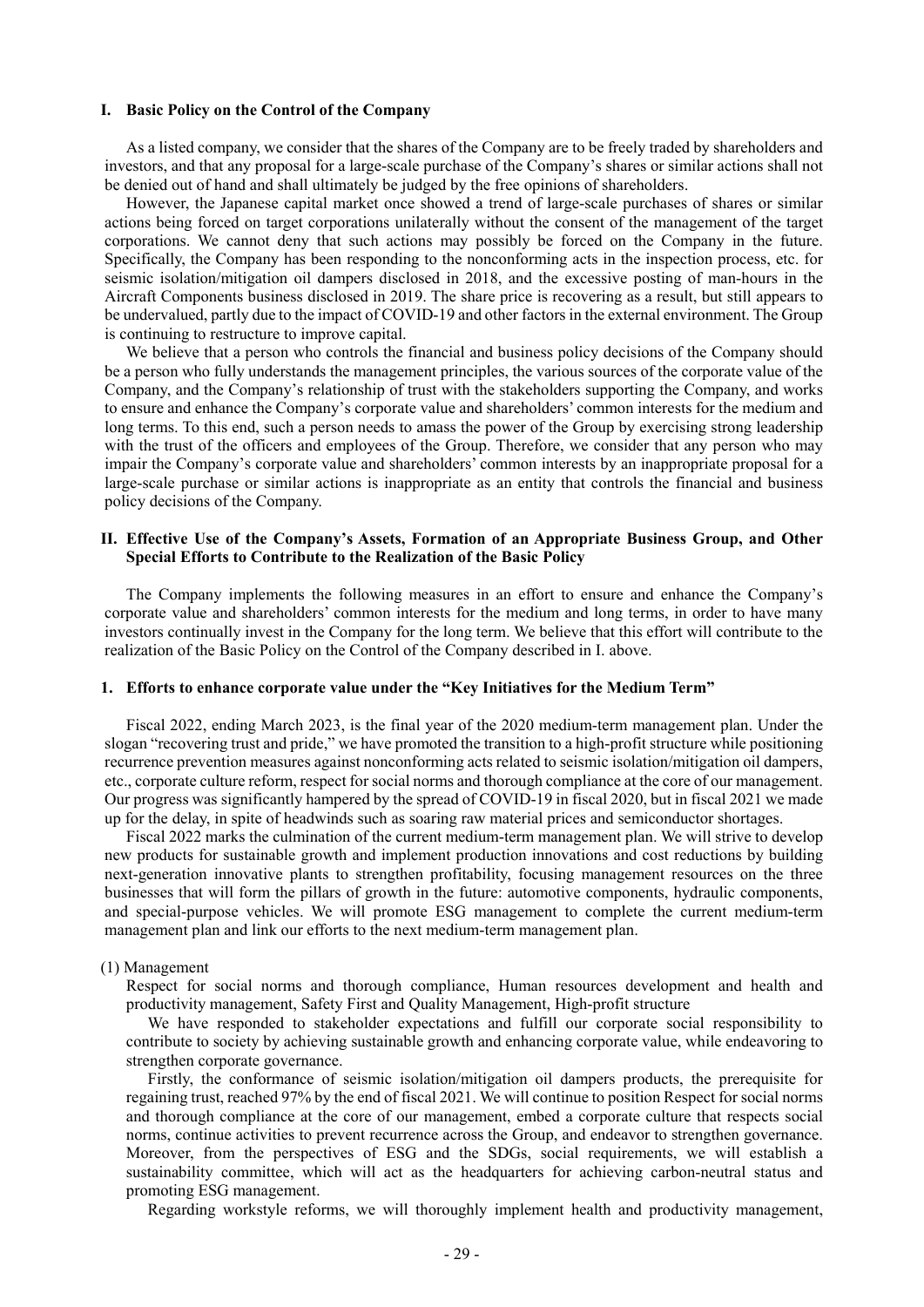including measures to prevent disease, clarify our emphasis on human rights and our intolerance of any form of harassment, implement the optimal allocation of human resources after Group restructuring, promote DX by securing and training digital human resources, and engage in creating open workplaces with good communication.

Regarding safety and quality, we will thoroughly prevent workplace accidents and fires, reform employee awareness based on quality training, and promote the achievement and maintenance of zero quality issues. We will also strengthen cyber-security against the threats that have rapidly becoming an issue for corporate management in recent years.

In order to achieve a high-profit structure, we will revise our business portfolio strategy, optimize management resources by reducing total costs globally and optimizing our global production system, and complete the implementation of improvement plans for unprofitable businesses, operating bases, and products.

In terms of growth strategy, we will capture trends such as MaaS and CASE, formulate strategies for new markets and products that will become next-generation revenue sources, seek entry into EV and emerging manufacturers, and actively invest management resources in growth fields.

(2) Progress on Recurrence Prevention Measures and Response to Nonconforming Acts Related to Seismic Isolation/Mitigation Oil Dampers for Buildings

Since July 5, 2019, we have regularly disclosed the state of progress on recurrence prevention measures and response to this issue on the Company's website. Please refer to the webpages shown below.

As of March 31, 2022, all 67 specific recurrence prevention measures are "completed," and we are continuing measures to ensure that they are maintained and embedded.

Progress on recurrence prevention measures (Japanese version only)

https://www.kyb.co.jp/company/progress/prevent.html

Progress on response (Japanese version only)

https://www.kyb.co.jp/company/progress/exchange\_progress.html

#### (3) Global COVID-19 Pandemic

Business results have been impacted by the measures, such as restrictions on outings and movement, imposed by national and local governments in each country, and production cuts by the Group's major customers due to the COVID-19 pandemic. Even in regions where the pandemic has been brought under control, the emergence of new variance has led to renewed spread on several occasions, and the outlook remains uncertain. Each Group company will comply with the restrictions and guidelines implemented by national and local governments in each country, and endeavor to prevent the spread of infection through measures such as thorough implementation of hygiene management, restrictions on business travel within Japan and overseas, and the active introduction of teleworking and online meetings.

#### (4) Automotive Components Operations

Unlock potential with strengthening, evolution and new initiative

Under the 2020 medium-term management plan, we are strengthening and evolving existing businesses while pursuing new opportunities as a growth strategy, to unlock the potential of our Automotive Components Operations. Fiscal 2022 is the culminating year of the current medium-term management plan, and we are continuing the fixed cost reductions, securing profit at individual locations by executing various reorganization plans, enhancing mechanisms and systems for business controls, conducting profit-oriented management by securing cost competitiveness, developing new markets and products and cultivating new customers through technological development that will make us the chosen supplier for our customers, such as the electrification of vehicles and environmental response, and implementing structural reforms in the aftermarket business with cooperation among production, marketing and technology development operations.

## (5) Hydraulic Components Operations

Continue to be a first-choice global manufacturer that customers trust, by swiftly responding to market change and anticipating demand

Our basic policy under the 2020 medium-term management plan has been to enhance long-term profitability through selection and focus. Fiscal 2022 is the culminating year of the current medium-term management plan, and we are promoting strategies to enhance profitability for each product group, reduce costs and promote local sourcing, exit unprofitable businesses and products, and complete the enhancement of production systems. In addition, we are optimizing and strengthening the function of Hydraulic Components Operations overall by reorganizing sales departments and improving the productivity of backoffice operation. We will also proceed with the development and mass-production of electronic, electrified,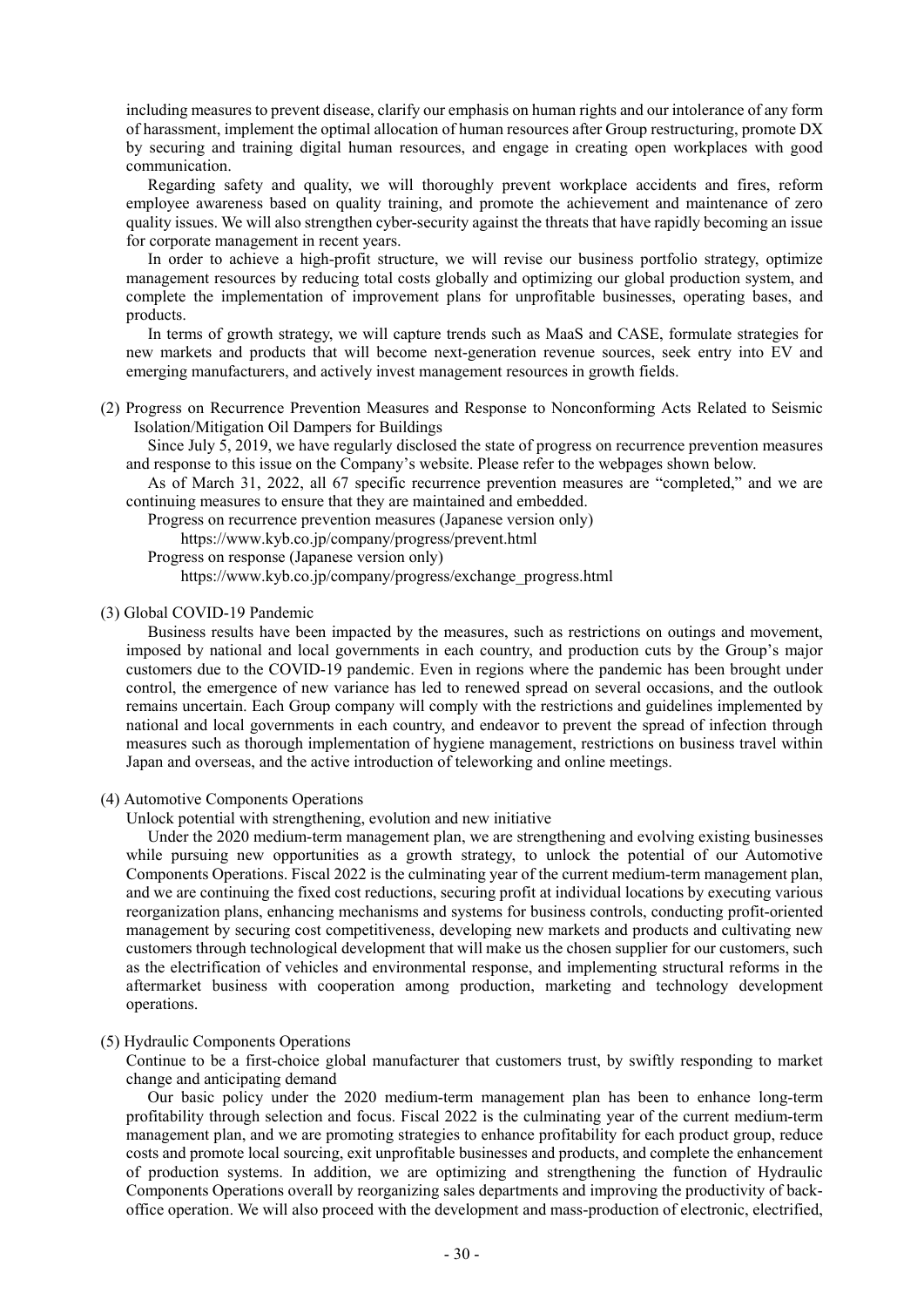systematized next-generation electronic hydraulic equipment, centered on our regional strategy, shift our focus to earning-power, and link this to the next medium-term management plan.

#### (6) Special-Purpose Vehicles Division

Develop high value-added products that meet market needs to strengthen the profit structure, Promote new products that can contribute to a decarbonized society and the research and development of next-generation products through collaboration with other businesses

Our basic strategy is to achieve sustainable growth through businesses that are friendly to the earth and humanity, and that our employees can feel proud of. In Japan, we will develop high value-added products that meet market needs to strengthen the profit structure, promote the development of new products that can contribute to a decarbonized society and the research and development of next-generation products through collaboration with other businesses. Overseas, we will proceed to establish the foundations for global systems through the formulation of a new overseas business plan.

#### (7) Aircraft Components Division

Rebuild production systems, Prepare a total exit scenario

Since the time of the Company's founding, we have engaged in operations concerning hydraulic equipment for aircraft, but as a result of a total reconsideration of our business portfolio, we have decided on a basic policy of exiting the aircraft components business, which we announced on February 9, 2022, in order to strengthen our corporate competitiveness through the selection and focus of management resources. Looking ahead, we plan a complete, staged termination of Aircraft Components Division, including repairs. We will formulate an exit plan that our customers can accept, while reorganizing production systems based on a safety-first, quality management approach.

#### (8) Technology and Product Development

Produce innovation through the utilization and fusion of digital technologies

Our basic policy under the 2020 medium-term management plan has been to develop technologies and products, and we have strived to curb costs at the development stage, obtain superior patents, and enhance development efficiency by spreading model-based development (MBD) companywide and testing IP landscaping, to achieve the efficient development of technologies and products and create high-profit products. We have also enhanced our technology roadmap from a medium-term perspective and proceeded with the creation of new value and new technologies, while utilizing external organizations, to promote research and development activities that will link to the achievement of carbon-neutral status and ESG management. In fiscal 2022, we will create new products combining technologies such as vibration control, power control, and electronics, around our core hydraulic technologies. We will also contribute to achieving the SDGs and carbon neutral status, which are social requirements. Moreover, we will proceed with our overall DX promotion system, utilizing it not only in everyday business activities, but also in the Ship's 30 activities aimed at achieving new, innovative self-sufficient plants by 2030, and in our research and development activities.

#### (9) Human Resources Development

Creating healthy and rewarding workplaces, Developing human resources who can help put our Corporate Spirit into practice, Improving productivity of back-office operations

We regard the health of our employees and their families as a vital management resource, and the source of our corporate activities. We are engaged in creating rewarding workplaces that are healthy for the mind and body of each employee. As one initiative to promote health management, we have acquired certification as a Health & Productivity Management Organization for three consecutive years, and aim for White 500 certification in 2024. We are fostering awareness of compliance in order to regain trust, creating open workplaces free from harassment, and promoting diversification of human resources, while also building mechanisms to recruit DX human resources. We are also training operating base managers globally, while increasing the value-added productivity of back-office operations, mainly with robotic process automation (RPA), which will lead to lower fixed costs.

#### (10) *Monozukuri* (manufacturing expertise)

From possible improvements to necessary improvements: improving points, lines and surfaces, Achieve innovative *monozukuri* that tracks changes in volumes

We have promoted production innovation activities to achieve optimal, innovative *monozukuri* in each fiscal year, and continually produce stable profits. In fiscal 2021, we launched the Ship's 30 activities to achieve innovative, self-sufficient plants with completely synchronized processing and assembly by 2030 at our Gifu North Plant and Gifu South Plant, for Automotive Components Operations and Hydraulic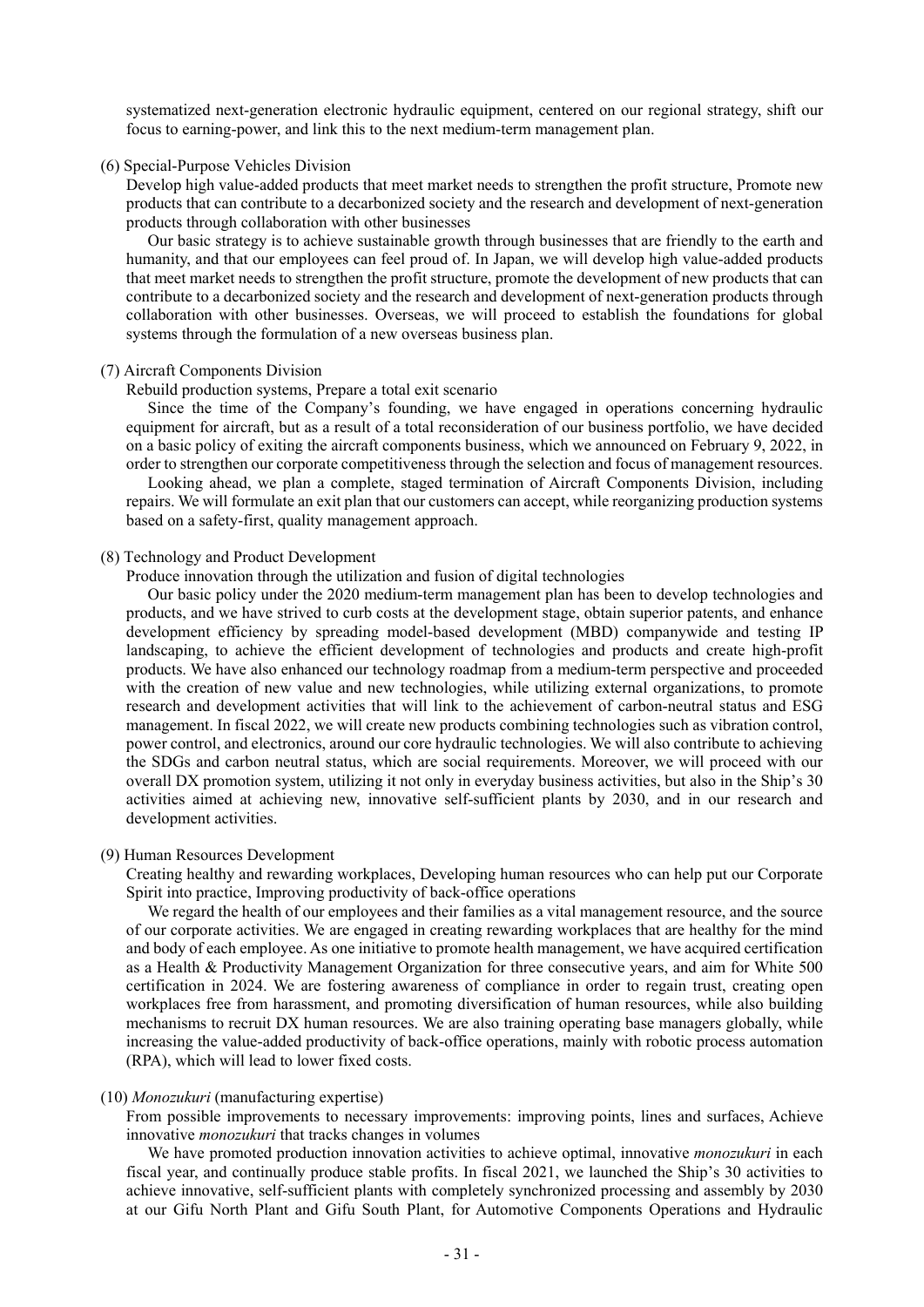Components Operations, respectively. We will expand this initiative to our main operating bases in fiscal 2022. We will endeavor to leverage the IoT to improve productivity, revive TPM equipment maintenance activities, and aim to develop the capability to apply more sophisticated maintenance and management for innovative production lines in the future. To this end, we have established the Production Innovation Promotion Dept. and TPM Promotion Sect., which will proceed with their activities. Through these activities, we will promote production and logistics reforms, cost improvements through inventory reductions, production equipment to achieve innovative *monozukuri*, and the development of product assessment technologies, as well as enhance the effectiveness of investment in equipment and develop human resources to drive these improvements.

KYB Group will make efforts to reform the corporate structure focused on making itself lean and strong, while steadily implementing the above key initiatives toward a restoration of trust.

## **2. Basic Concept for Corporate Governance**

In order to fulfill the corporate social responsibility as to contribution to the society as well as to meet shareholders' expectations through realization of sustainable and stable growth and the increase of corporate value, we (mainly the Board of Directors) pursue a speedy and efficient management structure, a highly fair and transparent management supervisory function, and continuous efforts to strengthen and enhance our corporate governance based on the following management principles and basic policies.

<Management Principles>

"By serving technologies and products that make people's life safe and comfortable, KYB Group dedicates to the society."

- 1. We shall follow all rules and face all issues with honesty.
- 2. We shall build a corporate culture full of vitality, and hold high goals.
- 3. We shall value sincerity, cherish nature, care for the environment.
- 4. We shall constantly pursue creativity, contribute to the prosperity of customers, shareholders, suppliers and society.

<Basic Policies>

- 1. We shall respect the rights of shareholders, and ensure the equal and fair treatment of all shareholders.
- 2. We shall take the benefits of stakeholders into consideration and endeavor to appropriately cooperate with those stakeholders.
- 3. We shall disclose not only the information in compliance with the relevant laws and regulations, but also actively provide the important and/or useful information to stakeholders for their well-informed decision making.
- 4. The Board of Directors shall be cognizant of its fiduciary responsibility and accountability to shareholders, and shall appropriately fulfill its roles and responsibilities in order to promote sustainable and stable corporate growth and increase corporate value, profitability, and capital efficiency.
- 5. We shall engage in constructive dialogue with shareholders, and make efforts to obtain shareholders' support regarding the Company's Business Policies and also reflect shareholders' opinions and concerns in the improvement of management.

# **III. Contents of the Plan (Efforts to avoid Control over Financial and Business Policy Decisions by Inappropriate Entities in Light of the Basic Policy on the Control of the Company)**

### **1. Purpose of Introduction of the Plan**

For the management of the Company, aiming to enhance or ensure corporate value and shareholders' common interests for the medium and long terms, a wide range of know-how, a wealth of experience, and a full understanding of the relationships constructed with stakeholders such as customers, employees and clients etc. are indispensable. Without a full understanding of the business characteristics of the Company, shareholders will not be able to appropriately judge the shareholder value which may be realized in the future. Upon a sudden execution of a large-scale purchase, shareholders are obliged to promptly and appropriately judge whether the purchase price offered by those conducting the large-scale purchase is reasonable in comparison with the Company's corporate value and shareholders' common interests. For this judgment, it is essential for shareholders to be provided necessary and sufficient information from both the Board of Directors of the Company and the large-scale purchaser. The concept of the management policy and business plan which the large-scale purchaser may pursue when joining the management of the Company is an important piece of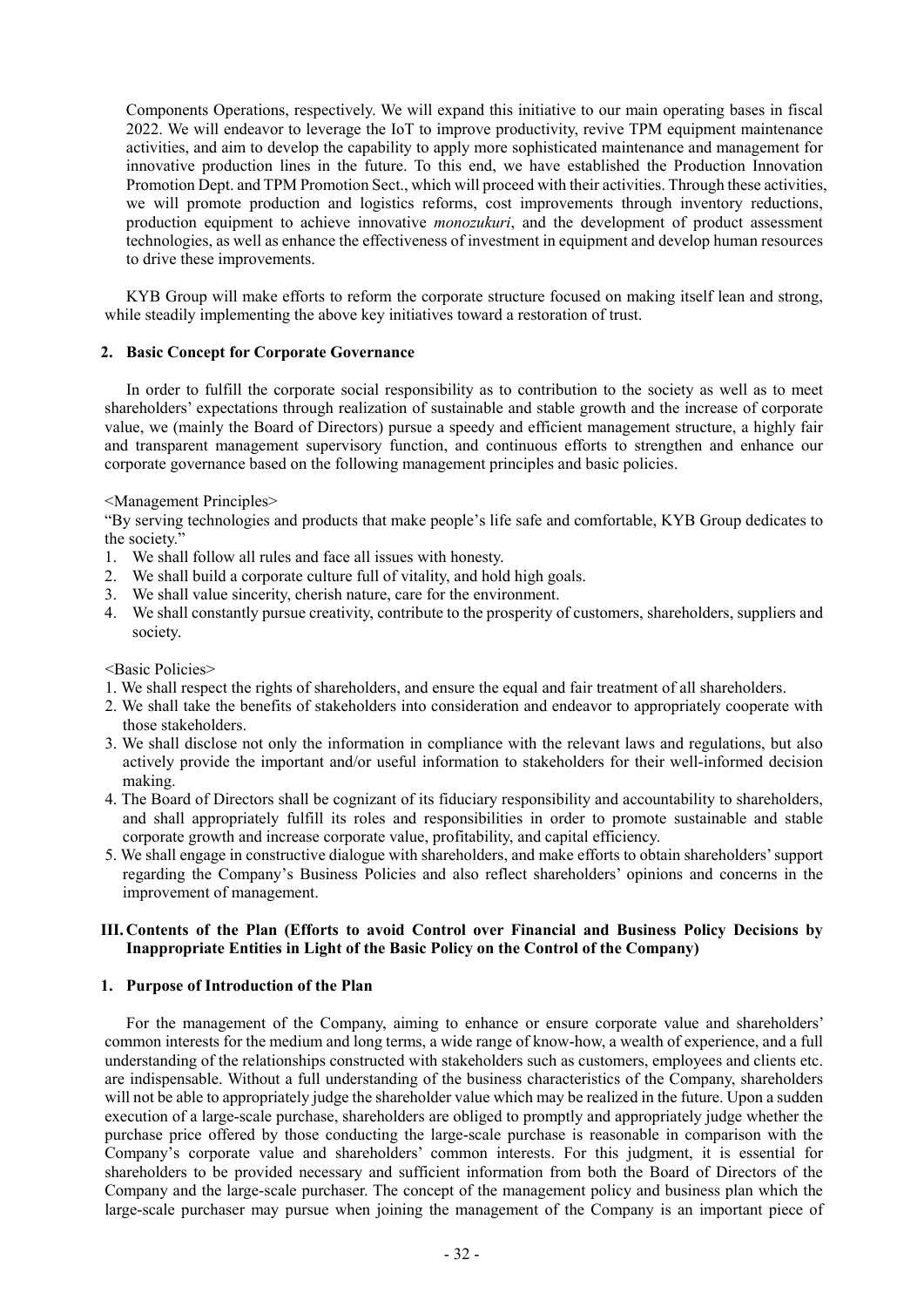information for shareholders to study when they intend to continue holding the shares of the Company. The opinions of the Board of Directors of the Company about the said large-scale purchase will be similarly important for shareholders.

Considering the above, the Board of Directors of the Company reached the conclusion that, upon a largescale purchase, the large-scale purchaser should provide necessary and sufficient information on the large-scale purchase in advance to allow shareholders to appropriately judge the large-scale purchase. After this information is provided, the Board of Directors of the Company will announce its opinion on the large-scale purchase based on careful examinations and the advice of external experts (financial advisors, certified public accountants, lawyers, consultants and other experts) as necessary. The Board of Directors will negotiate for improvement of conditions for the large-scale purchase and propose an alternative plan to shareholders as necessary. Through this process, shareholders will be able to examine both the proposal of the large-scale purchaser and an alternative plan proposed by the Board of Directors of the Company, if any, by referring to the opinions of the Board of Directors of the Company. Thus, the shareholders will be given the necessary information and opportunity to make a final decision.

Accordingly, the Board of Directors of the Company considers that a large-scale purchase conducted based on a certain rational guideline will be conducive to the Company's aim to enhance or ensure the Company's corporate value and shareholders' common interests over the medium and long terms. The Company decided to establish a guideline on the information to be provided in the case of a large-scale purchase, as described below (hereinafter, the "Large-scale Purchase Rule"), and to renew the Plan (please see the flow chart in Exhibit 2), subject to the approval of the shareholders at this Shareholders' Meeting, as Takeover Defense Measures including the Company's policy toward large-scale purchases, in an effort to avoid control over financial and business policy decisions by inappropriate entities who attempt a large-scale purchase, in light of the Basic Policy on the Control of the Company described in I. above.

#### **2. Purchase of the Company's Shares Subject to the Plan**

"Purchase of the Company's Shares subject to the Plan" shall mean an act, with the intention of bringing the specified shareholder group's (Note 1) proportion of voting rights (Note 2) to 20% or more, of purchasing share certificates, etc. of the Company (Note 3), or the act of purchasing share certificates, etc. of the Company resulting in the specified shareholder group's proportion of voting rights of 20% or more (regardless of specific purchase methods such as market transaction or tender offer, and excluding a purchase previously approved by the Board of Directors, in both acts; hereinafter, such a purchase is referred to as a "large-scale purchase" and a person who conducts such a purchase is referred to as a "Large-scale Purchaser.")

Note 1: Specified shareholder group means:

- (i) Holders (meaning those who are included among the holders based on Article 27-23, Paragraph 3 of the Financial Instruments and Exchange Act (including those recognized to apply by the Board of Directors of the Company); hereinafter the same shall apply.) of the share certificates, etc. (share certificates, etc. provided in Article 27-23, Paragraph 1 of the same Act) of the Company and joint holders (joint holders provided in Article 27-23, Paragraph 5 of the same Act and including those deemed as joint holders based on Paragraph 6 of the same Article; hereinafter the same shall apply) thereof or,
- (ii) those who conduct purchase, etc. (purchase, etc. provided in Article 27-2, Paragraph 1 of the same Act and including transactions in the Financial Instruments Exchange Markets) of share certificates, etc. (including share certificates, etc. provided in Article 27-2, Paragraph 1 of the same Act) of the Company and persons in special relationships (persons in special relationships provided in Article 27-2, Paragraph 7 of the same Act; hereinafter the same shall apply).

Note 2: Proportion of voting rights means:

- (i) If the specified shareholder group corresponds to (i) of Note 1, the holding ratio of the share certificates, etc. (the holding ratio of the share certificates, etc. provided in Article 27-23, Paragraph 4 of the Financial Instruments and Exchange Act. In this case, the number of share certificates, etc. held by the joint holders of such holders (the number of share certificates, etc. provided in the same Paragraph) shall be added. In the calculation of such holding ratio of share certificates, etc., persons in special relationships defined in Article 27-2, Paragraph 7 of the same Act, financial institutions who have concluded financial advisor contracts with the Large-scale Purchasers such as investment banks and securities firms, and agents of tender offeror and brokerage lead managers of the Large-scale Purchasers shall be deemed to be joint holders of the Large-scale Purchasers) of such holders or,
- (ii) if the specified shareholder group corresponds to (ii) of Note 1, the total of the holding ratio of the share certificates, etc. of such purchasers and persons in special relationships (the holding ratio of share certificates, etc. provided in Article 27-2, Paragraph 8 of the same Act).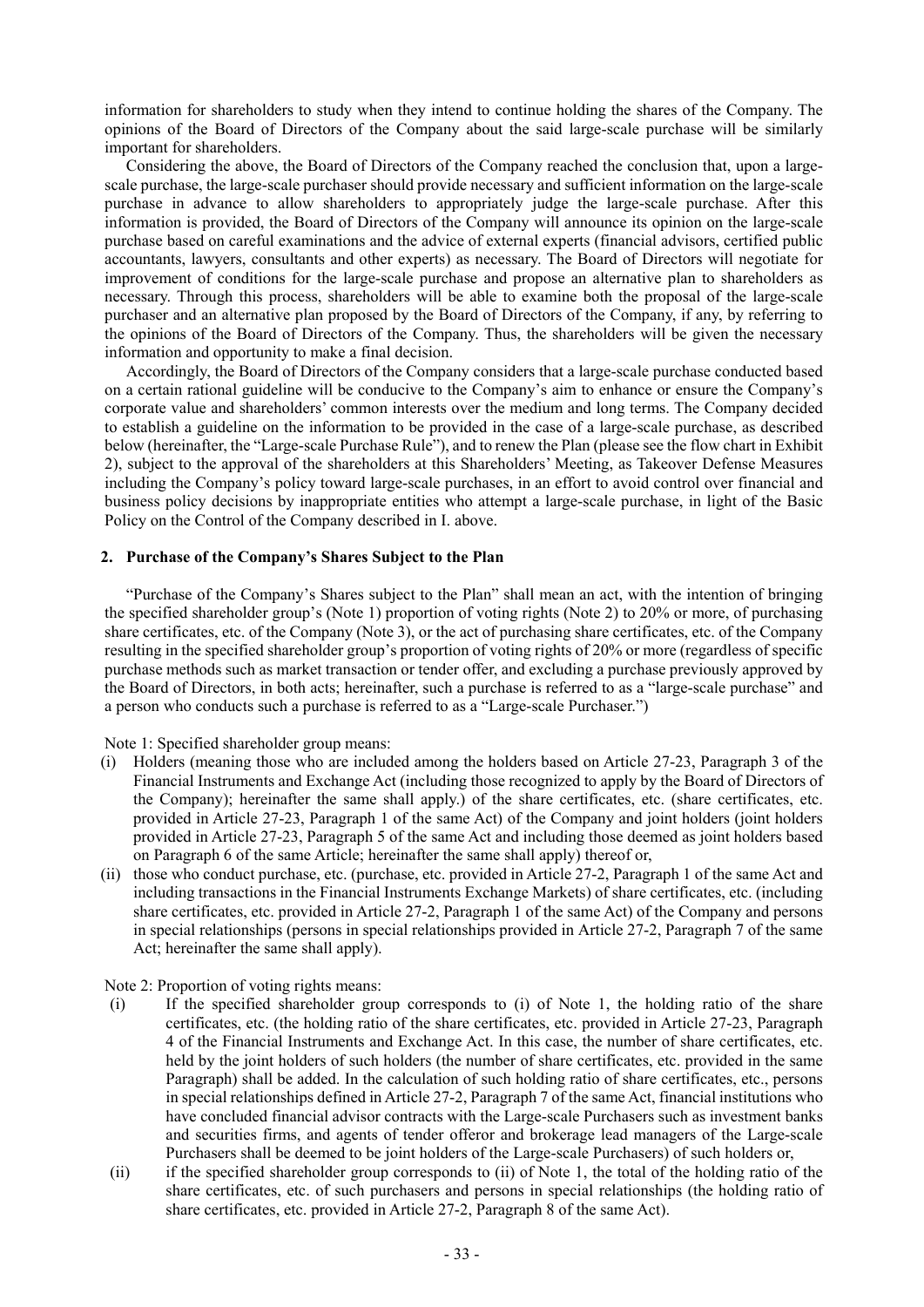In calculating the proportion of voting rights, the total amount of voting rights and outstanding shares stated in the most recently submitted annual securities report, semi-annual securities report, or share buyback report may be used.

Note 3: Share certificates, etc. shall correspond to either share certificates, etc. provided in Article 27-23, Paragraph 1 of the Financial Instruments and Exchange Act or share certificates, etc. provided in Article 27-2, Paragraph 1 of the same Act.

#### **3. Establishment of Independent Panel**

The Board of Directors of the Company will make the final judgment on whether or not a series of procedures has been taken according to the Large-scale Purchase Rule, or, even if the Large-scale Purchase Rule is observed, whether or not countermeasures against the large-scale purchase should be taken because the said large-scale purchase is expected to severely undermine the Company's corporate value and shareholders' common interests. In order to implement the Plan appropriately and prevent an arbitrary decision by the Board of Directors of the Company, so as to secure objectivity and rationality of the decision, we will establish an Independent Panel similar to the Present Plan (for an overview of the Independent Panel Regulations, please see Exhibit 3).

The number of panel members of the Independent Panel shall be three (3) or greater, and in order to enable fair and neutral judgment, the panel members shall be elected from among Member of the Board of Directors (Outside) and Audit & Supervisory Board Member (Outside) of the Company who are independent from the management responsible for business execution. The Independent Panel currently consists of two Members of the Board of Directors (Outside) and one Audit & Supervisory Board Member (Outside). After the conclusion of this Shareholders' Meeting, three Members of the Board of Directors (Outside) will take office under the Plan. With regard to the names and brief career histories of the members of the Independent Panel who are to assume office after the conclusion of this Shareholders' Meeting, please see Exhibit 4.

Before implementing the countermeasures, the Board of Directors of the Company shall consult with the Independent Panel on whether or not to do so. The Independent Panel shall recommend to the Board of Directors of the Company whether or not the situation allows the Board of Directors of the Company to implement the countermeasures, after careful evaluation and examination of the large-scale purchase from the viewpoint of ensuring and enhancing the Company's corporate value and shareholders' common interests for the medium and long terms. The Board of Directors of the Company shall decide on the implementation of the countermeasures with utmost respect to the recommendations of the Independent Panel. An outline of the recommendations of the Independent Panel shall be announced as needed.

In order to ensure that the judgment of the Independent Panel will contribute to the Company's corporate value and shareholders' common interests, the Independent Panel may obtain advice from independent thirdparty experts (financial advisors, certified public accountants, lawyers, consultants, and other experts) at the expense of the Company, as needed.

#### **4. Overview of the Large-scale Purchase Rule**

(1) Submission of the Letter of Intent by the Large-scale Purchaser to the Company in advance

Prior to conducting a large-scale purchase or the proposal of a large-scale purchase, Large-scale Purchasers who intend to conduct the large-scale purchase must first submit to the Representative Director of the Company a pledge on observance with the Large-scale Purchase Rule, along with a Letter of Intent written in Japanese language, including the following information:

- (i) Name and address of the Large-scale Purchaser
- (ii) Governing law for incorporation
- (iii) Name of the representative
- (iv) Contact in Japan
- (v) Outline of the large-scale purchase to be proposed and such

In case of receipt of the Letter of Intent from a Large-scale Purchaser, the Board of Directors of the Company shall promptly announce its receipt and, if deemed necessary, its contents.

(2) Provision of Necessary Information by the Large-scale Purchaser

Within ten (10) business days from the day following the day of receipt of a complete Letter of Intent (including all of items (i) through (v) of (1) above), the Board of Directors of the Company shall issue to the Large-scale Purchaser a written document describing the documentation required to be submitted to the Board of Directors of the Company as information on the large-scale purchase, and, in accordance with this written document, the Large-scale Purchaser must submit to the Board of Directors of the Company the required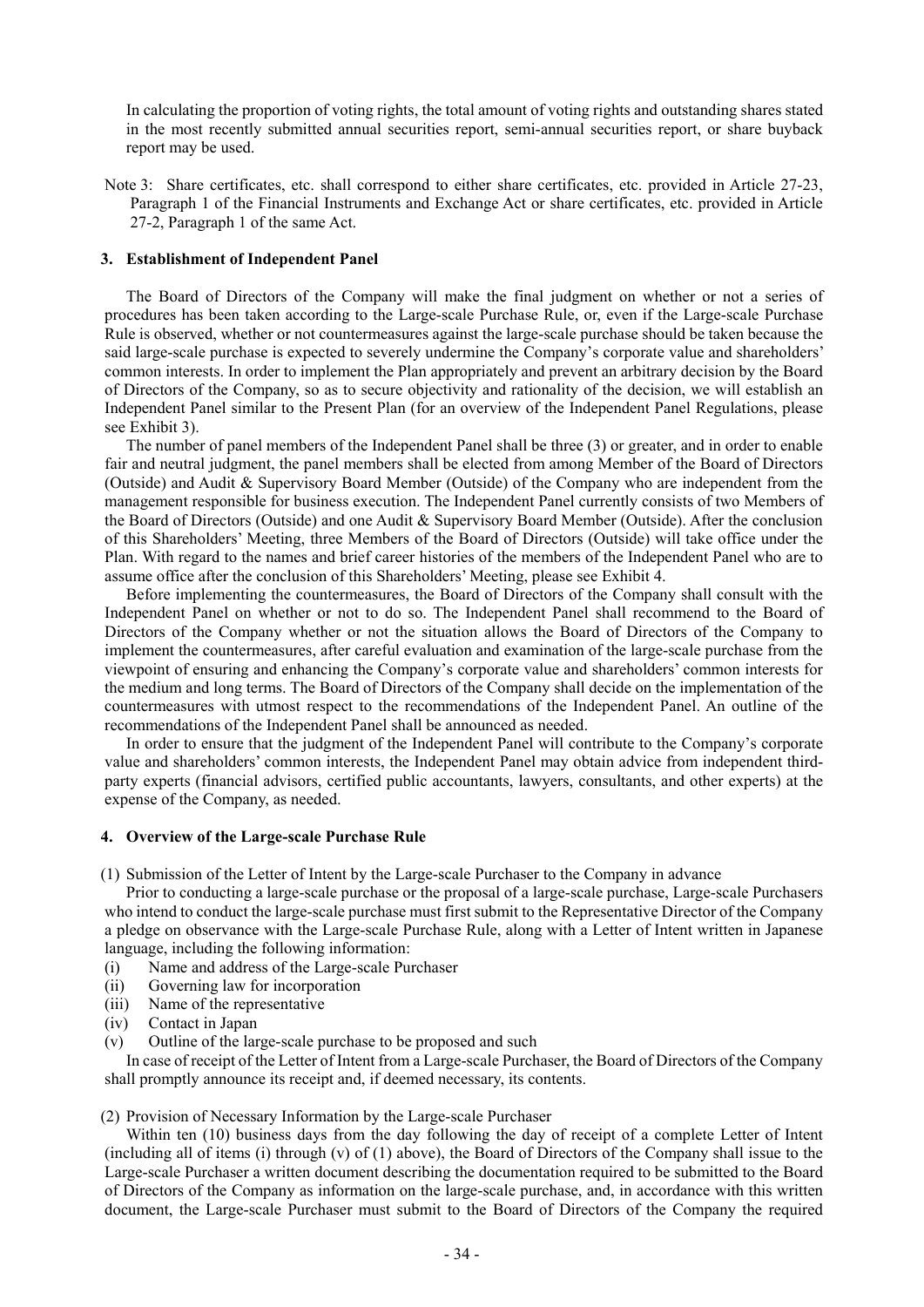information in writing on the large-scale purchase (hereinafter, "the Necessary Information"). Further, provision of the Necessary Information based on the Large-scale Purchase Rule and other notices or communication to the Company, Japanese should be the only language to be used.

The Necessary Information usually includes the items below. Specific contents of the Necessary Information may differ according to the attributes of the Large-scale Purchaser and purpose and contents of the large-scale purchase. In any case, the Necessary Information must be limited to a range necessary and sufficient to allow the shareholders to form judgments and allow the Board of Directors of the Company to construct opinions.

- (i) Details (specific name, investment ratio, contents of business, career or corporate history, capital composition, financial status, total number of outstanding shares, existence of any legal violations over the past 10 year period (if any, an outline), number of the Company's shares held, history of buying and selling the Company's shares; name, brief history, number of shares held, and existence of any legal violations in the past (if any, an outline), number(s) of the Company's shares held and history of buying and selling the Company's shares with regard to officers) of the Large-scale Purchaser and its group (including major shareholders or investors, principal subsidiaries and affiliates, joint holders, and persons in special relationships; and, in a case where the Large-scale Purchaser is a fund or entity invested by funds, its principal partners, investors (whether direct or indirect), other constituent members, executive partners, and persons who continually provide advice on investment; hereinafter, the same shall apply).
- (ii) Specific contents of the internal control system of the Large-scale Purchaser and its group and the effectiveness and status thereof.
- (iii) Purpose (specific contents of the purpose disclosed in the Letter of Intent), method and contents (including the price and class of consideration (in a case where securities, etc. are used as consideration, the class and exchange rate of the said securities, etc.; in a case where securities, etc. and money are used as consideration, the class and exchange rate of the said securities, etc. and amount of money), timing of the purchase, structure of related transactions, legality of the method of the large-scale purchase, feasibility of the large-scale purchase and related transactions, and, in a case where the Company's shares will be delisted after the completion of the large-scale purchase, the extent and the reason thereof; to be submitted together with the written opinion of a qualified lawyer on the legality of the method of the large-scale purchase).
- (iv) Basis for calculating the price of the large-scale purchase (the basis for calculation includes: the specific calculation base; in a case where the money for consideration differs from the market price and/or from the price of the transaction conducted recently by the Large-scale Purchaser, the amount of difference, the calculation method, the specific contents of basis for conversion in case of any difference in purchase price according to class of shares, numerical information used for the calculation, the details of synergy expected to arise through the series of transactions regarding the purchase, etc., and the dis-synergy amount and basis for calculating the same; and in a case where an opinion is obtained from a third party for calculation, the name of the said third party and an outline of the opinion and specific circumstances in which the price was determined based on the said opinion).
- (v) Existence of any communication of intent with a third party on the large-scale purchase (including communication of intent to act of making important decision, etc. ("Act of Making Important Decision" provided in Article 27-26, Paragraph 1 of the Financial Instruments and Exchange Act) to the Company) and, if such communication of intent exists, the specific situation and contents of the communication of intent.
- (vi) Source of funds for the Large-scale Purchase (balance of a deposit by class of deposit in the case of a deposit, the specific name and type of business of the fund provider (including the substantial fund provider (whether direct or indirect)), the procurement method, the amount to be procured, the existence of any conditions pertaining to the execution of the funding, the existence of any collateral and pledge after the provision of the funding, the contents of the collateral and pledge, if any, and the contents of related transactions.).
- (vii) If there are any existing lease agreements, collateral agreements, reselling agreements, agreements to purchase with a promise, or other significant contracts or agreements regarding the Company's shares already held by the Large-scale Purchaser (hereinafter, the "collateral agreements, etc."), the specific contents of the collateral agreements, etc., such as the types of agreement, the counterparties of the agreements, and the quantities, etc. of shares subject to the agreements.
- (viii) In a case where the Large-scale Purchaser plans to conclude collateral agreements, etc. or other agreements with third parties regarding the Company's shares that the Large-scale Purchaser plans to obtain in the large-scale purchase, the specific contents of the collateral agreements, etc. or other agreements with third parties, including the types of agreement, the counterparties of the agreements, and the quantities of shares subject to the agreements.
- (ix) Candidates for officers (including information about their experience in the same kind of business as that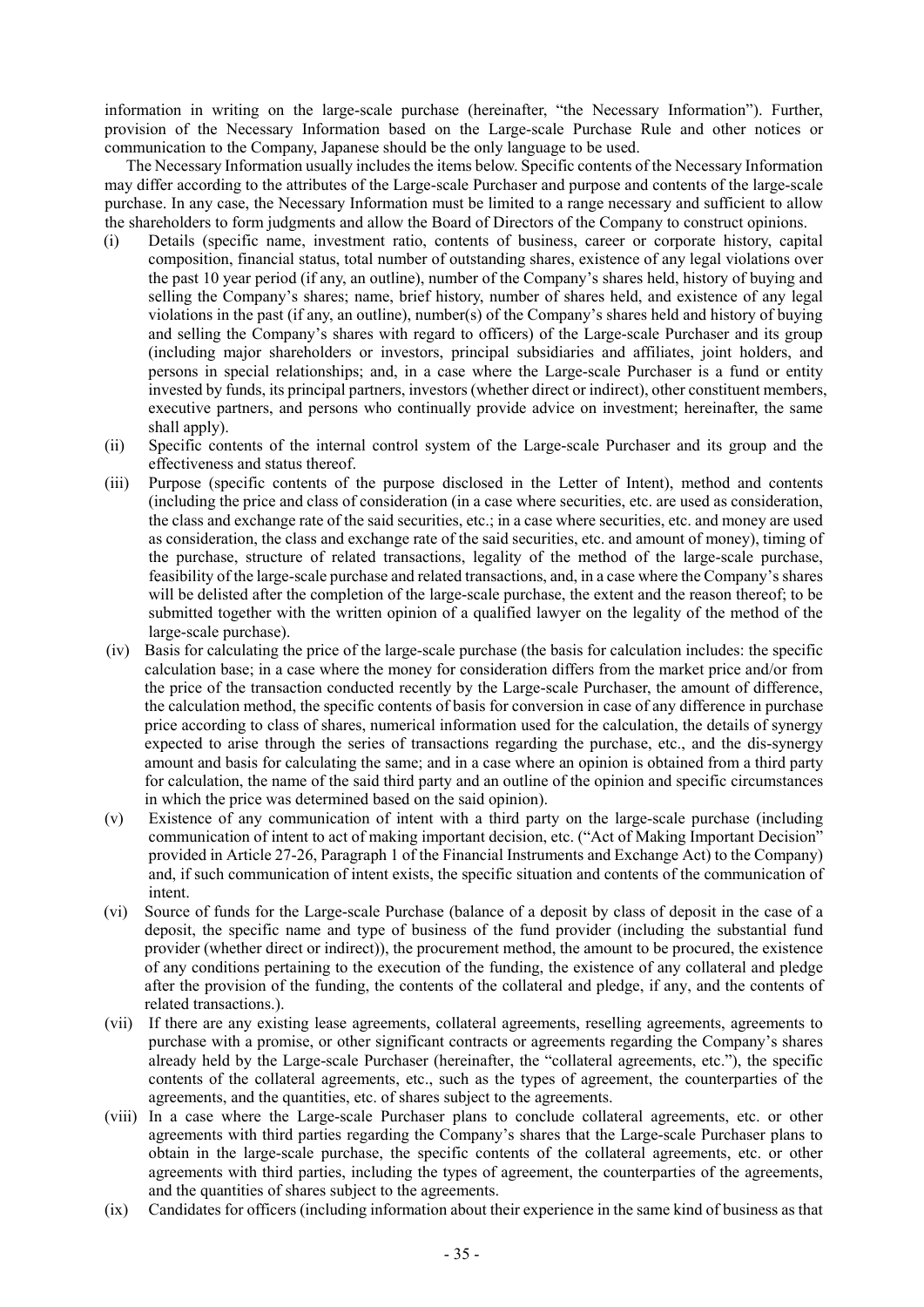of the Company and the Group), management policy, business plan, financial plan, cash plan, investment plan, capital policy, and dividend policy of the Company and the Group (including plans for organization restructuring, reorganization of the business group, dissolution, selling of the assets of the Company, provision of collateral and other disposition, expected after the completion of the large-scale purchase).

- $(x)$  Whether or not there will be any changes after completion of the large-scale purchase, in the relationships with the customers, clients, employees, officers, or local public organizations in the locations where the Company's laboratories, factories, or other facilities are located, or the relationships with other interested parties related to the Company and the Group, and if so, the contents of the changes.
- (xi) In a case where the large-scale purchase is conducted for the purpose of pure investment or investment for other purpose than profits, the shareholding policy, purchase and sale policy, and policy of exercising voting rights after the large-scale purchase and the reasons for those policies, and in a case where the large-scale purchase is conducted as non-pure investment for the purpose of long-term capital tie-up, the necessity thereof.
- (xii) In a case where the purpose of the large-scale purchase is to conduct an Act of Making Important Decision or a case where an Act of Making Important Decision may possibly be made after the largescale purchase, information on the purpose, contents, necessity, and timing of the Act of Making Important Decision and on the specific case or cases where the Acts of Important Decision will be made.
- (xiii) In a case where an additional purchase of the Company's shares is intended after the large-scale purchase, the reasons and contents thereof.
- (xiv) Regulatory items that will possibly apply to the large-scale purchase based on laws and regulations in Japan and abroad, and the probability of obtaining approvals, permissions or authorizations required from the relevant governments in Japan and abroad or from third parties based on the anti-monopoly law and other laws and regulations (to be submitted together with a written opinion of a qualified lawyer on these matters).
- (xv) The probability that permissions and authorizations necessary in Japan and abroad for the management of the Company group will be maintained, and the probability that the various relevant laws and regulations in Japan and abroad will be observed after the completion of the large-scale purchase.
- (xvi) Existence of any relationship (whether direct or indirect) with anti-social forces or terrorism-related organizations, and, if any, the details of such relationship and any existing policy to deal with them.
- (xvii) Other matters deemed to be reasonably necessary by the Board of Directors of the Company or the Independent Panel.

The Board of Directors of the Company may establish a time-limit on the provision of information by the Large-scale Purchaser, as needed, from the viewpoint of prompt implementation of the Large-scale Purchase Rule. If, however the Large-scale Purchaser requests an extension based on rational grounds, the Board of Directors of the Company may extend it.

If the information provided initially is considered to be insufficient after careful examination, the Board of Directors of the Company may continue to request the Large-scale Purchaser additional information until the Necessary Information is collected, within a reasonable time-limit, if needed.

If the Board of Directors of the Company considers that all of the Necessary Information has been provided by the Large-scale Purchaser, the Board of Directors of the Company shall notify the Large-scale Purchaser to that effect, provide the Necessary Information to the Independent Panel, and announce the same.

If, despite the request by the Board of Directors of the Company for additional provision of the Necessary Information, the Large-scale Purchaser reasonably explains any difficulty entailed in providing a portion of the additional information, the Board of Directors of the Company may start the evaluation and examination as described in (3) hereinafter, even though the Necessary Information requested by the Board of Directors of the Company has not been fully collected.

The Necessary Information provided to the Board of Directors of the Company shall be provided to the Independent Panel, and, if it is deemed necessary for shareholders to make judgment, the Necessary Information shall be announced in full or in part at the point the Board of Directors of the Company considers it appropriate.

(3) Evaluation and examination, etc. by the Board of Directors

In accordance with the difficulty of evaluation, etc. of the large-scale purchase, the Board of Directors of the Company will establish a time span for the evaluation, examination, negotiations, formation of opinions, and preparation of an alternative plan by the Board of Directors of the Company (hereinafter, the "BOD's Evaluation Period"), of up to a maximum of 60 days in the case of a purchase of all of the Company's shares by tender offer with only cash (JPY currency) as consideration, or a maximum of 90 days in other cases of large-scale purchase, after the Large-scale Purchaser has provided all of the Necessary Information to the Board of Directors of the Company. Therefore, the large-scale purchase shall start only after the elapse of the BOD's Evaluation Period.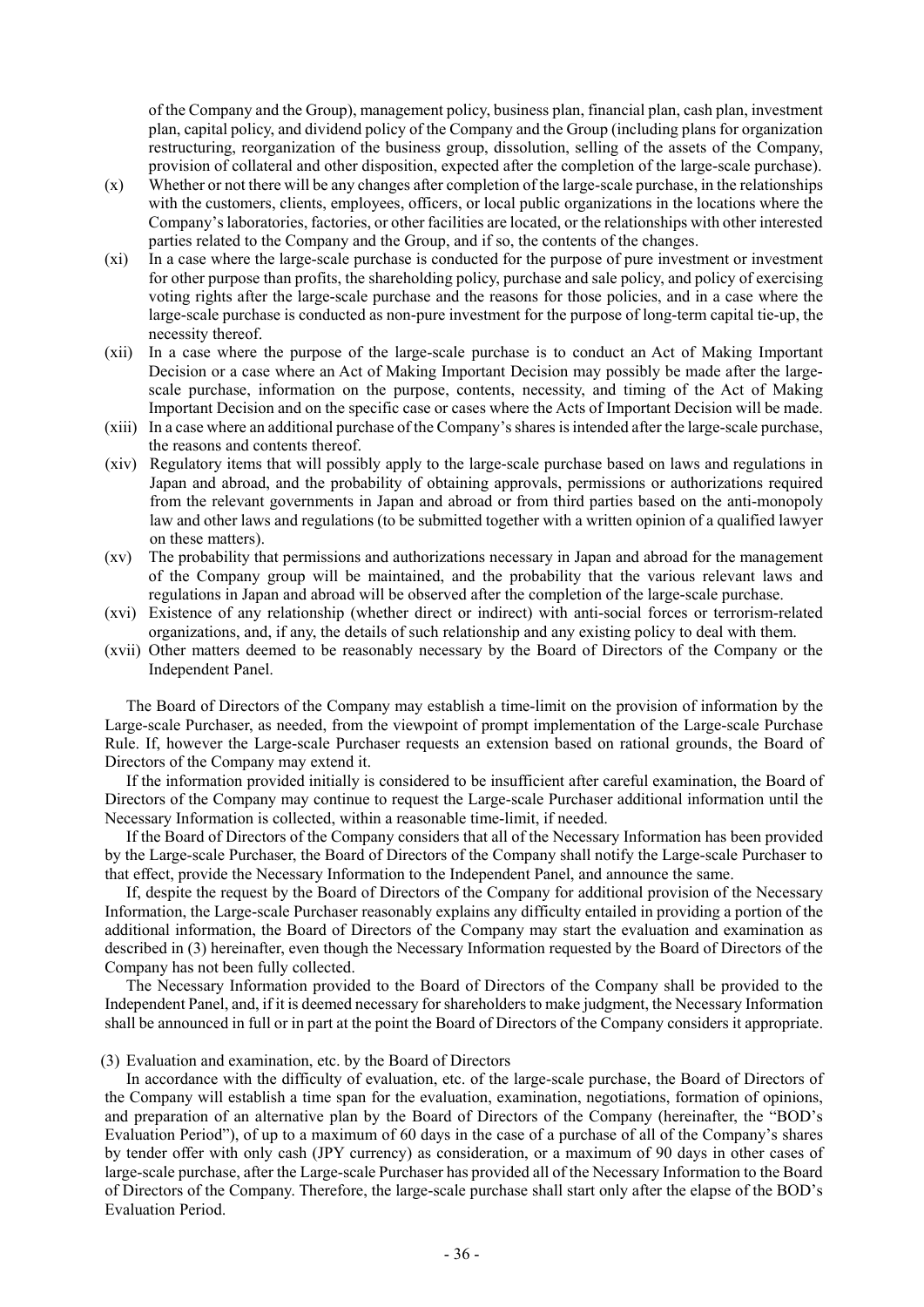During the BOD's Evaluation Period, the Board of Directors of the Company will carefully form an opinion of the Board of Directors of the Company, paying utmost respect to the recommendations of the Independent Panel, after fully evaluating and examining the Necessary Information and receiving any necessary advice from independent external experts (financial advisors, certified public accountants, lawyers, consultants and other specialists), and announce such opinion. The Board of Directors of the Company may also negotiate with the Large-scale Purchaser for improvement of the conditions of the large-scale purchase and propose an alternative plan to the shareholders, as needed.

#### **5. Policy toward Large-scale Purchase**

(1) Case where the Large-scale Purchaser Observes the Large-scale Purchase Rule

If the Large-scale Purchaser observes the Large-scale Purchase Rule, the Board of Directors of the Company will limit its attempts to persuade the shareholders by presenting objections against the proposed large-scale purchase and the proposal of an alternative plan, and, in principle, will not take countermeasures against the large-scale purchase. The shareholders will judge whether or not to accept the Large-scale Purchaser's proposal by considering the proposal of the large-scale purchase, opinions on the proposal and the alternative plan submitted by the Company, if any.

Even in the case where the Large-scale Purchase Rule is observed, the Board of Directors of the Company may exceptionally take countermeasures that can be legitimately taken under the provisions of the Companies Act or other laws or the Articles of Incorporation of the Company, such as the allotment of share options without contribution, in compliance with duty of due care of prudent manager, if the Board of Directors of the Company decides that the said large-scale purchase corresponds to any of the cases (i) to (ix) below, for example, and would result in a serious impairment of the Company's corporate value and shareholders' common interests, such as an irreparable damage to the Company.

Such specific method to be taken shall be one that the Board of Directors of the Company judges as most appropriate at such time. Exhibit 5 presents an outline of the allotment of share options without contribution that the Board of Directors of the Company may, for example, select as a countermeasure. If an allotment of share options without contribution is actually conducted, conditions may be established in consideration of the effectiveness of the allotment as a countermeasure, such as the addition of a condition for the exercise of share option whereby those who exercise share option should not belong to the specified shareholder group including the Large-scale Purchaser, or a condition for acquisition whereby the Company will acquire share option from those entitled to receive share option in exchange for the Company's shares.

- (i) The share purchase conducted without any real intention to join the management of the Company, but rather to require the parties concerned with the Company to purchase the share certificates at an inflated price (so-called "green mailer" case).
- (ii) The share purchase conducted for the purpose of so-called "scorched earth management," whereby the intellectual property rights, know-how, confidential corporate information, principal clients and customers necessary for business management of the Company are transferred to the Large-scale Purchaser and its group companies through a temporary gain of control of the management of the Company.
- (iii) The share purchase conducted for the expected appropriation of the assets of the Company as collateral for the debt of the Large-scale Purchaser and its group companies and resource for liquidation after the Large-scale Purchaser takes control of the management of the Company.
- (iv) The share purchase conducted for the purpose of gaining temporary control of the management of the Company in order to sell or dispose of high-value assets such as real estate and securities with no immediate relation to the business of the Company and to pay a one-time high dividend with the proceeds from such disposals, or to sell the Company's shares at a high price by taking advantage of the sharp rise in the share price due to such a one-time high dividend.
- (v) The method proposed by the Large-scale Purchaser for the purchase of the Company's shares is deemed to restrict the shareholders' opportunity or discretion to judge, as in the case of a so-called "Coercive Two-Tiered Takeovers" (the Large-scale Purchaser initially effects a tender offer or another method of purchase by not targeting all of the Company's shares and setting conditions for a second tiered purchase that are unfavorable or equivocal for shareholders), and practically coerce shareholders to sell their Company's shares.
- (vi) The conditions of purchase of the Company's shares proposed by the Large-scale Purchaser (including but not limited to the class and amount of consideration, the basis for calculating such amount, any other specific details of the conditions, any illegality, and feasibility) are considered to be remarkably insufficient or inappropriate in light of the Company's corporate value, by which the Company's corporate value and shareholders' common interests will be severely undermined.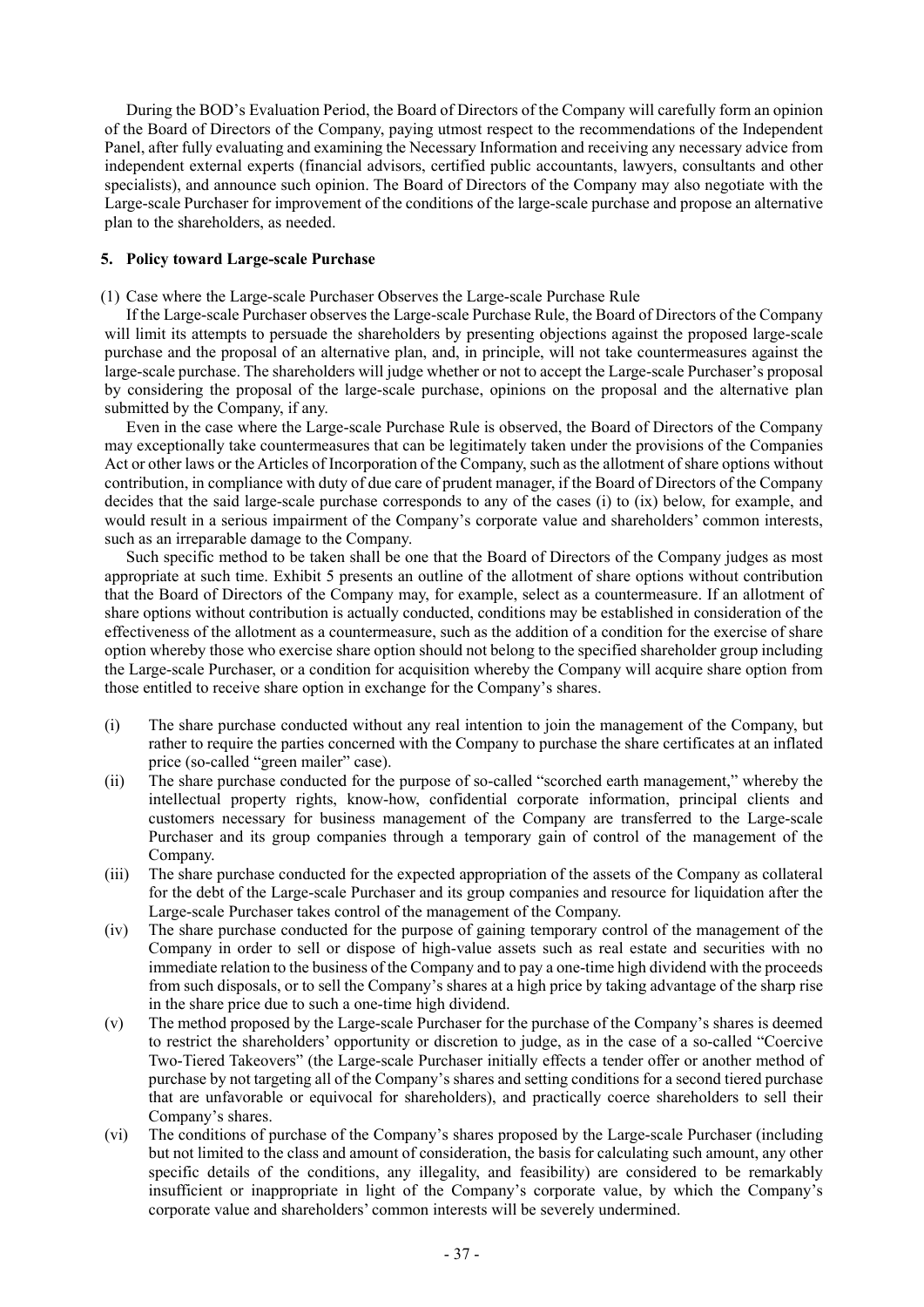- (vii) The acquisition of control by the Large-scale Purchaser is considered to destroy the Company's relationships with customers, employees, local society, or other parties of interest, by which the Company's corporate value and shareholders' common interests will be severely undermined.
- (viii) The corporate value of the Company in a case where the Large-scale Purchaser acquires control is considered to be obviously inferior to that in a case where the said Large-scale Purchaser does not acquire control on a medium and long-term basis, by which the Company's corporate value and shareholders' common interests will be severely undermined.
- (ix) The Large-scale Purchaser is considered to be inappropriate as a controlling shareholder of the Company from the viewpoint of public order and good morals in such a case where the management, principal shareholders, or investors of the Large-scale Purchaser include persons related with anti-social forces or terrorism-related organizations, by which the Company's corporate value and shareholders' common interests will be severely undermined.

If the countermeasures are judged to be implemented exceptionally as above, the Board of Directors of the Company shall consult with the Independent Panel on whether or not to implement the countermeasures in advance, and the Independent Panel shall make recommendations within the BOD's Evaluation Period of 4. (3) above after full examination of the necessity and reasonableness of its implementation, in order to secure the objectivity and rationality of the judgment.

In respect of implementing countermeasures, the Board of Directors of the Company may undertake procedures to confirm the will of the shareholders if the Independent Panel recommends to the Board of Directors of the Company that the will of the shareholders be confirmed, or, even in a case where no such recommendation is made, if the Board of Directors of the Company considers it appropriate to confirm the will of shareholders.

The Board of Directors of the Company shall decide whether or not to implement the countermeasures with the utmost respect to the recommendations of the Independent Panel and intent of the shareholders.

(2) Case where the Large-scale Purchaser Does Not Observe the Large-scale Purchase Rule

If the Large-scale Purchaser does not observe the Large-scale Purchase Rule, the Board of Directors of the Company may act against the large-scale purchase by taking the countermeasures mentioned in (1) above for the purpose of protecting the Company's corporate value and shareholders' common interests, irrespective of the specific method of purchase. Upon deciding the implementation of countermeasures, the Board of Directors of the Company shall judge whether or not to implement the countermeasures with the utmost respect to the recommendations of the Independent Panel, after full examination of the necessity and reasonableness of the countermeasures.

(3) Suspension, etc. of Implementation of the Countermeasures

If the Board of Directors of the Company considers that the implementation of the countermeasures is inappropriate in cases such as where the said Large-scale Purchaser revokes or changes the large-scale purchase after the Board of Directors of the Company decides to implement the countermeasures in cases (1) or (2) above, the said countermeasures may be suspended with due consideration of the opinion or recommendation of the Independent Panel. If the Board of Directors of the Company considers that the implementation of the countermeasures is inappropriate in response to the revocation or changes of the large-scale purchase by the Large-scale Purchaser after the shareholders entitled to the share option in the case of an allotment of share option without contribution is fixed, for example, the implementation of the countermeasures may be suspended at the recommendation of the Independent Panel, by cancelling the said allotment of share option without contribution during the period until the day preceding the effective date of the allotment. After the allotment of share option without contribution, the Company shall acquire without compensation the said share option during the period until the day preceding the commencement of the exercise period of the said share option (the shareholders will lose the share option due to the acquisition of the share option by the Company).

Such suspension of the implementation of the countermeasures will be disclosed in a timely and appropriate manner together with the matters that the Independent Panel considers to be necessary, in accordance with laws, regulations and the regulations of the financial instruments exchange on which the Company is listed.

#### **6. Impact, etc. of the Plan on Shareholders and Investors**

(1) Impact, etc. of the Large-scale Purchase Rule on Shareholders and Investors

The Large-scale Purchase Rule in the Plan aims to ensure opportunities to provide the shareholders with information and the opinions of the Board of Directors of the Company, the body actually responsible for the management of the Company, as necessary to enable shareholders to judge whether or not to accept the largescale purchase and to enable the Board of Directors of the Company to submit an alternative plan to the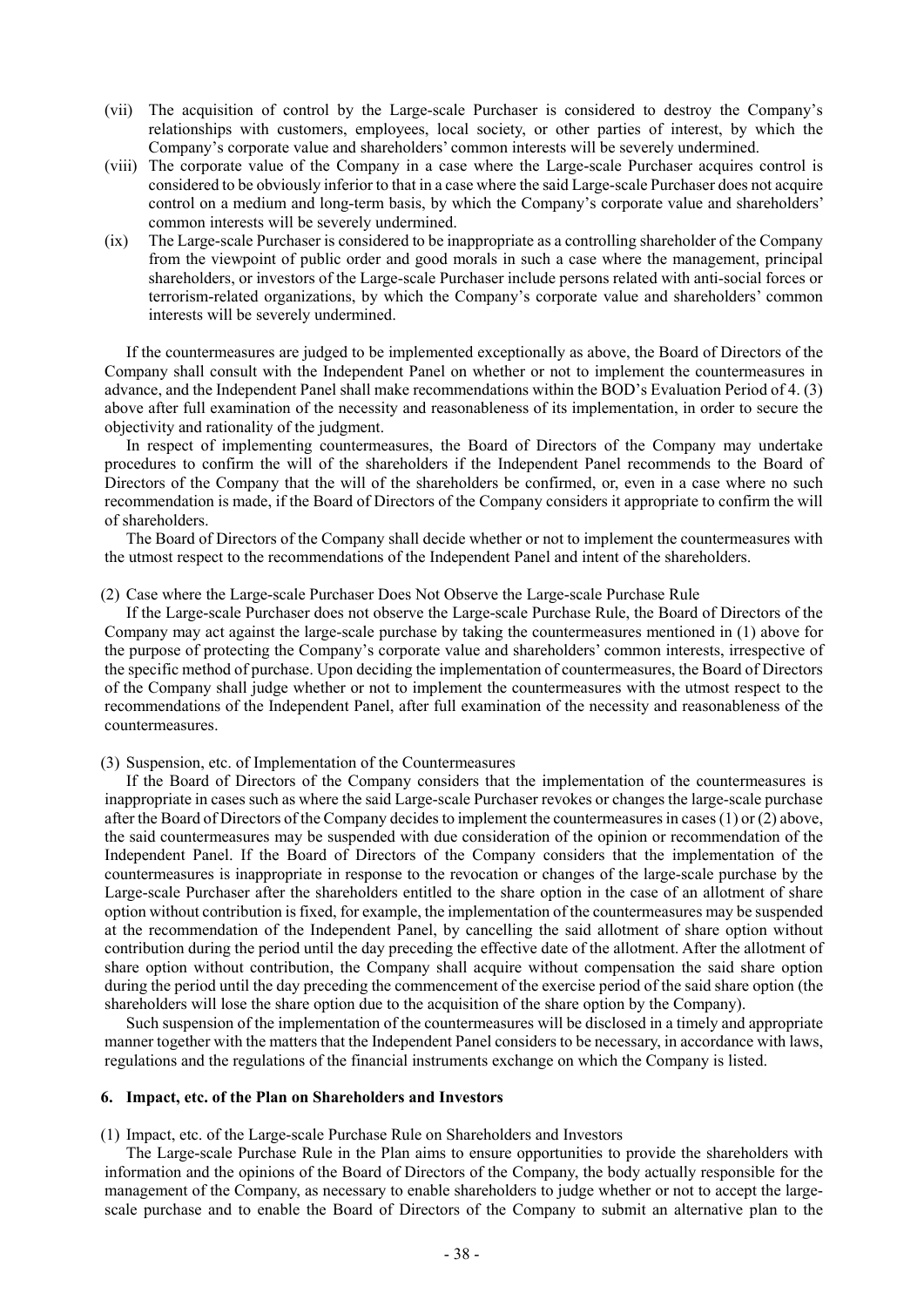shareholders. Accordingly, the shareholders will be able to appropriately judge whether or not to accept the large-scale purchase based on sufficient information, which in turn will protect the Company's corporate value and shareholders' common interests. The establishment of the Large-scale Purchase Rule is a premise for shareholders and investors to make appropriate judgments on investment, and contributes to their benefit.

As mentioned in 5. above, the policy of the Company toward the large-scale purchase differs subject to whether or not the Large-scale Purchaser observes the Large-scale Purchase Rule. Shareholders and investors are requested to watch the trend of Large-scale Purchasers.

#### (2) Impact on Shareholders and Investors upon Implementation of Countermeasures

The decision by the Board of Directors of the Company on taking specific countermeasures as described in 5. above for the purpose of protecting the Company's corporate value and shareholders' common interests shall be disclosed in a timely and appropriate manner in accordance with laws, regulations and the regulations of the financial instruments exchange on which the Company is listed.

A situation where the shareholders other than the Specified shareholder group including a Large-scale Purchaser suffer any special loss in their legal right or economic aspects is not assumed at the time of implementation of countermeasures. In a case where the allotment of share option without contribution is conducted as a countermeasure, for example, shareholders as of the allotment date will be allotted the share option without contribution according to the number of shares held. If the Company afterwards takes procedures to acquire the share option with the acquisition provision attached, shareholders other than the specified shareholder group including the Large-scale Purchaser will not be specially prejudiced, because they will receive the Company's shares as consideration for acquisition of the said share option by the Company.

In a case where the Company cancels the issue of the said share option or acquires without compensation the share option issued according to the decision of the Board of Directors of the Company following the recommendations of the Independent Panel (the shareholders will lose the share option due to the purchase of share option without contribution by the Company), shareholders or investors who have conducted transactions on the assumption that the value of the Company's shares would be diluted may possibly suffer a corresponding loss due to the change of the share price.

The specified shareholder group including the Large-scale Purchaser may possibly be prejudiced in their legal right or economic aspects as a result of the implementation of countermeasures in a case where they do not observe the Large-scale Purchase Rule or even in a case where they observe the Large-scale Purchase Rule but the said large-scale purchase is nonetheless considered to severely undermine the Company's corporate value and shareholders' common interests. The Plan is announced in order to promote awareness in advance so that a Large-scale Purchaser will not violate the Large-scale Purchase Rule.

#### (3) Procedures Required for Shareholders on the Implementation of Countermeasures

In a case where allotment of share option without contribution, for example, is conducted, shareholders as of the allotment date receive the said allotment of the share option without applying for acceptance of such option, and in a case where the Company takes procedures to acquire the share option with the acquisition provision, shareholders will receive the Company's shares as consideration for the acquisition of the share option by the Company without paying an amount corresponding to the exercise price of the share option. Therefore, no procedures of application or payment with respect to the share option are required. In this case, however, the Company may separately request the shareholders who will receive the allotment of the share option to submit a written document in the form designated by the Company, pledging that the shareholders do not belong to the specified shareholder group including the Large-scale Purchaser.

Details of these procedures shall be disclosed in a timely and appropriate manner in accordance with the laws, regulations and the regulations of the financial instruments exchange on which the Company is listed, when the allotment of share option without contribution is actually conducted.

### **7. Commencement, Effective Period, Renewal, and Abolition of the Plan**

The Plan takes effect from the day when it is approved at this Shareholders' Meeting and shall remain in effect from the conclusion of this Shareholders' Meeting until the conclusion of the 103rd Ordinary General Meeting of Shareholders to be held in June 2025.

In cases (i) where the shareholders' meeting resolves the abolition of the Plan and (ii) where the Board of Directors of the Company consisting of Directors elected at the shareholders' meeting of the Company resolves the abolition of the Plan, the Plan shall be abolished at that time, even after renewal of the Plan takes effect based on the approval at this Shareholders' Meeting.

During the effective period of the Plan, the Board of Directors of the Company may change the Plan with approval at the shareholders' meeting, according to a review made as needed from the viewpoint to ensure and enhance the Company's corporate value and shareholders' common interests for the medium and long terms.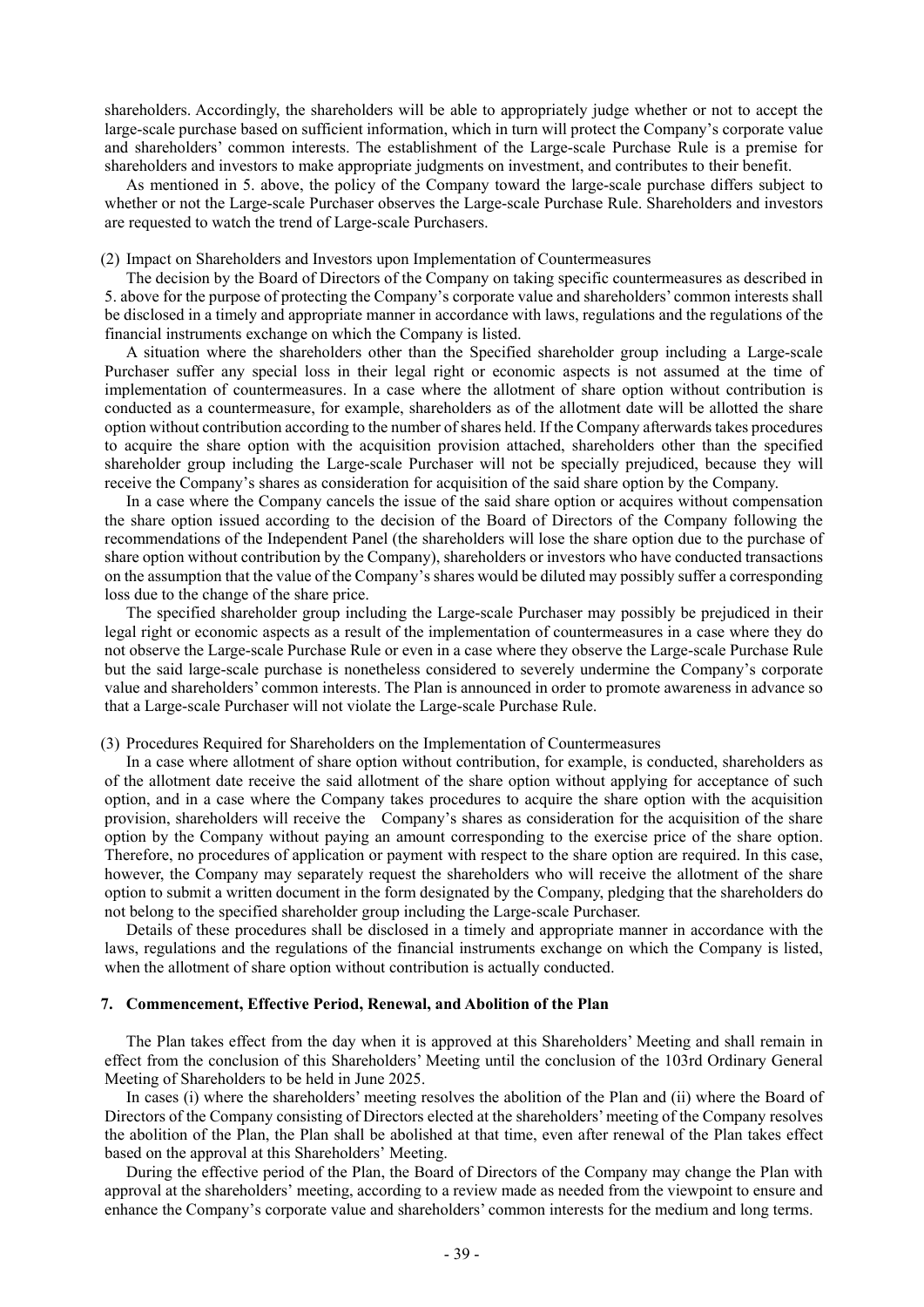The contents of the decisions made by the Board of Directors of the Company on renewal, change, abolition, etc. of the Plan shall be promptly disclosed.

During the effective period of the Plan, the Board of Directors of the Company may amend or change the Plan with the approval of the Independent Panel, as needed, in a case where an establishment, change or abolition is implemented of the laws, regulations and the regulations of the financial instruments exchange on which the Company is listed, etc. and it is necessary to reflect them, and in a case where amendment of wording is considered to be appropriate for reasons of errors, omissions, etc., provided that such amendment will not prejudice shareholders.

## **IV. That the Plan is in Accordance with the Basic Policy on the Control of the Company, Consistent with the Company's Corporate Value and Shareholders' Common Interests, and Not for the Purpose of Maintaining the Position of the Corporate Officers of the Company**

(1) Satisfying Requirements of the Guidelines with Regard to the Takeover Countermeasures

The Plan satisfies the three principles stipulated in the "Guidelines Regarding Takeover Defense for the Purpose of Protection and Enhancement of Corporate Value and Shareholder's Common Interests," published by the Ministry of Economy and Ministry of Justice on May 27, 2005 (i.e. the principle of protecting and enhancing corporate value and the interests of shareholders as a whole, the principle of prior disclosure and shareholders' will and the principle of ensuring the necessity and reasonableness).

The Plan is also based on the contents of the report, "Takeover Defense Measures in Light of Recent Environmental Changes" published on June 30, 2008 by the Corporate Value Study Group established in the Ministry of Economy, Trade and Industry and the "Principle 1.5 Anti-Takeover Measures" of the "Corporate Governance Code" announced publicly by the Tokyo Stock Exchange on June 1, 2015 (amended on June 11, 2021).

(2) Introduction for the Purpose of Ensuring and Enhancing Shareholders' Common Interests

As described in III 1. above, "Purpose of Introduction of the Plan," the Plan is introduced for the purpose of ensuring and enhancing the Company's corporate value and shareholders' common interests for the medium and long terms, in the case of a large-scale purchase of the Company's shares, by making it possible for the shareholders to judge whether or not to accept the said large-scale purchase and by ensuring that the Board of Directors of the Company has the necessary information and time to submit an alternative plan and negotiate with the Large-scale Purchaser, etc. on behalf of the shareholders.

(3) Emphasis on the Judgment of Highly Independent Outsiders and Disclosure of Information

The substantial judgment on the implementation of the countermeasures shall be made by consulting with the Independent Panel consisting only of highly independent outsiders, and by the utmost respect to the recommendations of the Independent Panel. Thus, a scheme for the transparent implementation of the Plan in a manner appropriate for the Company's corporate value and shareholders' common interests is ensured.

### (4) The Plan Valuing the Will of Shareholders

The Plan takes effect from the day when it is approved at this Shareholders' Meeting upon inquiring the will of the shareholders with regard to the Plan. Thus, the will of the shareholders will be reflected.

In a case where a change or abolition of the Plan is resolved at the shareholders' meeting, the Plan will be changed or abolished at that time, even before the expiry of the effective period after the renewal of the Plan. Thus, such change or abolition is based on the reasonable will of shareholders.

(5) Neither a Dead-Hand Type Takeover Defense Measure nor a Slow-Hand Type Takeover Defense Measure

As stated in III 7. above, "Commencement, Effective Period, Renewal, and Abolition of the Plan," the Plan may be abolished by the Board of Directors of the Company, a body consisting of the Directors elected at the shareholders' meeting of the Company. Thus, it is possible for a person who purchases a large amount of the Company's shares to have Directors appointed at the shareholders' meeting of the Company and then to have the Plan abolished by the Board of Directors of the Company consisting of such Directors. Therefore, the Plan is not a dead-hand type takeover defense measure (a takeover defense measure whose implementation cannot be avoided even after a majority of the constituent members of the Board of Directors are replaced). Moreover, as the Company has not adopted a system of staggered terms of office, the Plan is not a slow-hand type takeover defense measure (a takeover defense measure whose implementation cannot be avoided until sufficient time has elapsed, as it is impossible to replace the constituent members of the Board of Directors in one round).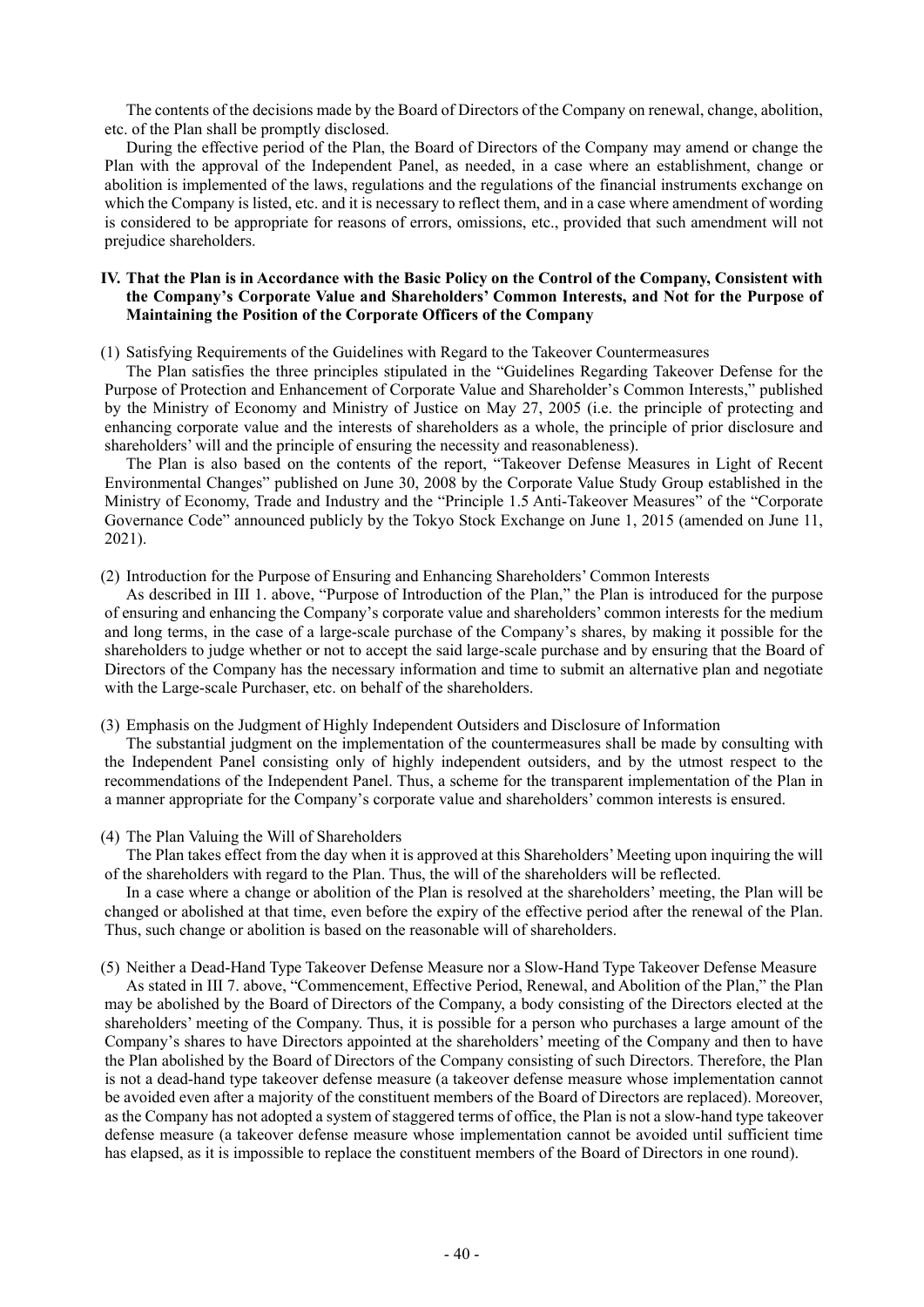(Exhibit 1)

# **The status of the Company's shares (as of March 31, 2022)**

- 1. Total Number of Authorized Shares 57,300,000 shares 2. Common Stock Issued 25,748,431 shares<br>Class A Preferred Shares Issued 125 shares Class A Preferred Shares Issued
- 3. Number of Shareholders of Common Stock 14,555 Number of Shareholders of Class A Preferred Shares 8
- 4. Major Shareholders (Top 10)

|                                                   | Status of shareholding       |                                     |  |
|---------------------------------------------------|------------------------------|-------------------------------------|--|
| Shareholders' Name                                | Number of shares held        | <b>Shareholding</b><br>ratio $(\%)$ |  |
| The Master Trust Bank of Japan, Ltd. (Trust       | Common stock: 3,088,200      | 12.1                                |  |
| Account)                                          |                              |                                     |  |
| <b>Toyota Motor Corporation</b>                   | Common stock: 1,965,417      | 7.7                                 |  |
| Custody Bank of Japan, Ltd. (Trust Account)       | Common stock: 1,139,300      | 4.5                                 |  |
| Meiji Yasuda Life Insurance Company               | Common stock: 1,004,650      | 3.9                                 |  |
|                                                   | Class A preferred shares: 15 |                                     |  |
| KYB suppliers' stock ownership                    | Common stock: 923,400        | 3.6                                 |  |
| Hitachi Construction Machinery Co., Ltd.          | Common stock: 892,000        | 3.5                                 |  |
| Custody Bank of Japan, Ltd. as trustee for Mizuho |                              |                                     |  |
| Bank, Ltd. Retirement Benefit Trust Account re-   |                              |                                     |  |
| entrusted by Mizuho Trust and Banking Co., Ltd.   |                              |                                     |  |
| The Ogaki Kyoritsu Bank, Ltd.                     | Common stock: 611,500        | 2.4                                 |  |
|                                                   | Common stock: 591,433        | 2.3                                 |  |
| Mizuho Bank, Ltd.                                 | Class A preferred shares: 10 |                                     |  |
|                                                   | Common stock: 490,519        | 1.9                                 |  |
| KYB employees' stock ownership                    | Class A preferred shares: 35 |                                     |  |
|                                                   | Common stock:430,565         |                                     |  |

(Note) Shareholding ratio is calculated after the deduction of shares of treasury stock (206,351 shares)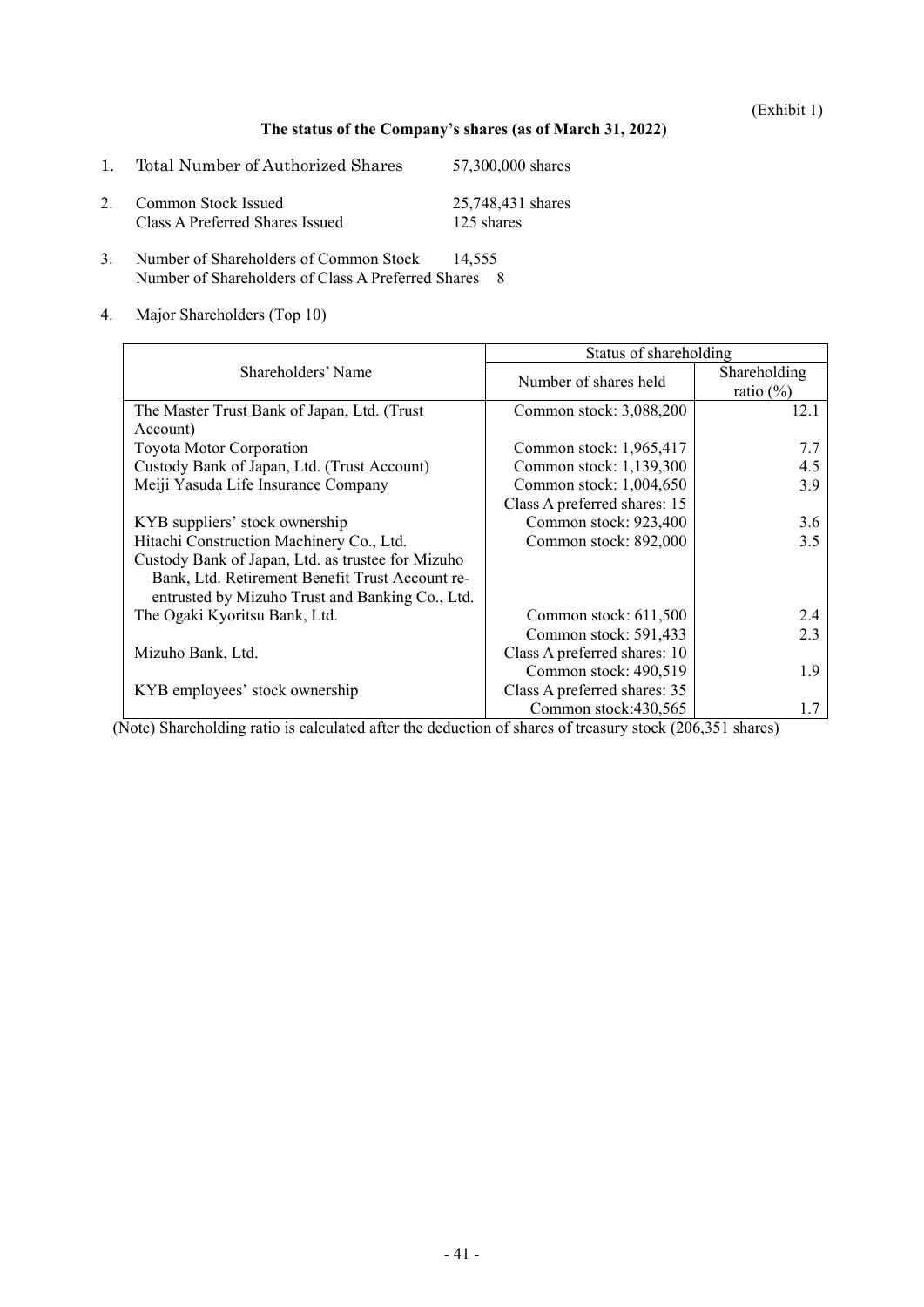



(Note) This chart describes the flow of typical procedures to facilitate understanding of the Plan and does not always show the entire procedure. For details, please read the main text.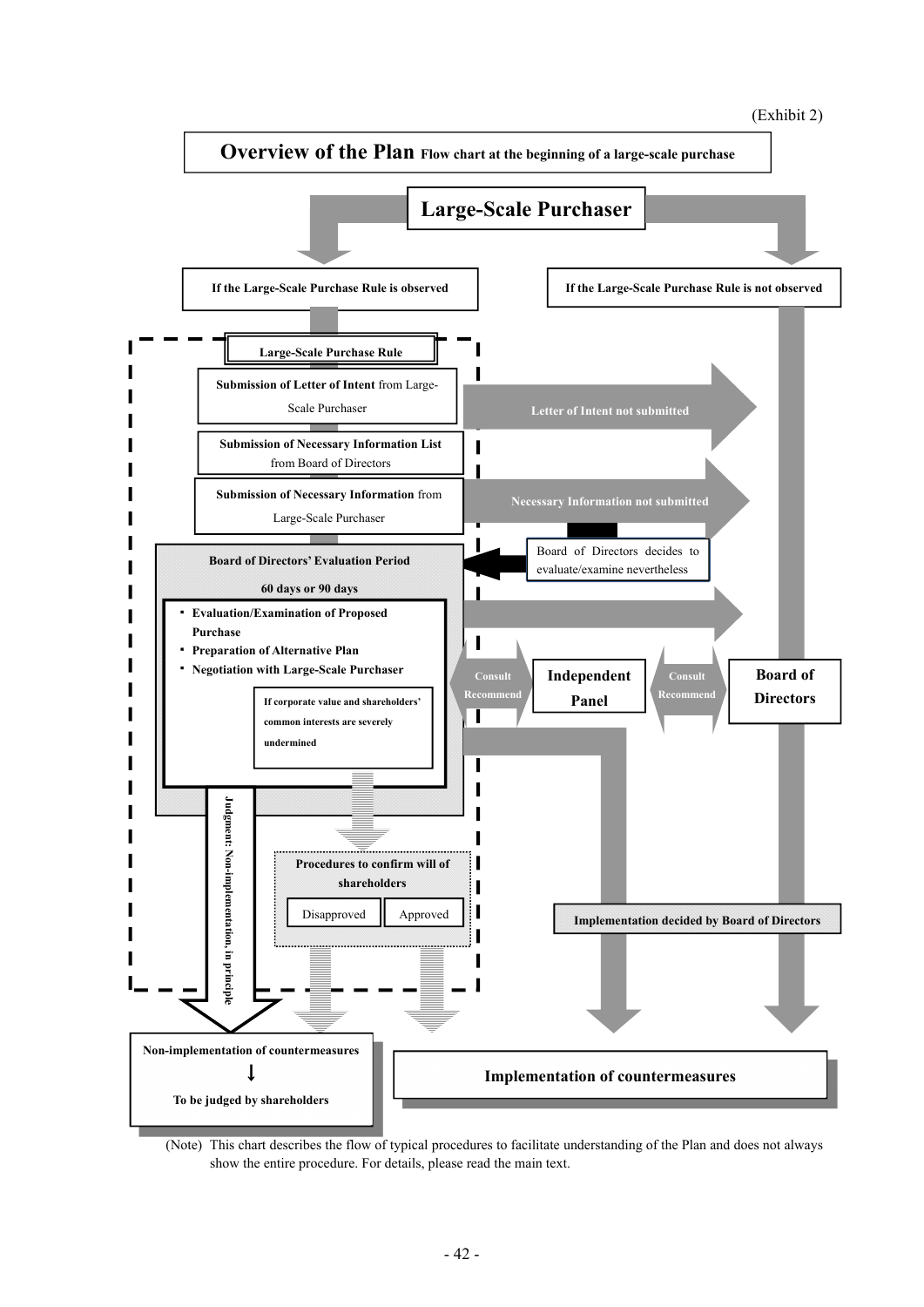# **Overview of the Independent Panel Regulations**

- The Independent Panel shall be established by the resolution of the Board of Directors of the Company.
- ・ The number of members of the Independent Panel shall be three (3) or greater. In order to enable fair and neutral judgment, Panel members shall be elected by the Board of Directors of the Company from among Member of the Board of Directors (Outside) and Audit & Supervisory Board Member (Outside) of the Company who are independent from the management responsible for business execution.
- The Independent Panel shall recommend to the Board of Directors of the Company the contents of determination by the Independent Panel with respect to the matters consulted upon by the Board of Directors of the Company, together with the reasons and bases for the same, in principle. Each member of the Independent Panel shall make such determination with a view to contributing to the Company's corporate value and common interests of shareholders.
- ・ The Independent Panel may obtain advice from investment banks, securities firms, lawyers, and other external experts at the expense of the Company.
- ・ Resolutions of the Independent Panel shall be adopted by a majority of the members present at a meeting where a majority of the members are present.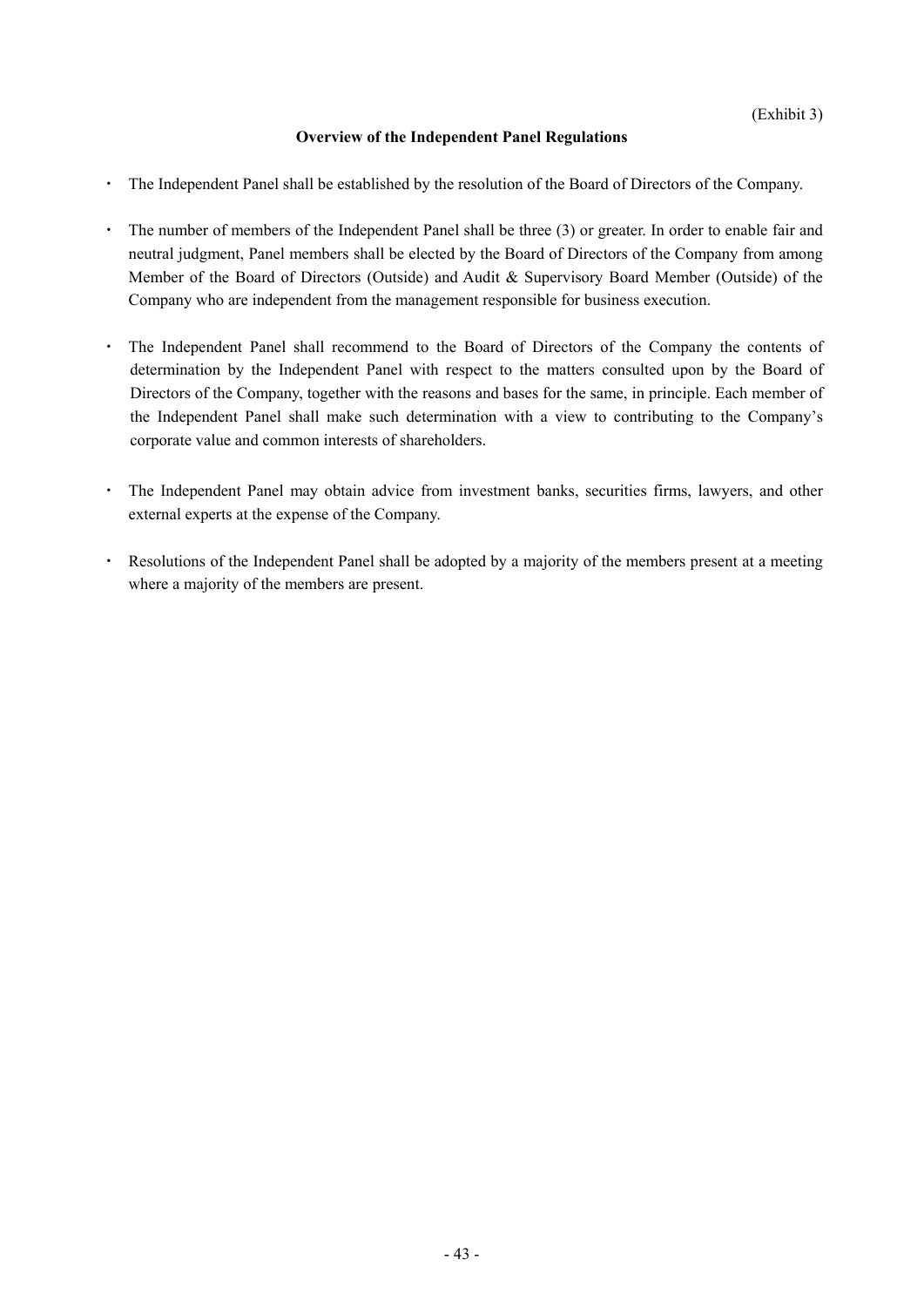# **Brief Career Histories of the Independent Panel Members**

The following three (3) persons are planned to be members of the Independent Panel after the renewal of the

| Plan:                           |                                                                                          |
|---------------------------------|------------------------------------------------------------------------------------------|
| Rokurou Tsuruta                 |                                                                                          |
| Date of Birth:<br>June 16, 1943 |                                                                                          |
| (History)<br>April 1970         | Prosecutor, Tokyo District Public Prosecutors Office                                     |
|                                 | April 2005 Superintending Prosecutor, Nagoya High Public Prosecutors Office              |
|                                 | July 2006 Registered as an attorney (Daini Tokyo Bar Association)                        |
| June $2007$                     | Outside Director, TEIKOKU PISTON RING CO., LTD. (present TPR<br>Co., Ltd.)               |
|                                 | September 2007 Outside Audit & Supervisory Board Member, J. FRONT RETAILING<br>Co., Ltd. |
|                                 | June 2012 Outside Corporate Auditor, Sumitomo Mitsui Financial Group, Inc.               |
| June $2015$                     | Member of the Board of Directors (Outside) of the Company (current<br>position)          |
| May 2017                        | Outside Director, J. FRONT RETAILING Co., Ltd.                                           |
| June 2017                       | Outside Corporate Auditor, Sumitomo Mitsui Banking Corporation                           |

Shuhei Shiozawa

| Date of Birth:     |            |                                                                                     |
|--------------------|------------|-------------------------------------------------------------------------------------|
| September 19, 1955 |            |                                                                                     |
| (History)          |            | April 1981 Assistant, Faculty of Economics, Keio University                         |
|                    |            | April 1987 Associate Professor, Faculty of Economics, Keio University               |
|                    |            | April 1991 Visiting researcher, Institut d'Etudes Politiques de Paris               |
|                    | April 1994 | Professor, Faculty of Economics, Keio University                                    |
|                    |            | January 2001 Director for International Economic Affairs, Cabinet Office            |
|                    |            | October 2005 Dean, Faculty of Economics, Keio University                            |
|                    |            | March 2012 Member of the Board of Directors (Outside), Kenedix, Inc.                |
|                    |            | June 2016 Member of the Board of Directors (Outside) of the Company (current        |
|                    |            | position)                                                                           |
|                    |            | June 2017 Independent Director (Audit & Supervisory Committee member),              |
|                    |            | Ahresty Corporation (current position)                                              |
|                    |            | April 2019 Professor Emeritus, Keio University (current position)                   |
|                    |            | April 2019 President, Tokyo International University                                |
|                    |            | April 2022 Professor, Faculty of Economics, Tokyo International University (current |
|                    |            | position)                                                                           |

Masakazu Sakata

| Date of Birth: |             |                                                                                  |
|----------------|-------------|----------------------------------------------------------------------------------|
| August 2, 1959 |             |                                                                                  |
| (History)      |             | April 1983 Joined Fuji Xerox Co., Ltd.                                           |
|                |             | April 2007 General Manager, Public Relations and Advertisement Dept., Fuji Xerox |
|                |             | Co., Ltd.                                                                        |
|                |             | April 2010 Senior Vice President, Fuji Xerox Advanced Technology Co., Ltd.       |
|                | June $2011$ | Senior Vice President and Director, Fuji Xerox Advanced Technology               |
|                |             | Co., Ltd.                                                                        |
|                |             | June 2015 Executive Vice President, Fuji Xerox Information Systems Co., Ltd.     |
|                | June $2017$ | President and Representative Director, Fuji Xerox Advanced Technology            |
|                |             | Co., Ltd.                                                                        |
|                |             | April 2019 Senior Adviser, Fuji Xerox Co., Ltd.                                  |
|                |             | June 2020 Member of the Board of Directors (Outside) of the Company (current     |
|                |             |                                                                                  |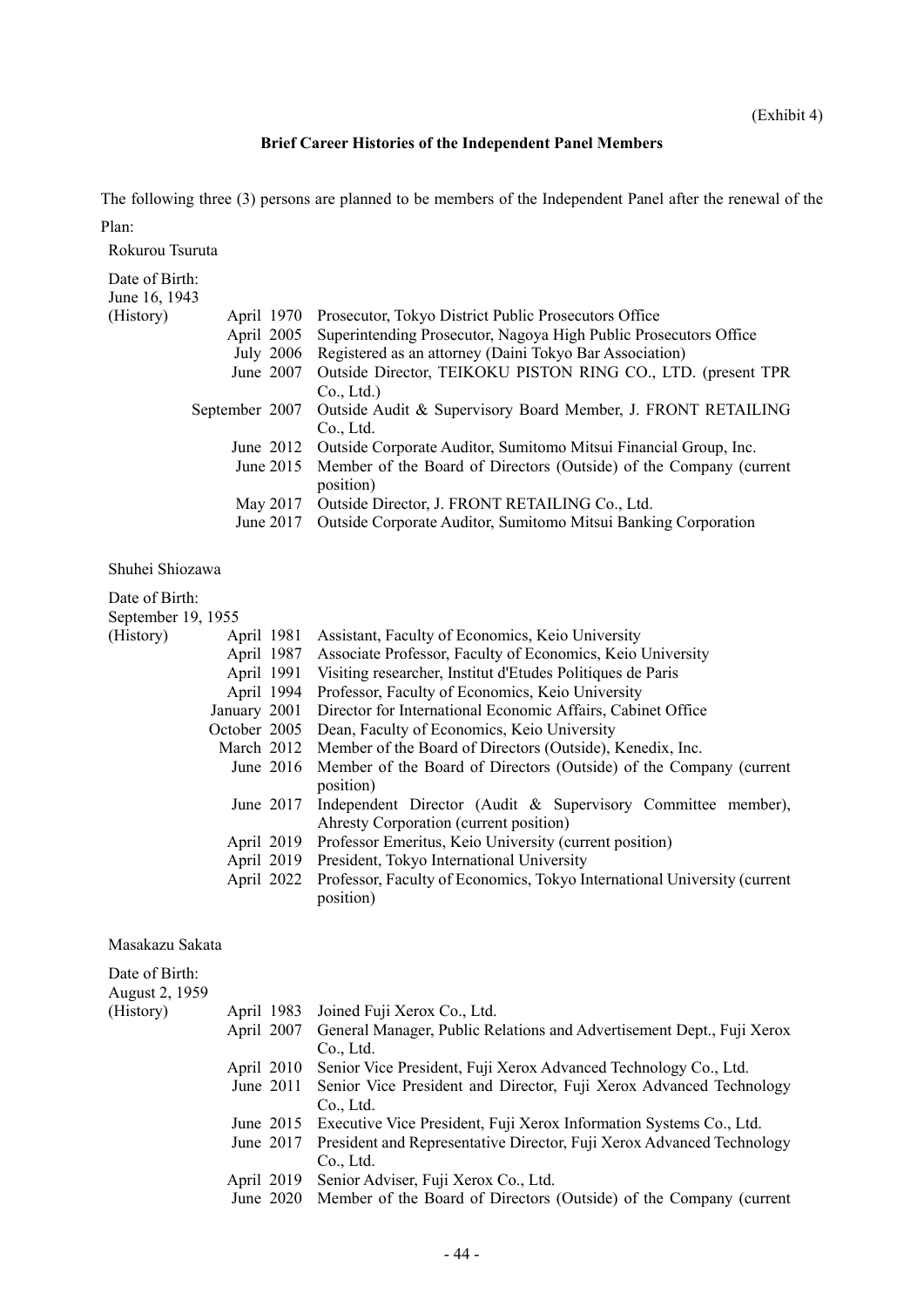| position)                                                                 |
|---------------------------------------------------------------------------|
| June 2020 Outside Audit & Supervisory Board Member, ULS Group, Inc.       |
| October 2020 Outside Director, PLANET, INC. (current position)            |
| January 2021 Outside Director (Audit & Supervisory Committee Member), ULS |
| Group, Inc. (current position)                                            |

No conflict of interests exists between the above Independent Panel members and the Company.